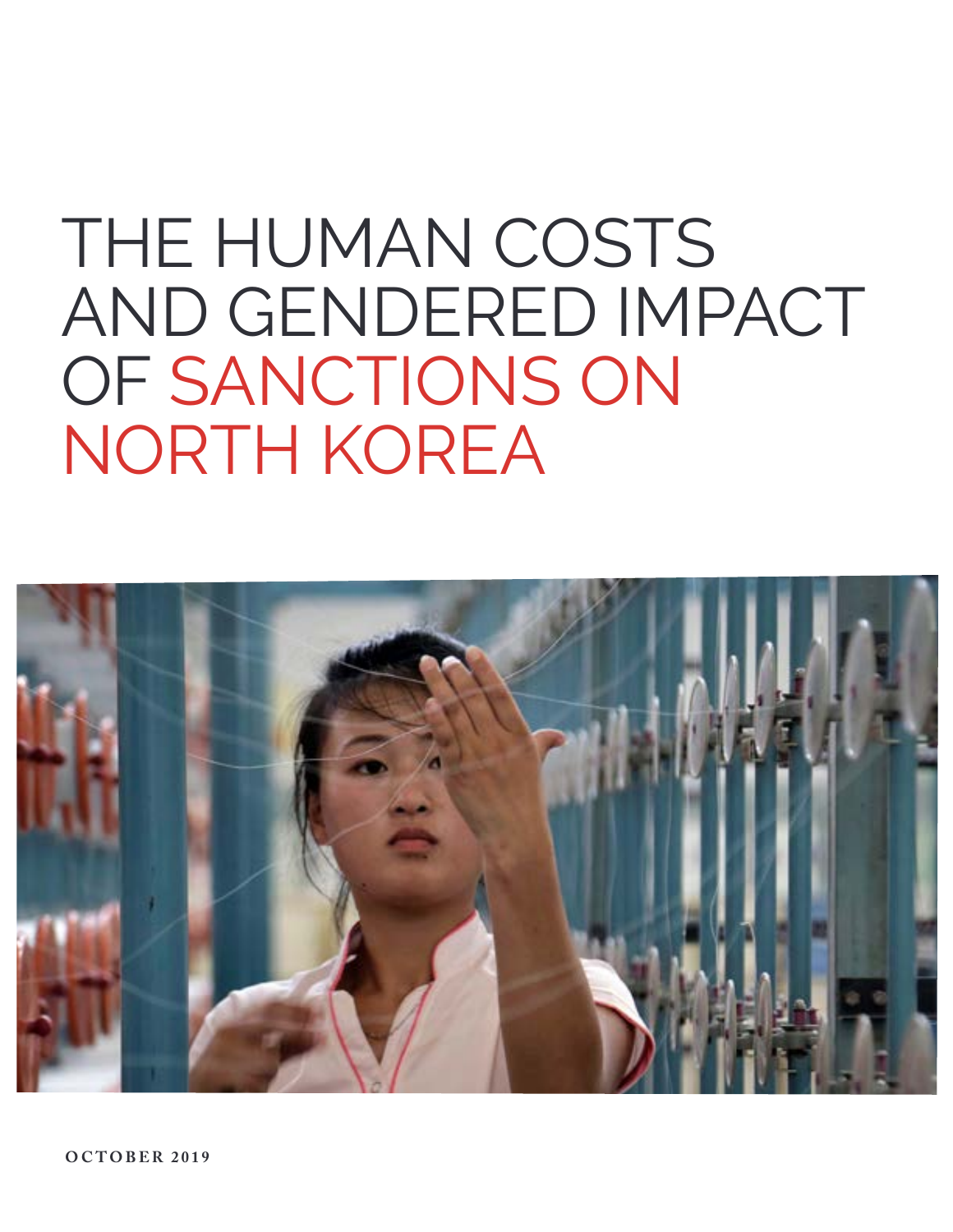#### The Human Costs and Gendered Impact of Sanctions on North Korea

#### October 2019

Korea Peace Now, a global movement of women mobilizing to end the Korean War, has commissioned the present report to assess the human cost of sanctions on North Korea, and particularly on North Korean women. The broader aim of the Korea Peace Now campaign is to open space for dialogue on building peace in the Koreas, to move away from the constraints of geopolitics and to view the situation from a human centric perspective.

The report was compiled and produced by an international and multidisciplinary panel of independent experts, including Henri Féron, Ph.D., Senior Fellow at the Center for International Policy; Ewa Eriksson Fortier, former Head of Country Delegation in the DPRK for the International Federation of Red Cross and Red Crescent Societies (retired); Kevin Gray, Ph.D., Professor of International Relations at the University of Sussex; Suzy Kim, Ph.D., Professor of Korean History at Rutgers University; Marie O'Reilly, Gender, Peace & Security Consultant; Kee B. Park, MD, MPH, Director of the DPRK Program at the Korean American Medical Association and Lecturer at Harvard Medical School; and Joy Yoon, Co-founder of Ignis Community and PYSRC Director of Educational Therapy.

The report is a consensus text agreed among the authors and does not necessarily represent each individual author's comprehensive position. Authors' affiliations are for identifying purposes only and do not represent the views of those institutions unless specified.

On the cover: A woman works at the Kim Jong Suk Pyongyang textile factory in Pyongyang, North Korea, on July 31, 2014. (AP Photo/Wong Maye-E, File)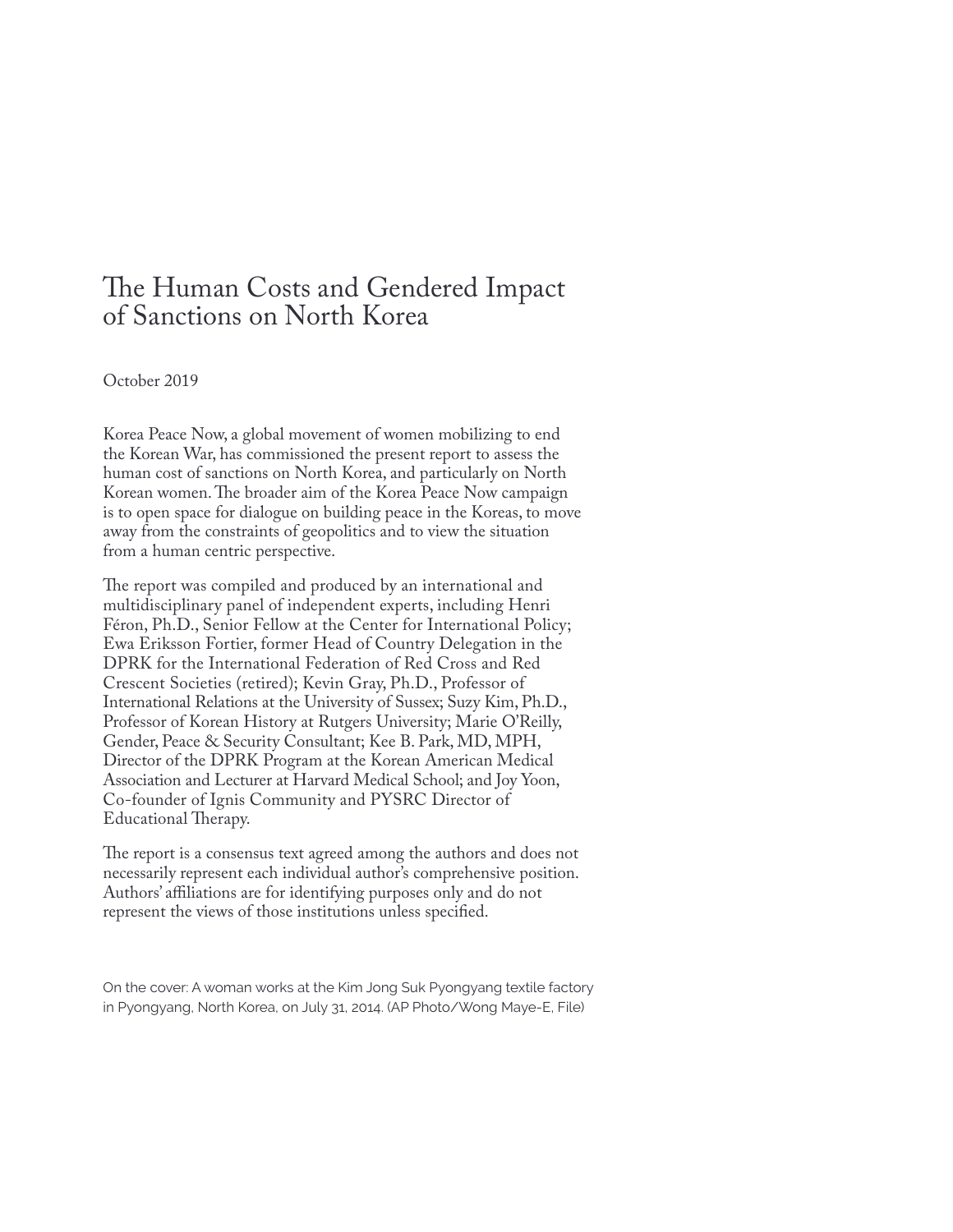# Table of Contents

| Table: Preventable deaths attributable                                                                                              |
|-------------------------------------------------------------------------------------------------------------------------------------|
|                                                                                                                                     |
| Box: Case Study: Pyongyang Spine Rehabilitation Center (PYSRC):                                                                     |
|                                                                                                                                     |
| A. Background on North Korea's Economic Development 14                                                                              |
|                                                                                                                                     |
|                                                                                                                                     |
| Box: Case Study: Shoe Manufacturing Company: Rason, DPRK 19                                                                         |
|                                                                                                                                     |
|                                                                                                                                     |
|                                                                                                                                     |
| Box: Comparative Case Study: Sanctions' Impact on Women in Iraq 28                                                                  |
| Box: Case Study: Humanitarian Aid Project,                                                                                          |
|                                                                                                                                     |
|                                                                                                                                     |
|                                                                                                                                     |
|                                                                                                                                     |
|                                                                                                                                     |
| UN Member States imposing unilateral sanctions on the DPRK38                                                                        |
|                                                                                                                                     |
| Annex 1: Humanitarian-sensitive items prohibited under sectoral<br>sanctions in Resolution 2397 (2017), as reported by the UN Panel |
| of Experts established pursuant to Resolution 1874  40                                                                              |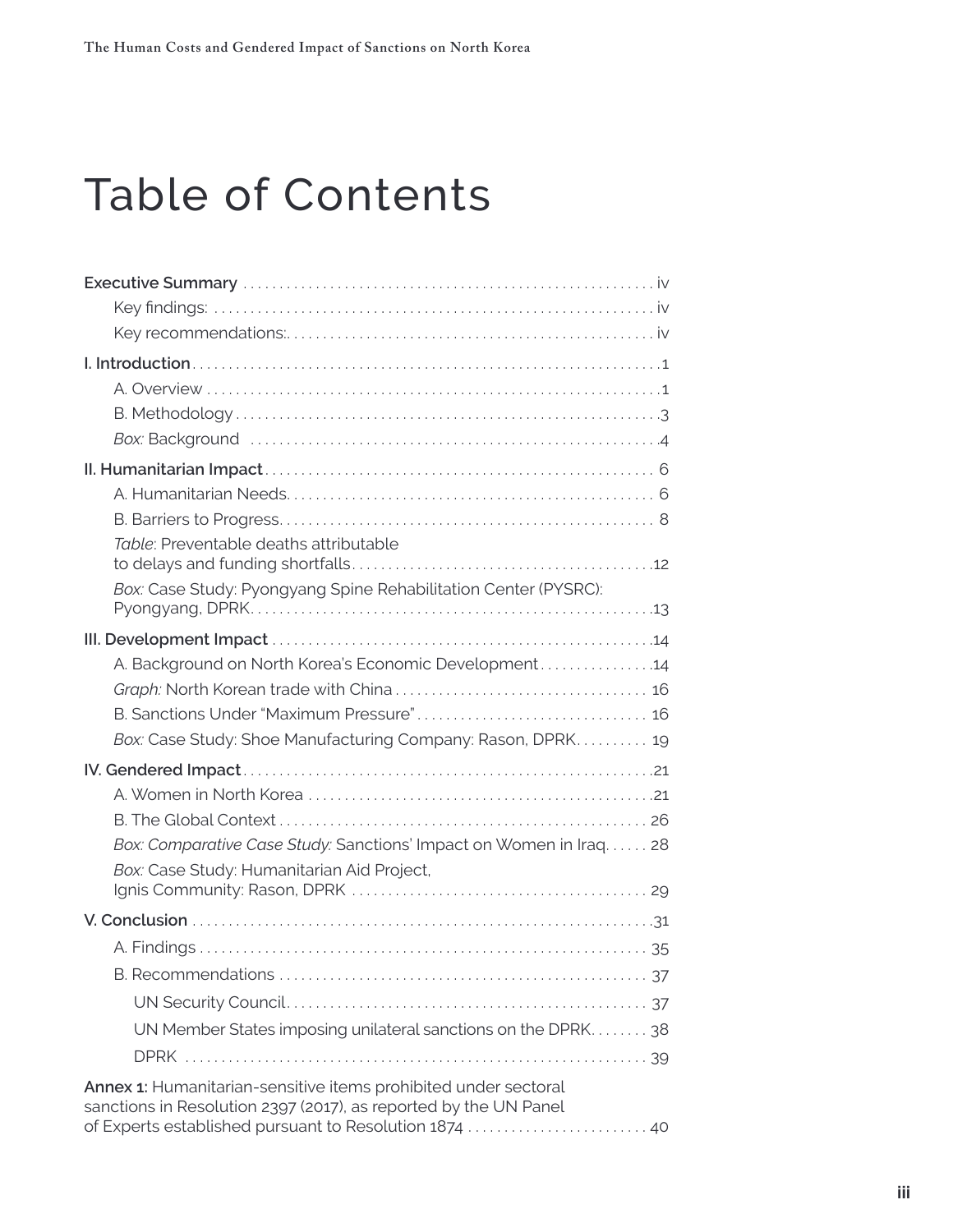### <span id="page-3-0"></span>Executive Summary

North Korea is one of the most sanctioned countries in the world. While sanctions used to target mostly the country's military and elite, they have evolved in recent years into an almost total ban on North Korea-related trade, investments, and financial transactions. Several UN agencies have raised alarm at the impact on the population, with growing calls for humanitarian and human rights impact assessments.

To better assess this issue, the Korea Peace Now! campaign commissioned the present report from an international and multidisciplinary panel of independent experts, including some with extensive humanitarian field experience in North Korea. *The Human Costs and Gendered Impact of Sanctions on North Korea* represents the first comprehensive assessment of the adverse consequences of these sanctions, drawing on often neglected information from UN agencies on the ground as well as the authors' combined expertise in public health, law, economics, history, and gender studies. In particular, the report highlights the case of women as one of the vulnerable groups differentially affected by the sanctions.

The authors examined the humanitarian, developmental, and gendered impact of sanctions.

### **KEY FINDINGS:**

- Sanctions are impeding the ability of the country and of international aid organizations to meet the urgent and long-standing humanitarian needs of the most vulnerable parts of the population. Although the UN Security Council has repeatedly stated that the sanctions are not intended to have adverse humanitarian consequences, its case-bycase exemptions mechanism is insufficient to prevent this outcome in practice. Life-saving aid is being fatally obstructed by delays, red tape, and overcompliance with financial sanctions.
- Sanctions are also impeding the economic development of the country. UN and unilateral sanctions have resulted in the collapse of the country's trade and engagement with the rest of the world, thereby undermining and reversing the progress that North Korea had made in overcoming the economic crisis and famine of the 1990s.

Sanctions destabilize North Korean society in ways that have a disproportionate impact on women, resonating with patterns observed in other sanctioned countries. The resulting economic pressure tends to exacerbate rates of domestic violence, sexual violence, and the trafficking and prostitution of women. Sanctions also affect North Korean women differentially due to the dual social expectation that they be the primary caretakers of their families and communities, and workers fully integrated into the economy. Thus, sanctions doubly burden women through their adverse humanitarian and developmental consequences, especially when they impact their livelihood by targeting industries that have high ratios of female workers.

The report concludes by raising concerns that the sanctions in their current form may not be reconcilable with international law, especially humanitarian and human rights norms.

#### **KE Y RECOMMENDATIONS:**

- Resolve the security crisis that led to the current situation in accordance with international law.
- Lift all sanctions that are in violation of international law, in particular of the UN Charter and of applicable human rights and humanitarian norms.
- Adopt urgently, in interim, all measures available to mitigate and eliminate the adverse consequences of sanctions on the humanitarian and human rights situation in North Korea.
- Conduct gender-sensitive humanitarian and human rights impact assessments of sanctions currently in place.
- Ensure women's equal and meaningful participation in peace and security negotiations and processes, in accordance with UNSC Resolution 1325 on Women, Peace, and Security. Take into account gender considerations and the rights of women in all deliberations concerning sanctions on the DPRK.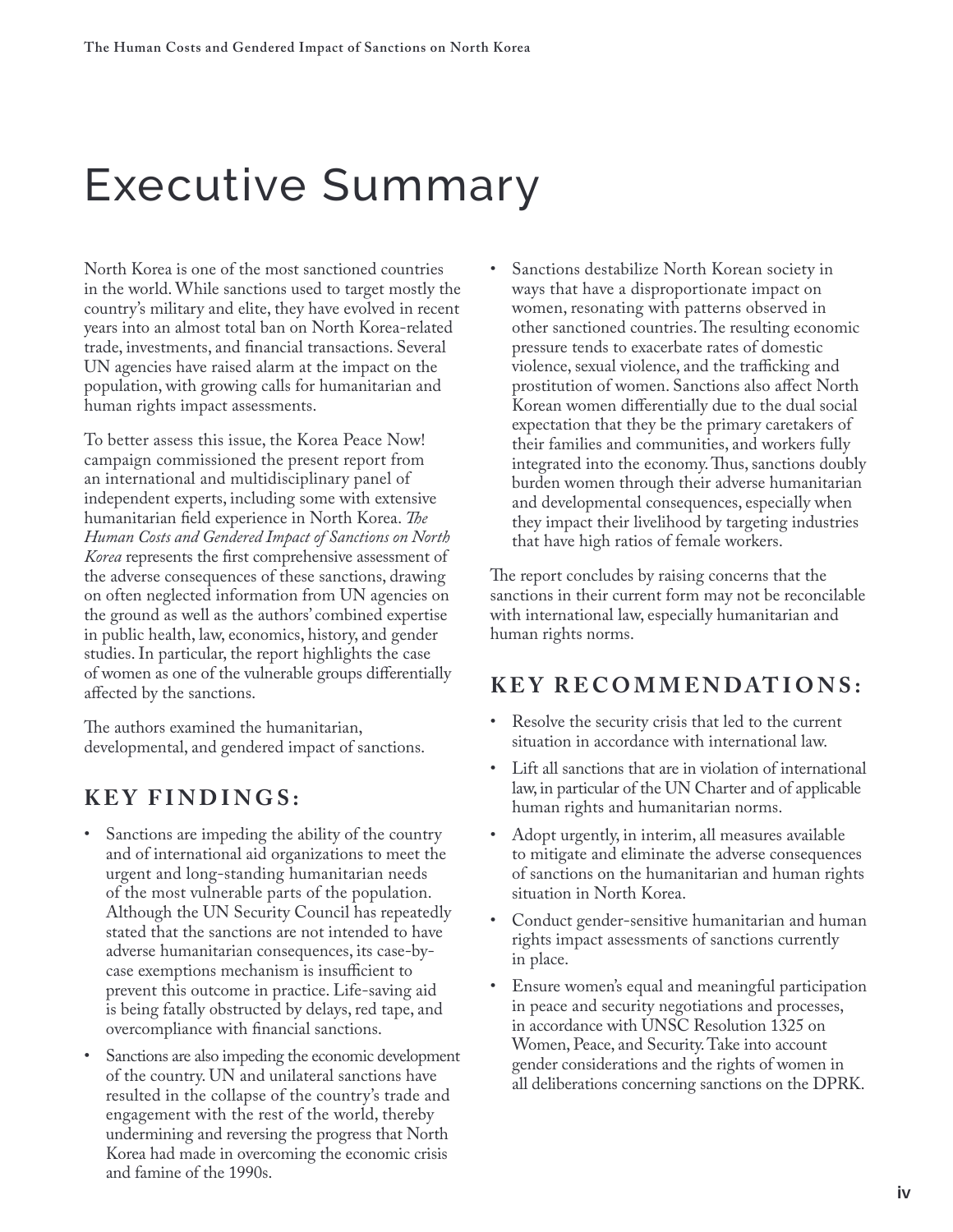### <span id="page-4-0"></span>I. Introduction

#### **A. OVERVIEW**

The Democratic People's Republic of Korea (DPRK, or North Korea) is one of the most sanctioned countries in the world. It is subject to a combination of unilateral and United Nations (UN) sanctions that amount to an almost total ban on DPRK-related trade, investment, and financial transactions.1 Humanitarian groups working in the country have repeatedly warned of the negative consequences of sanctions on the population, and the UN Panel of Experts tasked with monitoring the implementation of the UN's DPRK sanctions<sup>2</sup> has recommended that the UN Secretariat conduct an assessment of their humanitarian impact.3 Likewise, the UN Special Rapporteur on the negative impact of unilateral coercive measures on the enjoyment of human rights has proposed human rights impact assessments for unilateral sanctions in general.<sup>4</sup> However, neither of these recommendations has been implemented and no comprehensive analysis of the problem has been done to date.

There is increasing evidence that the sanctions regime on the DPRK is having adverse humanitarian consequences.

There is increasing evidence that the sanctions regime on the DPRK is having adverse humanitarian consequences, even as the relevant UN resolutions explicitly state this is not the intention.5 The UN Panel of Experts has determined that the "[UN] sectoral sanctions are affecting the delivery of humanitarian-sensitive items" and that their implementation "has had an impact on the activities of international humanitarian agencies working to address chronic humanitarian needs in the country."6 The UN Panel detailed a non-comprehensive list of items prohibited under Resolution 2397 of the UN Security Council (UNSC), including agricultural material, such as irrigation equipment and prefabricated greenhouses; medical appliances, such as ultrasound machines and orthopaedic appliances for persons with disabilities; and any item with a metallic component, including "screws, bolts, nails, staples" that "are often components of humanitarian-sensitive goods."7 While the relevant UN resolutions have enabled the 1718 Sanctions Committee to grant case-by-case humanitarian

- 1 The DPRK has been subject to unilateral sanctions by the United States since at least 1950 during the Korean War, and to UN sanctions since 2006. For U.S. sanctions, see Congressional Research Service, *North Korea: Legislative Basis*  for U.S. Economic Sanctions, R41438 (updated Jun. 6, 2019) p. 14, f. 51.. For UN sanctions, see UNSC Resolution 1718, S/<br>RES/1718, Oct. 14, 2006; UNSC Resolution 1874, S/RES/1874, Jun. 12, 2009; UNSC Resolution 2087, S/RES 22, 2013; UNSC Resolution 2094, S/RES/2094, Mar. 7, 2013; UNSC Resolution 2270, S/RES/2270, Mar. 2, 2016; UNSC Resolution 2321, S/RES/2321, Nov. 30, 2016; UNSC Resolution 2371, S/RES/2371, Aug. 5, 2017; UNSC Resolution 2375, S/ RES/2375, Sep. 11, 2017; UNSC Resolution 2397, S/RES/2397, Dec. 22, 2017. See also subsection I.C., "Background."
- 2 Two UN bodies specifically address DPRK sanctions. The Committee established pursuant to Resolution 1718 ("the 1718 Committee") ensures implementation of the sanctions by seeking information on Member State implementation, designating sanction targets, and granting exemptions, among other things. Meanwhile, the UN Panel of Experts established pursuant to Resolution 1874 ("the UN Panel of Experts") assists the 1718 Committee by analyzing Member State submissions and making recommendations to improve implementation. Neither is explicitly tasked with monitoring the impact on the North Korean population. UNSC Resolution 1718, S/RES/1718 (2006), Oct. 14, 2006, para. 12; UNSC Resolution 1874, S/RES/1874 (2009), para. 26.
- 3 UN Panel of Experts Report, S/2019/171, Mar. 5, 2019, p. 67, para. 180.
- 4 Report of the Special Rapporteur on the negative impact of unilateral coercive measures on the enjoyment of human rights, A/HRC/36/44, Jul. 26, 2017, Annex II, para. 13(a); Report of the Special Rapporteur on the negative impact of unilateral coercive measures on the enjoyment of human rights, A/HRC/39/54, Aug. 30, 2018, paras. 14–19.
- 5 UNSC Resolution 1874, S/RES/1874, Jun. 12, 2009, preamble; UNSC Resolution 2087, S/RES/2087, Jan. 22, 2013, para. 18; UNSC Resolution 2094, S/RES/2094, Mar. 7, 2013, para. 31; UNSC Resolution 2270, S/RES/2270, Mar. 2, 2016, para. 48; UNSC Resolution 2321, S/RES/2321, Nov. 30, 2016, para. 46; UNSC Resolution 2371, S/RES/2371, Aug. 5, 2017, para. 26; UNSC Resolution 2375, S/RES/2375, Sep. 11, 2017, para. 26; UNSC Resolution 2397, S/RES/2397, Dec. 22, 2017, para. 25.
- 6 UN Panel of Experts Report, S/2019/171, Mar. 5, 2019, p. 67, para. 176.
- 7 Ibid., Annex 87, pp. 369–372.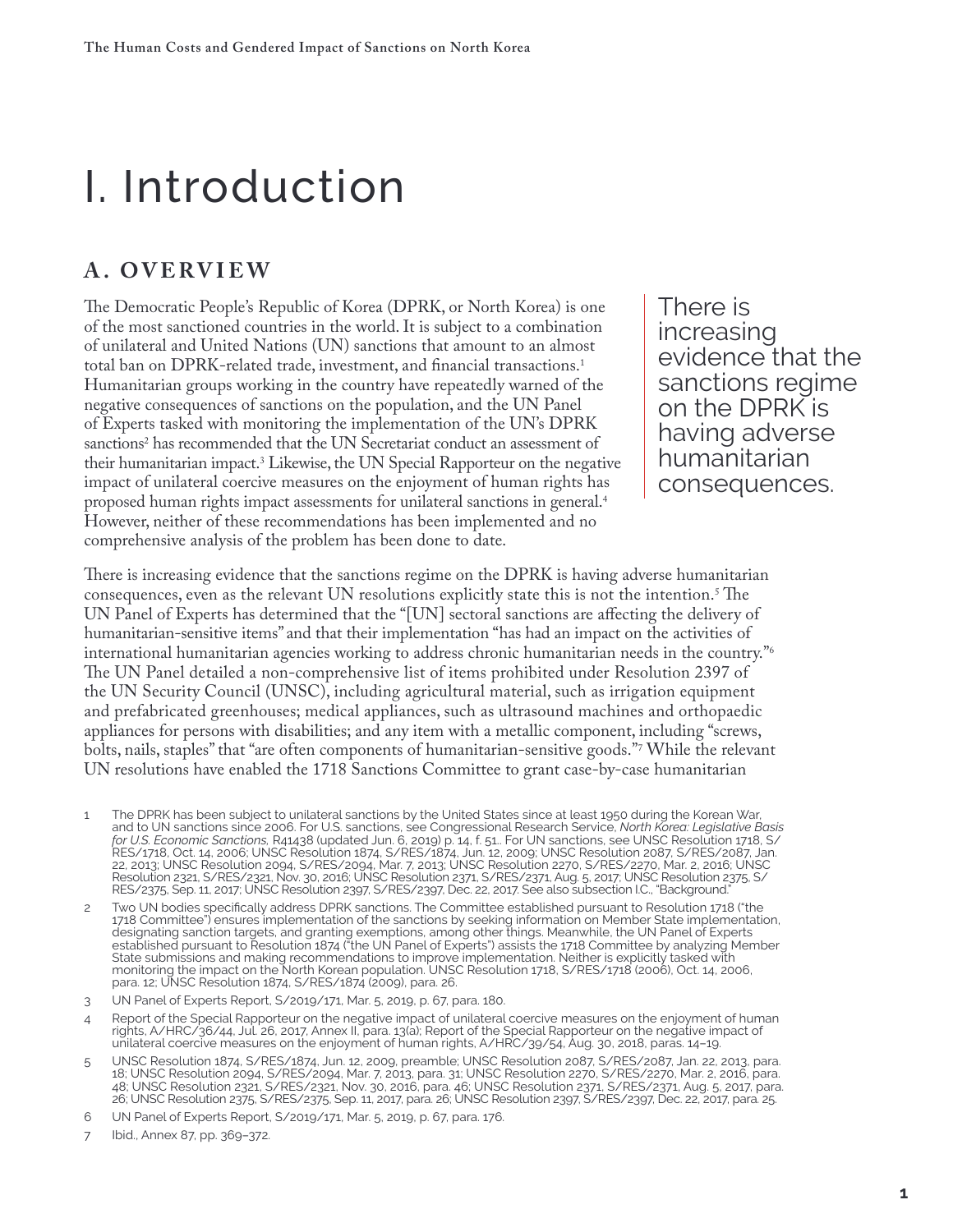exemptions, the UN Panel has noted that there have been significant delays.<sup>8</sup> One such delay involved exempting medical equipment for maternal and neonatal emergencies, and was predicted to "result in increased mortality."9

Sanctions also negatively impact human rights, including the rights to life, food, health, and development. The UN Special Rapporteur on the human rights situation in the DPRK, Tomás Ojea Quintana, has called for a "comprehensive assessment of the [Security Council sanctions'] unintended negative impact on the enjoyment of human rights, in particular economic, social and cultural rights."<sup>10</sup> The Commission of Inquiry on human rights in the DPRK only addressed sanctions peripherally, but nevertheless stated in 2014: "In light of the dire social and economic situation of the

The UN General Assembly has in dozens of resolutions rejected or condemned the use of unilateral sanctions.

general population, the commission does not support sanctions imposed by the Security Council or introduced bilaterally that are targeted against the population or the economy as a whole."11 The UN Human Rights Council has also stated that the use of such measures "necessarily runs counter to some provisions of the International Bill of Human Rights or peremptory norms and other provisions of customary law, and entails adverse consequences for the enjoyment of human rights by innocent people."12

As repeatedly reported by in-country humanitarian organizations and UN agencies in the DPRK, sanctions disproportionately impact the most vulnerable populations, who do not have alternative sources of fuel and goods, or means to deal with rising prices. In the most recent 2017 periodic review of the DPRK as signatory to the Convention on the Elimination of All Forms of Discrimination against Women (CEDAW), the UN Committee on the Elimination of Discrimination against Women concluded that "the economic sanctions imposed by the international community as a consequence of the State party's policies have a disproportionate impact on women."13 The UN General Assembly has in dozens of resolutions rejected or condemned the use of unilateral sanctions because of their negative effect on the realization of all the human rights of vast sectors of the population, in particular children, women, the elderly, and persons with disabilities.14 The UN Human Rights Council has also repeatedly condemned their continued use and application as tools of political or economic pressure.15

- 8 Ibid., Annex 86, pp. 363–368.
- 9 Ibid., p. 365.
- 10 Report of the Special Rapporteur on the situation of human rights in the DPRK, A/72/394, Sep. 18, 2017, para. 6; see also id., A/73/386, Sep. 19, 2018, paras. 20, 21.
- 11 Report of the Commission of Inquiry on human rights in the DPRK, A/HRC/25/63, Feb. 7, 2014, para. 94(a) .
- 12 UNHRC Resolution A/HRC/RES/34/13, Apr. 7, 2017, para. 5; UNHRC Resolution A/HRC/RES/30/2, Oct. 12, 2015, para. 4.
- 13 UN Committee on the Elimination of All Forms of Discrimination against Women [CEDAW], *Concluding Observations on the Combined Second to Fourth Periodic Reports of the Democratic People's Republic of Korea*, Nov. 22, 2017 (CEDAW/C/PRK/CO/2-4), p. 2.
- 14 UNGA Resolution A/RES/71/193, Dec. 19, 2016, para. 6; UNGA Resolution A/RES/70/151, Dec. 17, 2015, para. 6; UNGA Resolution A/RES/69/180, Jan. 30, 2015, para. 6; UNGA Resolution A/RES/68/162, Dec. 18, 2013, para. 5; UNGA Resolution A/RES/67/170, Dec. 20, 2012, para. 5; UNGA Resolution A/RES/66/156, Mar. 20, 2012, para. 4; UNGA Resolution A/RES/65/217, Apr. 6, 2011, para. 4; UNGA Resolution A/RES/64/170, Mar. 24, 2010, para. 4; UNGA Resolution A/RES/63/179, Mar. 26, 2009, para. 4; UNGA Resolution, A/RES/62/162, Dec. 18, 2007, para. 4; UNGA Resolution, A/RES/61/170, Feb. 27, 2007, para. 4; UNGA Resolution A/RES/60/155, Feb. 23, 2006, para. 4; UNGA Resolution, A/RES/59/188, Mar. 15, 2005, para. 4; UNGA Resolution A/RES/58/171, Mar. 9, 2004, para. 4; UNGA Resolution A/RES/57/222, Feb. 27, 2003, para. 4; UNGA Resolution A/RES/56/148, Feb. 8, 2002, para. 3; UNGA Resolution A/RES/55/110, Mar. 13, 2001, para. 3; UNGA Resolution A/RES/54/172, Feb. 15, 2000, para. 2; UNGA Resolution A/RES/53/141, Mar. 8, 1999, para. 2; UNGA Resolution A/RES/52/120, Feb. 23, 1998, para. 2; UNGA Resolution A/RES/51/103, Mar. 3, 1997, para. 2.
- 15 UNHRC Resolution A/HRC/RES/34/13, para. 4; UNHRC Resolution A/HRC/RES/30/2, Oct. 12, 2015, para. 3; UNHRC Resolution A/HRC/RES/27/21, Oct. 3, 2014, para. 3; UNHRC Resolution A/HRC/RES/24/14, Oct. 8, 2013, para.3; UNHRC Resolution A/HRC/RES/19/32, Apr. 18, 2012, para. 3; UNHRC Resolution A/HRC/RES/15/24, Oct. 6, 2010, <br>para. 3; UNHRC Resolution A/HRC/RES/12/22, Oct. 12, 2009.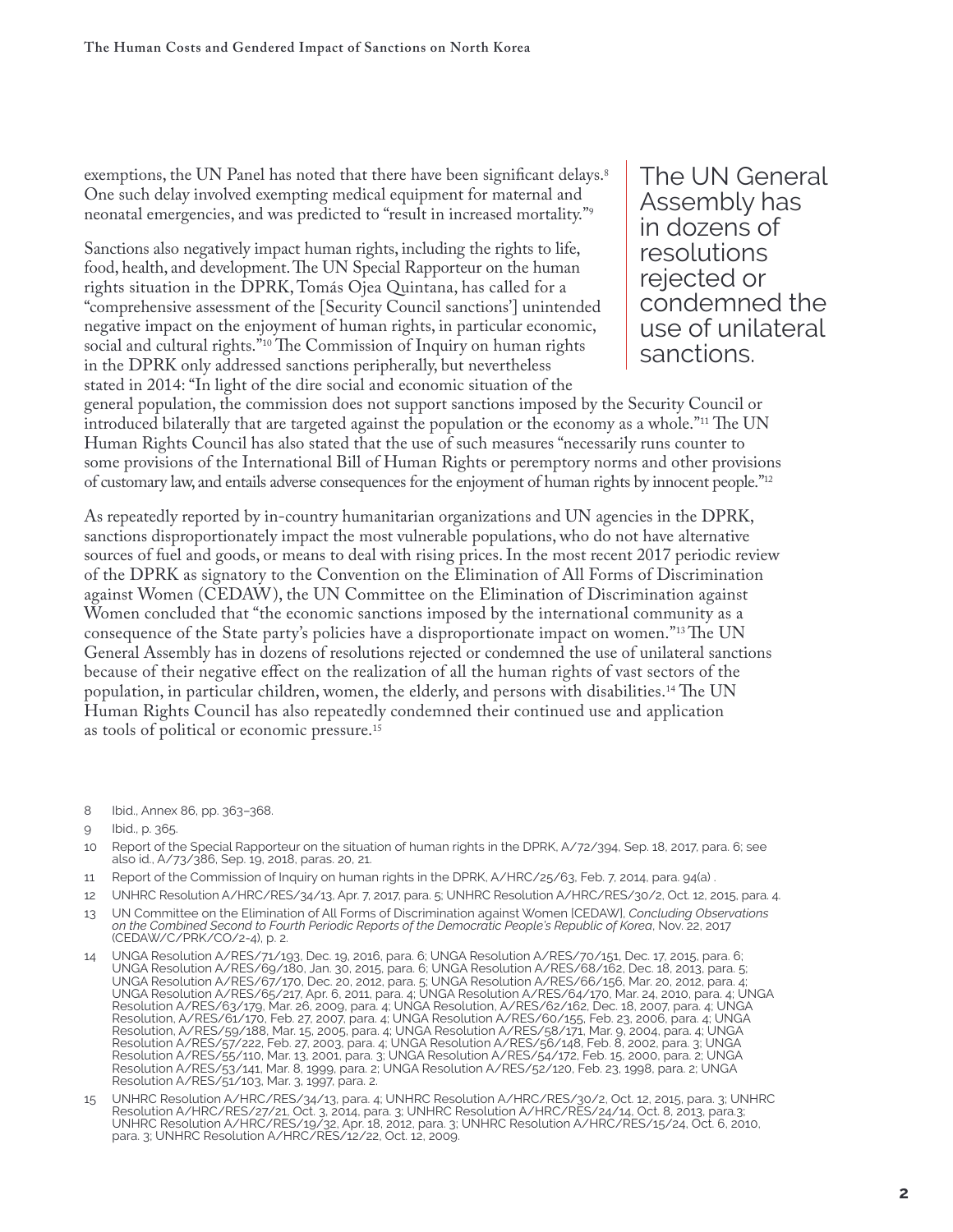#### <span id="page-6-0"></span>**B. METHODOLOGY**

The debate on the impact of sanctions in North Korea has long been hampered by challenges in obtaining data and by disagreements on how to solve the humanitarian and human rights crises. In its annual reports, the UN Panel of Experts has repeatedly cited the lack of access to the country and the difficulty of disaggregating the impact of UN and unilateral sanctions as key obstacles to investigating the effects of sanctions on the DPRK.16

Despite these empirical challenges, this report uses often neglected but relevant on-the-ground information, made available through partnerships among UN agencies, international organizations, international governmental organizations (IGOs), humanitarian non-governmental organizations (NGOs), and North Korean government bureaus. This includes the UNICEF Annual Reports and Multiple Indicator Cluster Surveys,17 the Food and Agriculture Organization (FAO) / World Food Programme (WFP) food security reports,18 the UN Resident Coordinator Reports on Needs and Priorities,<sup>19</sup> and other reports produced in cooperation between the UN and the DPRK Central Bureau of Statistics.20 This report also includes specific examples of the impact of sanctions on Ignis Community, a humanitarian organization that has been working in the country since April 2008.21 South Korean datasets are also used when relevant to sanctions' impact on the economic development of the DPRK, such as estimates by the Bank of Korea and the Korea International Trade Association (KITA).22

The present report combines these datasets and relies on the authors' multidisciplinary expertise, operational experience, and research on North Korea to assess the impact of sanctions on the North Korean population with a focus on women. Women are often the most impacted in times of conflict and social stress, due notably to their roles as caretakers in many societies, including North Korea. As a result, the impact of sanctions on women reverberates throughout society, and a focus on the gendered impact enables a broader assessment at multiple levels from the most urgent and immediate humanitarian impact to the macro-level long-term developmental impact. The report also underscores the close connection between sanctions and the non-sanctioned obstacles that ensue from the broad sanctions regime, such as membership in international financial institutions and access to banking services, resulting in ripple effects far beyond the sanctions' specific targets to ultimately impact the

- 17 UNICEF, *DPR Korea Annual Report 2013; id, DPR Korea Annual Report 2014; id., DPR Korea Annual Report 2015; id., DPR Korea Annual Report 2016; id., DPR Korea Annual Report 2017; id., DPR Korea Annual Report 2018*; Christopher Davids, Sylvie Morel-Seytoux, Laura Wicks, and David Solomon Bassiouni, *Situation Analysis of Children and Women in the Democratic People's Republic of Korea* – 2017 (Pyongyang: UNICEF, 2016).
- 18 FAO/WFP, DPRK *Crop and Food Security Assessment Mission 2012*, Nov. 2012; id., *DPRK Crop and Food Security*  Assessment Mission 2013, Nov. 2013; FAO, Enhancing Institutional Capacities in Disaster Risk Management for Food<br>Security in the D.P.R. Korea, 2014; FAO, DPRK Food Security and Agriculture Situation Update January–April 20
- 19 UN Resident Coordinator for the DPRK, *Overview of Needs and Assistance in DPRK 2012*, May 2012; id., *DPR Korea: Needs and Priorities Report 2016, Apr. 2016*; id., *DPR Korea: Needs and Priorities Report 2017*, Mar. 2017; id., *DPR Korea: Needs and Priorities Report* 2018, Mar. 2018; id., DPR Korea: Needs and Priorities Report, Mar. 2019.
- 20 DPRK Central Bureau of Statistics, *DPR Korea 2008 Population Census National Report*, 2009; id., *DPR Korea 2009 MICS (Multiple Indicator Cluster Survey)*, Dec. 2010, UNICEF; id., *DPR Korea Final Report of the National Nutrition Survey 2012*, Mar. 2013; id., *DPR Korea Socio-Economic, Demographic and Health Survey 2014*, Dec. 2015, UNFPA; id., *DPR Korea 2017 MICS (Multiple Indicator Cluster Survey*), Jun. 2018, UNICEF.
- 21 For more information about Ignis Community, see <https://igniscommunity.org/about>.
- 22 Bank of Korea, Gross Domestic Product Estimates for North Korea in 2018, Jul. 26, 2019, [https://www.bok.or.kr/eng/](https://www.bok.or.kr/eng/bbs/E0000634/view.do?nttId=10053001&menuNo=40006) [bbs/E0000634/view.do?nttId=10053001&menuNo=40006](https://www.bok.or.kr/eng/bbs/E0000634/view.do?nttId=10053001&menuNo=40006)9; Korea International Trade Association, [www.kita.org.](http://www.kita.org)

<sup>16</sup> UN Panel of Experts Report, S/2012/422, Jun. 14, 2012, para. 108; UN Panel of Experts Report, S/2013/337, Jun. 11, 2013, paras. 145, 146; UN Panel of Experts Report, S/2014/147, Mar. 6, 2014, paras. 181, 182; UN Panel of Experts Report, S/2015/131, Feb. 23, 2015, para. 208.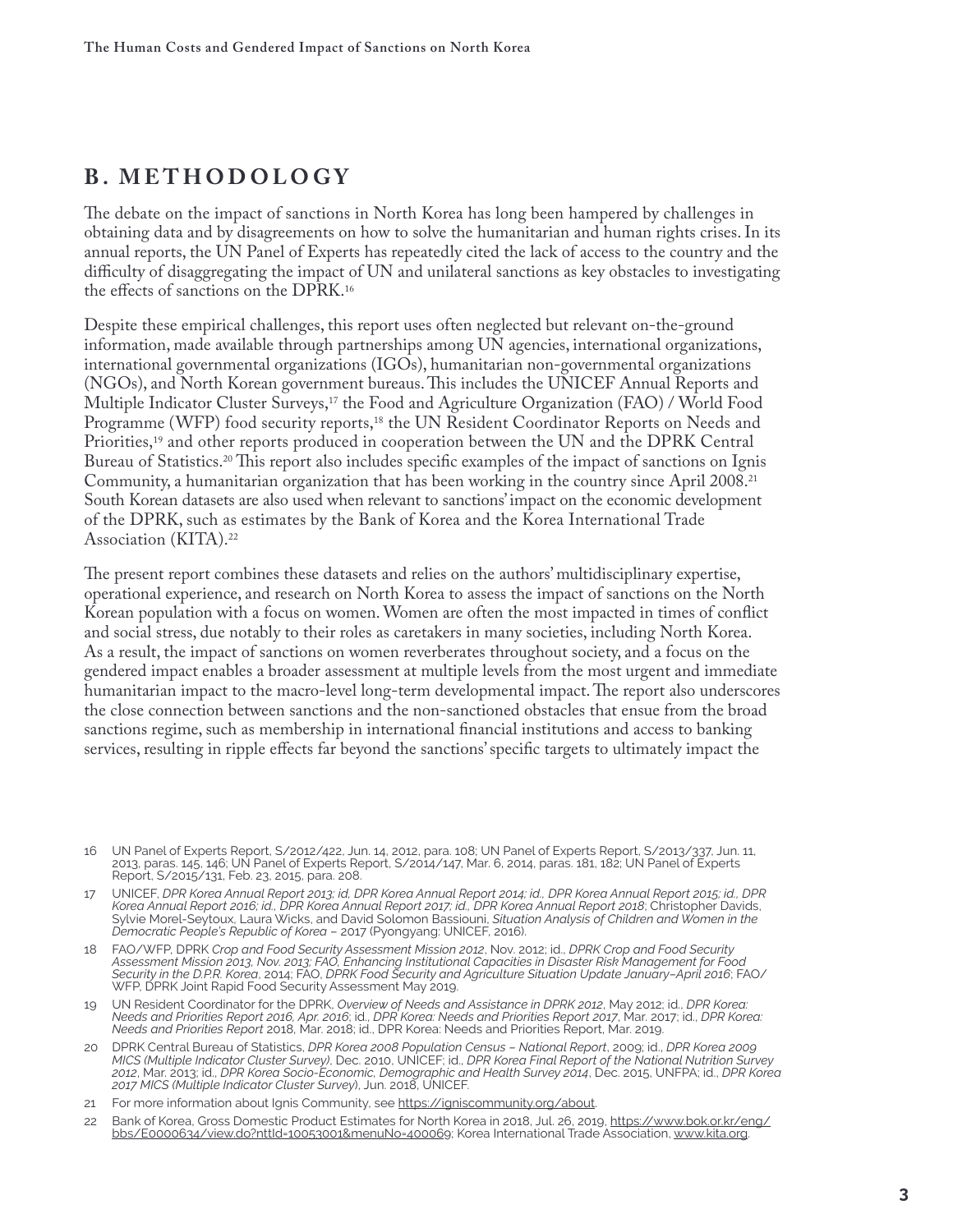<span id="page-7-0"></span>most vulnerable groups in unintended ways. Since the availability of gender-disaggregated data remains limited,<sup>23</sup> the report proceeds from a general assessment of the sanctions' impact on the humanitarian situation and on the country's development, before discussing the gendered impact on women. It concludes by discussing the implications of the wide-ranging impact from the perspective of humanitarian and human rights law, with a summary of key findings and a set of recommendations for the UN Security Council, UN Member States imposing unilateral sanctions on the DPRK, as well as the DPRK government to urgently address the impact of sanctions on the North Korean people.

#### **Background**

While some countries have been imposing unilateral sanctions on the DPRK since as far back as the Korean War (1950–1953), the UNSC has imposed increasingly stringent multilateral sanctions since 2006. UNSC measures are based on the determination that the North Korean nuclear weapons programme in particular constitutes a threat to international peace and security. Conceptually, UN sanctions can be divided into two generations. The first generation consists of so-called smart sanctions targeting the military and the elite, based on resolutions 1718 (2006), 1874 (2009), 2087 (2013), 2094 (2013), and 2270 (2016). The second generation includes "sectoral" sanctions targeting entire spans of the North Korean economy, based on resolutions 2321 (2016), 2371 (2017), 2375 (2017), and 2397 (2017).

The first generation targets the military by prohibiting UN Member States from providing the DPRK with weapons or weapons of mass destruction (WMD)–related materials and technologies, and targets the elite by banning luxury goods. It also established a growing list of individuals and entities subject to asset freezes. These sanctions may affect the non-elite population, as the military ban includes items, materials, and technologies that could be used for either military or civilian purposes ("dual-use"), and the DPRK has been progressively cut off from international capital.<sup>24</sup>

The nature of UN sanctions against the DPRK started to change fundamentally in November 2016, as the UNSC chose to respond to the fourth North Korean nuclear test with sanctions that indiscriminately targeted entire sectors of the North Korean economy, regardless of whether there was a proven direct link to the nuclear programme. The UNSC particularly targeted the top North Korean export industries, progressively cutting off every profitable source of external revenue for the country and its people.25 Resolution 2321 (November 2016) targeted the mineral trade, one of the country's most important sources of revenue. Resolution 2371 (August 2017) completely banned any export of minerals, as well as of seafood. Resolution 2375 (September 2017) banned exports of textiles, an industry in which the overwhelming majority of workers are women.<sup>26</sup> Finally, Resolution 2397 (December 2017) targeted the remaining North Korean exports,

<sup>23</sup> UNICEF noted in 2017 that "[t]here is an urgent need for the systematic collection of gender-disaggregated data in DPR Korea across all sectors (health, nutrition, WASH, education, humanitarian assistance, political participation, legal rights, income, sexual and gender-based violence, cultural norms and attitudes, household conditions and decisionmaking, employment) and at all levels to accurately analyze, evaluate, and monitor the well-being of women, their<br>children, and their families." This has been partly addressed by UNICEF's 2017 MICS survey, but significant remain. Davids et al., *Situation Analysis of Children and Women in the Democratic People's Republic of Korea – 2017*, p. 25.

<sup>24</sup> For sources on the dual-use ban and UN financial sanctions, see subsection III.A.

<sup>25</sup> KOTRA estimated that the top North Korean export industries in 2015 were minerals (50%), textiles (31%), animal products (4%), steel and iron (4%), machinery and electrical equipment (3%), and vegetal products (3%). KOTRA, 2015<br>Pukhan taeoe muyŏk tonghyang [2015 North Korea Foreign Trade Trends] (Seoul: KOTRA), p.4.

<sup>26</sup> For female representation in DPRK industries, see subsection III.B.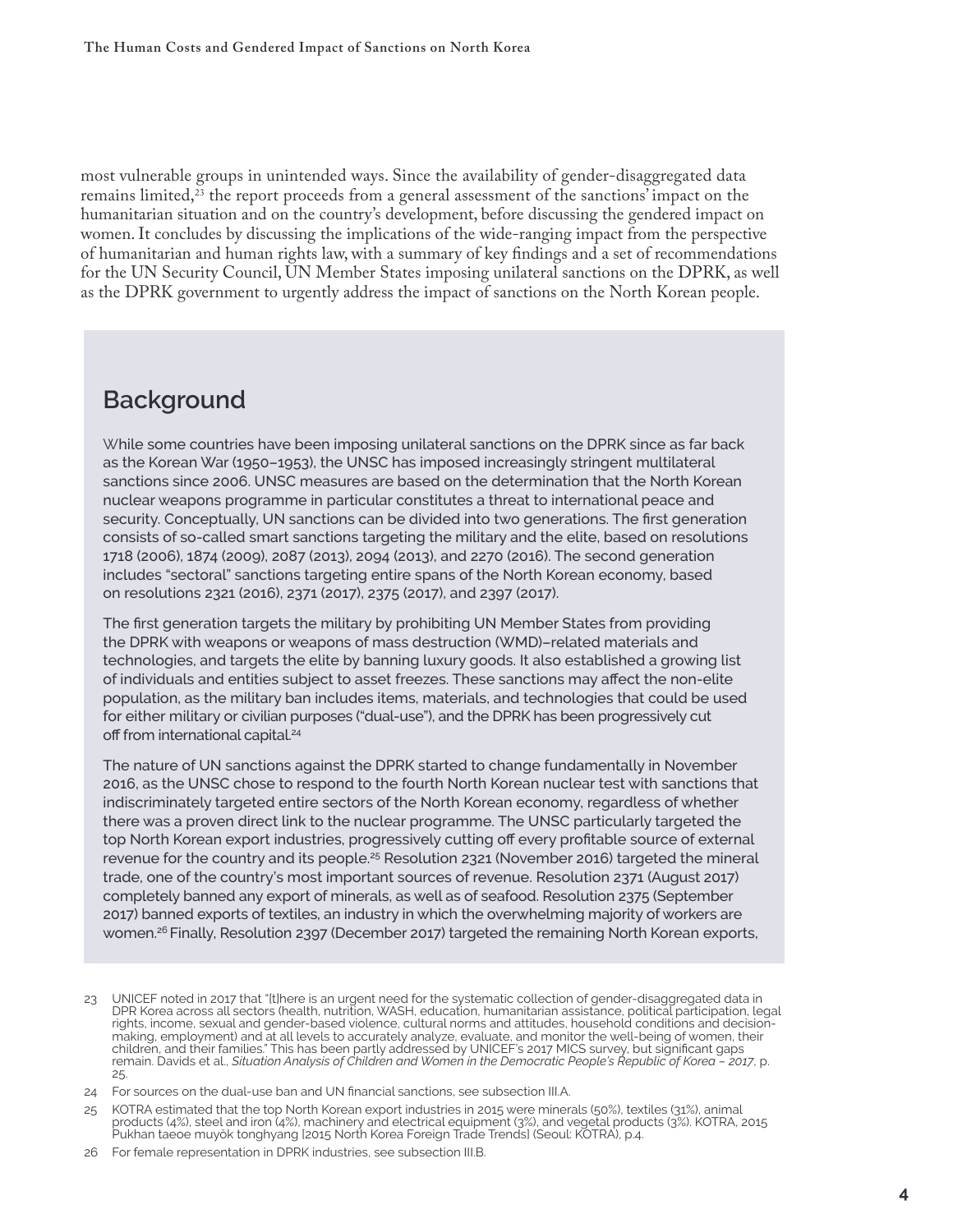including agricultural products, machinery, and electrical equipment. The last three resolutions also heavily limited the DPRK's import of energy; banned the importation of heavy machinery, industrial equipment, and transportation vehicles; prohibited joint ventures with North Korean entities (the main form of foreign investment in the country); and required all UN Member States to expel North Korean expatriate workers by December 2019.

The UNSC has increasingly cut off the DPRK from access to international capital, and has limited its access to the international banking system.27 Additional unilateral U.S. financial sanctions against the DPRK, especially so-called secondary sanctions, have also had a wide extra-territorial ripple effect, given the dominance of the U.S. dollar in global finance.<sup>28</sup> In practice, non-U.S. banks are known to avoid DPRK-related transactions that involve the dollar, because this could result in their exclusion from the U.S. financial system.<sup>29</sup> Beyond the funding problems this has caused for the DPRK in general, these financial sanctions have negatively affected the work of humanitarian entities—including UN agencies—by interfering with the administration of funding, adding red tape, and discouraging banks from handling any transactions involving the DPRK under a phenomenon of "de-risking" or "over-compliance."30

The unresolved Korean War serves as the historical backdrop to the escalating cycle of sanctions in reaction to the DPRK's weapons programme. What began as a civil war became an international one, with the intervention of the United States supported by 15 other nations under the banner of the UN Command on the side of the Republic of Korea (South Korea), and China on the side of the DPRK. The fighting resulted in more than 4 million deaths, and millions of families have been torn apart by the continued division of the Korean Peninsula. The United States and the DPRK technically remain in a state of war, as fighting ended in a stalemate, with an armistice rather than a peace agreement.

Upon the collapse of its Soviet military ally, the DPRK focused in earnest on pursuing its own nuclear weapons programme. A first round of diplomacy culminated in the 1994 U.S.–DPRK Agreed Framework, which provided for denuclearization in exchange for normalization of diplomatic relations and energy aid. The agreement collapsed eight years later, with both sides accusing the other of violating the agreement. A second round of diplomacy, the Six-Party Talks, produced another agreement in 2005, based on a similar denuclearization-fornormalization logic. The DPRK soon withdrew, citing new U.S. sanctions as evidence of hostility, and tested its first nuclear device in 2006. Attempts at renegotiations have failed to produce another agreement on denuclearization, with new tests and ensuing rounds of sanctions in 2009, 2013, 2016, and 2017.

<sup>27</sup> UN sanctions have progressively prohibited public financial support for trade with the country that could be WMDrelated, banned the country from getting international loans except for humanitarian and development purposes, limited the country's access to the international banking system, blocked bulk cash transfers, prohibited international banks from establishing a foothold in the country, and sanctioned North Korean banks. See subsection III.A. for sources.

<sup>28</sup> See, e.g., David Lague and Donald Greenless, "Squeeze on Banco Delta Asia Hit North Korea Where It Hurt," *The New*  York Times, Jan. 18, 2007, https://www.nytimes.com/2007/01/18/world/asia/18iht-north.4255039.html. The United<br>States has since prohibited U.S. persons in general from providing financial services to a person designated for sanctions or with the purpose of evading sanctions. Executive Order 13810, Sep. 20, 2017, 82 F.R. 44706. See, generally, Congressional Research Service, *North Korea: Legislative Basis for U.S. Economic Sanctions*, R41438 (updated Jun. 6, 2019).

<sup>29</sup> Chad O'Carroll, "An Insider's View: How Banks Try to Avoid North Korea Sanctions Risks," *NK News*, Jul. 11, 2019, [https://](https://www.nknews.org/2019/07/an-insiders-view-how-banks-try-to-avoid-north-korea-sanctions-risks) [www.nknews.org/2019/07/an-insiders-view-how-banks-try-to-avoid-north-korea-sanctions-risks](https://www.nknews.org/2019/07/an-insiders-view-how-banks-try-to-avoid-north-korea-sanctions-risks).

<sup>30</sup> UN Panel of Experts Report, S/2019/171, Mar. 5, 2019, p. 362.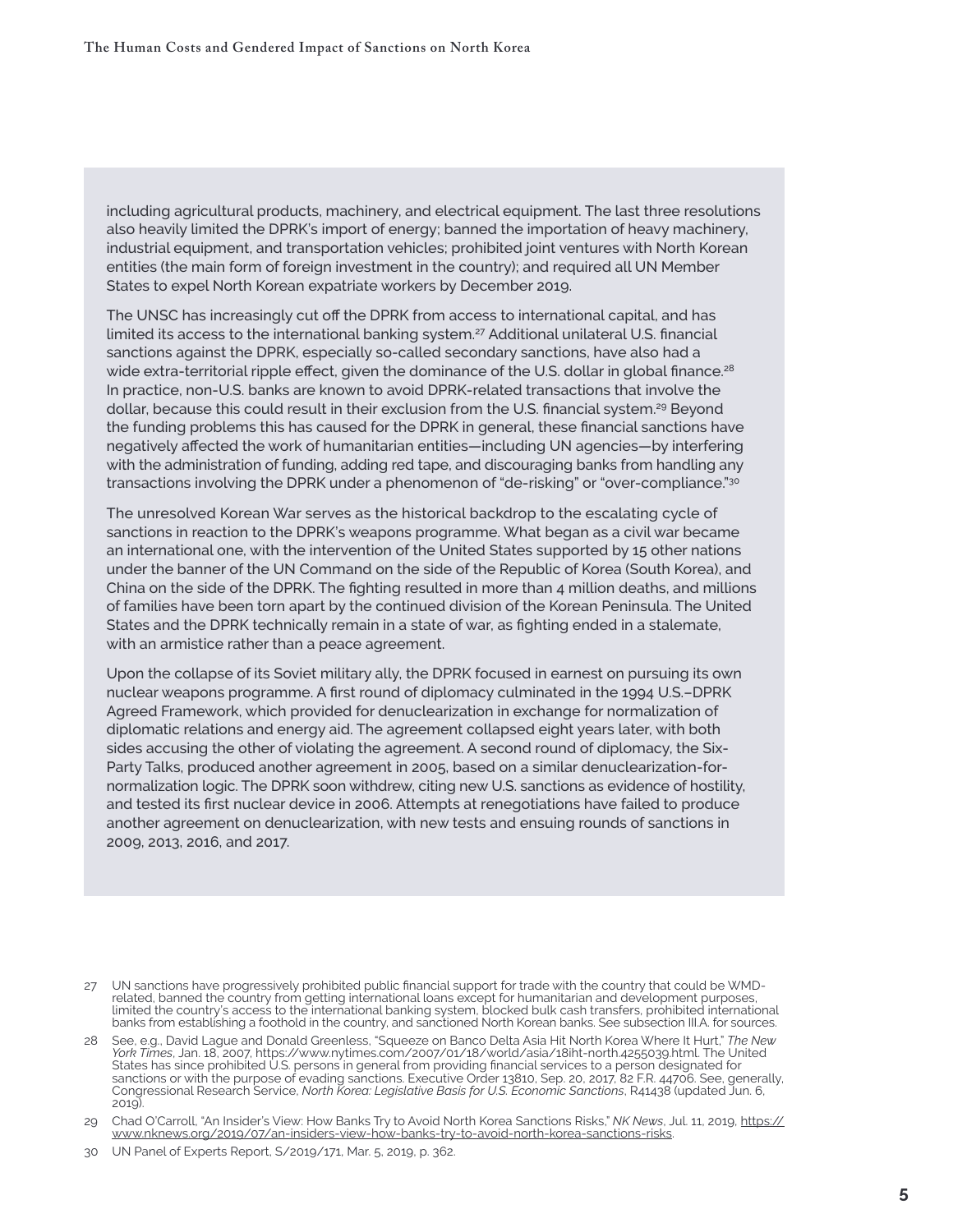### <span id="page-9-0"></span>II. Humanitarian Impact

There are urgent and long-standing unmet humanitarian needs in the DPRK, despite efforts to focus on domestic and international long-term sustainable programmes. According to the 2019 Needs and Priorities report compiled by the UN Resident Coordinator for the DPRK, "an estimated 11 million ordinary men, women and children lack sufficient nutritious food, clean drinking water or access to basic services like health and sanitation" —affecting over 40 per cent of the population.31

Although sanctions state that they are not intended to have adverse humanitarian consequences or interfere with the work of humanitarian agencies, evidence shows that they have such consequences in practice. The FAO and WFP reported, for instance, that sanctions directly and indirectly affected agricultural production, most obviously through "restrictions on the importation of certain items that are necessary for agricultural production, in particular fuel, machinery and spare parts for equipment."32 Meanwhile, the UN Resident Coordinator found that "humanitarian agencies continue to face serious unintended consequences on their programmes, such as lack of funding, the absence of a banking channel for humanitarian transfers and challenges to the delivery of humanitarian supplies."33 This section provides an overview of humanitarian needs in the DPRK, analyzes the role of sanctions in exacerbating the situation, and details in a case study the impact of sanctions on a proposed charitable medical facility for children.

An estimated 11 million men, women, and children lack sufficient nutritious food, clean drinking water, or access to basic services like health and sanitation affecting over 40 percent of the population.

#### **A . H U M A N I TA RI A N N EED S**

Some of the DPRK's greatest humanitarian challenges include chronic food insecurity; lack of access to basic health services; declining conditions in water, sanitation, and hygiene (WaSH); and high vulnerability to natural disasters.

In the 2019 Rapid Food Security Assessment Report, the FAO/WFP estimate that "10 million people are food insecure and in need of urgent food assistance"34 as "agriculture annually falls short of meeting the needs by approximately one million tonnes, due to shortages of arable land, lack of access to modern agricultural equipment and fertilizers, and recurrent natural disasters."35 Overall food production was only 4.95 million tons in 2018, 9 per cent lower than in 2017 and 16 per cent lower than in 2016.36 This threatens earlier achievements such as the reduction of the child stunting rate

<sup>31</sup> UN Resident Coordinator for the DPRK, *Needs and Priorities Report 2019*, p. 3.

<sup>32</sup> FAO/WFP, *DPR Korea Rapid Food Security Assessment May 201*9, p. 14.

<sup>33</sup> Ibid., p. 9.

<sup>34</sup> Ibid., p. 4.

<sup>35</sup> UN Resident Coordinator for the DPRK, *Needs and Priorities Report 2019*, p. 5. See also FAO/WFP, *DPR Korea Rapid Food Security Assessment May 2019*; DPRK Central Bureau of Statistics, *DPR Korea 2017 MICS (Multiple Indicator Cluster Survey*), Jun. 2018, UNICEF.

<sup>36</sup> UN Resident Coordinator for the DPRK, *Needs and Priorities Report 2019*, p. 5.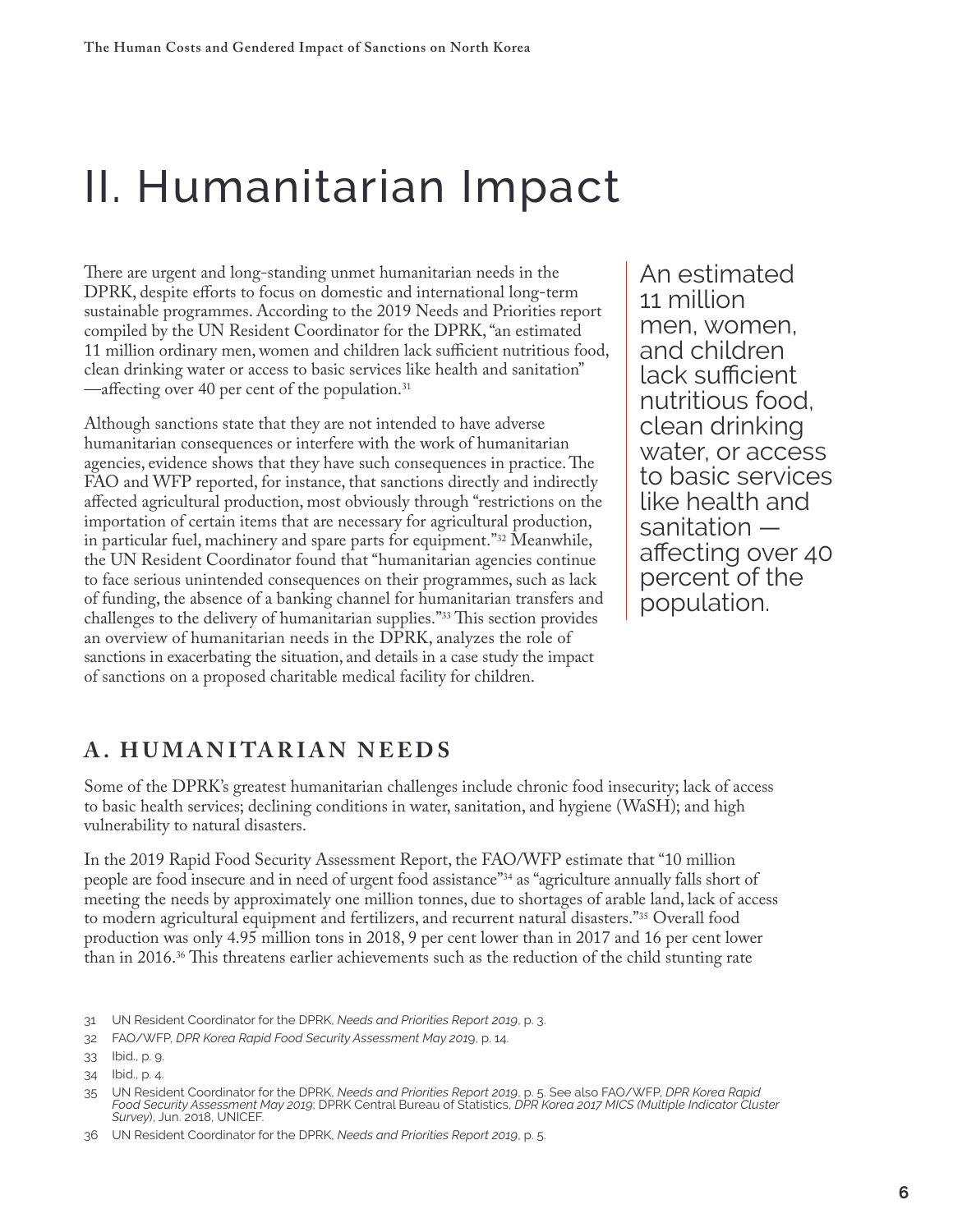

A farmer in Hwanghae Province, DPRK.

from 28 per cent in 2012 to 19 per cent in 2017.37 The Rapid Food Security Assessment Report from the WFP in 2019 also states that the restrictions on fuel imports and challenges in obtaining parts for farm machinery have decreased mechanization and increased the need for manual labour.<sup>38</sup>

According to the UN Resident Coordinator for the DPRK's 2019 Needs and Priorities Report, around 9 million people still have limited access to quality health services.39 There are many health facilities and providers throughout the country at all levels, and notable achievements such as a 25 per cent reduction of infant and under-5 mortality compared to 10 years ago. Nonetheless, the shortage of fuel prevents the transport of patients to county hospitals, and health facilities in general "often do not have the essential medical equipment or life-saving medicines to provide quality health services." Many of the facilities "struggle to maintain consistent water and electricity supplies putting patients at increased risk of infection and death." The population also suffers from one of the highest tuberculosis burdens, affecting 513 per 100 000 people and resulting in an estimated 20 000 tuberculosis-related deaths each year.<sup>40</sup>

- 37 Ibid., p. 6.
- 38 FAO/WFP, *DPR Korea Rapid Food Security Assessment May 2019*.
- 39 UN Resident Coordinator for the DPRK, Needs and Priorities Report 2019, p. 7. Other data and evaluations in this paragraph are sourced from the same page of the report.
- 40 World Health Organization, Global Tuberculosis Report 2019, p. 198.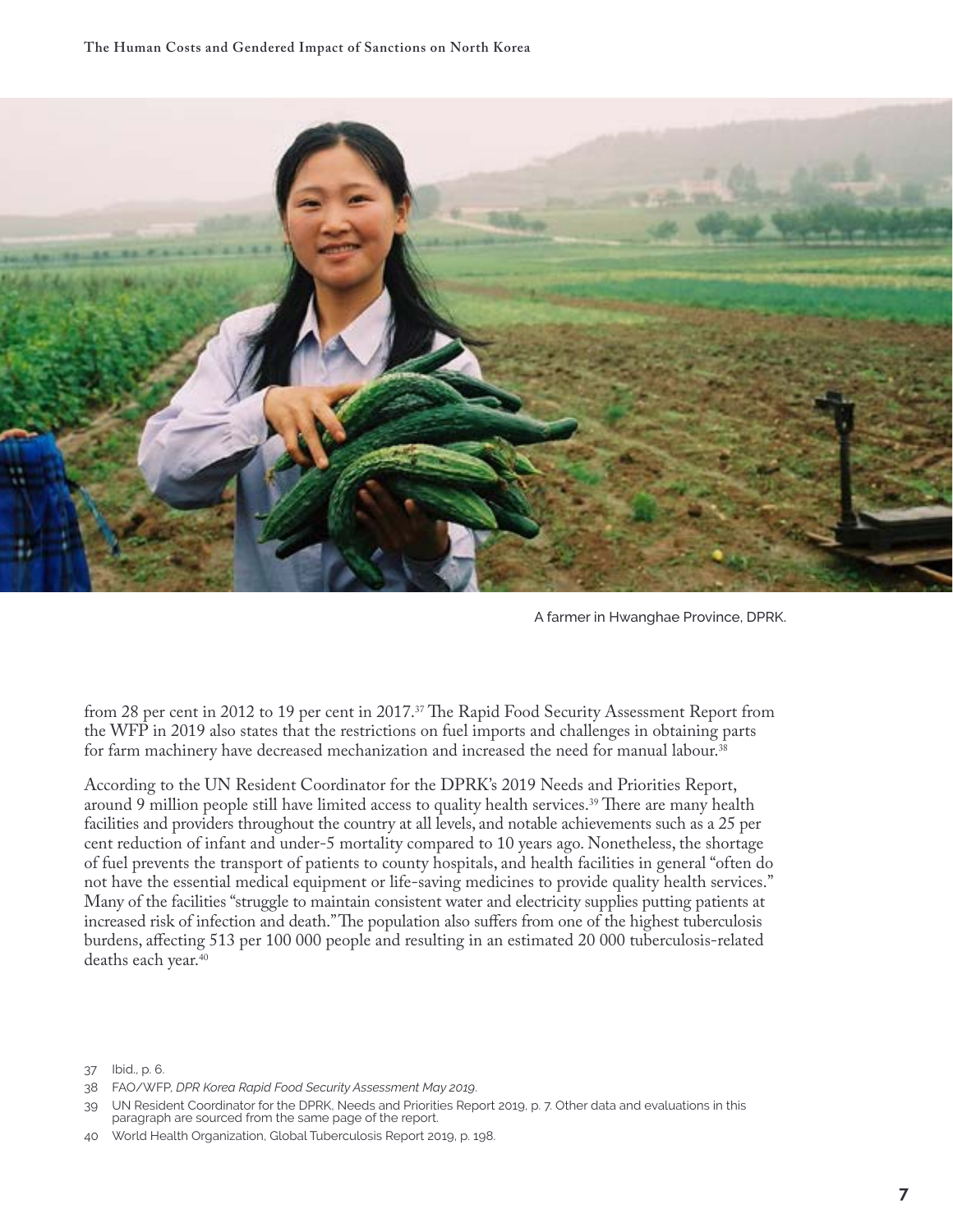<span id="page-11-0"></span>The lack of safe water and sanitation facilities is directly linked to a high prevalence of diarrhea and other diseases, as well as undernutrition.<sup>41</sup> An estimated 9.75 million people do not have access to a safely managed drinking water source.<sup>42</sup> Overall, 36.6 per cent of the population are left with no alternative but to drink contaminated water.43 Children under 5 years of age living in households that drink contaminated water are three times more likely to be wasted—where fat and tissue waste away—compared to children living in households with access to safe drinking water.44 Moreover, around 16 per cent of the population do not have access to basic sanitation facilities, and 9 out of 10 North Koreans in rural areas live in dangerous environments due to the unsafe disposal of human waste.45

International humanitarian programmes in the DPRK—which focus on improving life for civilians, mainly women and children, who are the most affected—remain chronically underfunded. The UN inter-agency Needs and Priorities 2018 initially appealed for \$US 111 million, but only 24 per cent was funded. UNICEF's Humanitarian Action for Children 2018, which appealed for \$US 16.5 million, had a 69 per cent funding gap at year's end, while the regular humanitarian programme for 2017–2021 remained underfunded by 60 per cent.<sup>46</sup> Programmes to meet the life-saving needs of 6 million of the most vulnerable people were met by "one of the lowest funding levels in 10 years and one of the lowest funded appeals in the world."47 Indeed, over the last decade there has been a major reduction in international support, due largely to donor fatigue, competing humanitarian crises globally, and political decisions not to fund DPRK-related programmes.48

#### **B. BARRIERS TO PROGRESS**

Sectoral sanctions affect the importation of items needed to address the humanitarian crises affecting the North Korean population. The UN Panel of Experts highlighted the particular impact of paragraph 7 of Resolution 2397, which prohibits the transfer to the DPRK of all industrial machinery, transportation vehicles, and iron, steel, and other metals. It noted that this prohibition "covers several goods which are vital to agriculture or public health programs, including a variety of agricultural machinery and medical equipment."49 The UN Panel compiled a long list of humanitarian-sensitive items prohibited under paragraph 7, showing that the sanctions were interpreted to ban any item containing any amount of metal components (reproduced in Annex).<sup>50</sup> It also noted that other humanitarian-sensitive items may be prohibited under other sanctions provisions. There is as yet no comprehensive list of all such affected items.

- 42 Ibid.
- 43 DPRK Central Bureau of Statistics, *DPR Korea 2017 MICS (Multiple Indicator Cluster Survey*), Jun. 2018, UNICEF, Table WS 1.7, p. 148
- 44 UNICEF, *DPR Korea Annual Report 2018*, May 2019, p. 2.
- 45 Ibid.
- 46 Ibid., p 16.
- 47 UN Resident Coordinator for the DPRK, *Needs and Priorities Report 2019*, p. 10.
- 48 Kee B. Park and Eliana E. Kim, "The Case for Funding the UN's Request for Humanitarian Assistance to the DPRK," *38 North*, Oct. 23, 2018, [https://www.38north.org/2018/10/kparkekim102318;](https://www.38north.org/2018/10/kparkekim102318) Edward White, "North Korea to Hold Census without UN Financial Support," *Financial Times*, Jun. 17, 2019, [https://www.ft.com/content/9ec94514-90cc-](https://www.ft.com/content/9ec94514-90cc-11e9-aea1-2b1d33ac3271)[11e9-aea1-2b1d33ac3271;](https://www.ft.com/content/9ec94514-90cc-11e9-aea1-2b1d33ac3271) International Federation of Red Cross and Red Crescent Societies, *Emergency Appeal Final Report, DPRK North Hamgyong Province: Flood*s, Mar. 2018.
- 49 UN Panel of Experts Report, S/2019/171, Mar. 5, 2019, p. 361.
- 50 Ibid., pp. 369–372.

<sup>41</sup> Ibid., p. 8.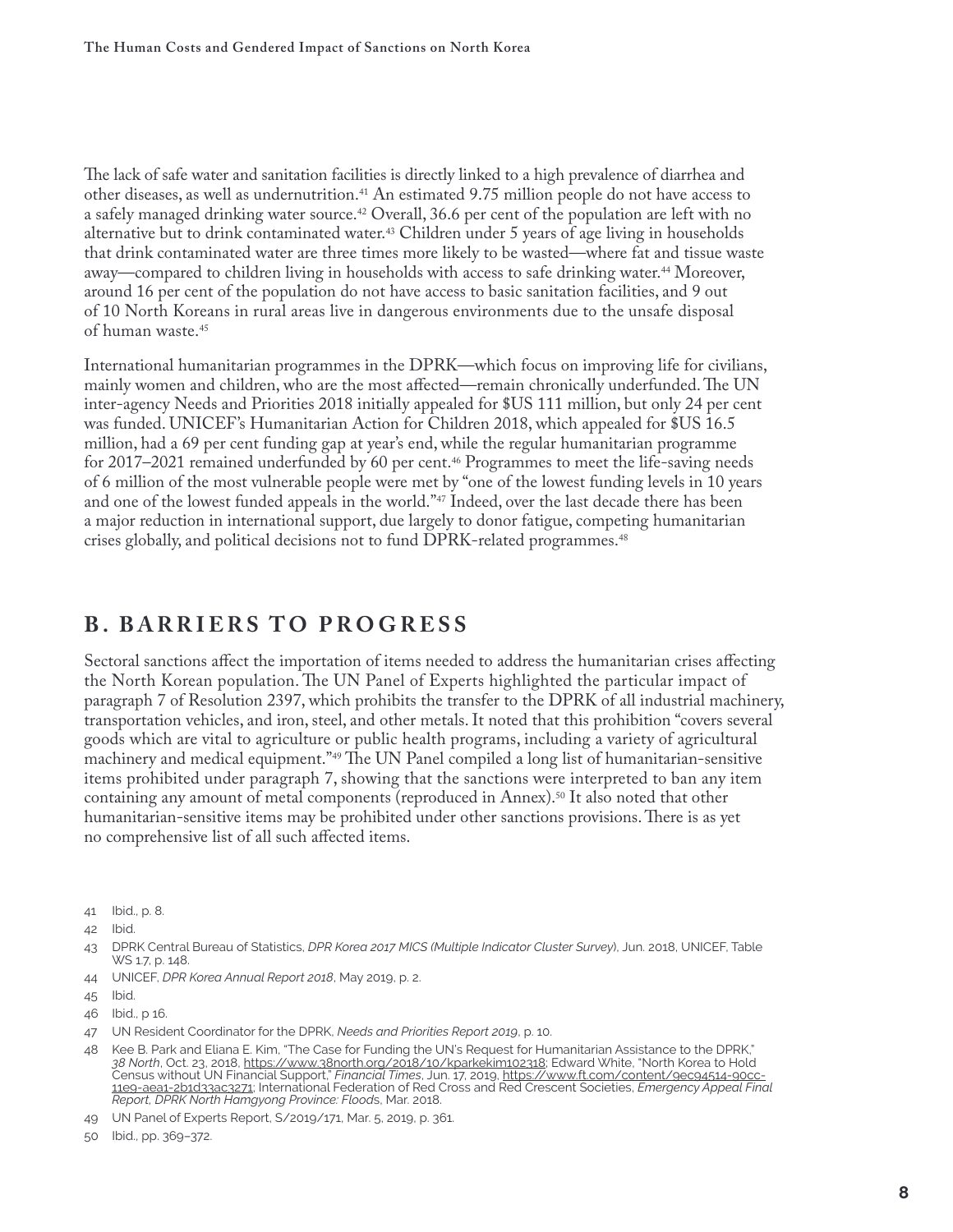

Thus far, there have been only a handful of evaluations of the consequences of sectoral sanctions on the North Korean government's ability to address the humanitarian needs of its population, as well as on UN programmes targeting the most vulnerable groups in North Korea. One such evaluation is the 2019 FAO/WFP report, which highlighted the "unintended impact of sanctions on agricultural production."51 It cited, in particular, sanction restrictions on fuel, machinery, and spare parts, noting that the country's oil consumption fell from 3.8 million metric tons in 1991 to only 0.75 million in 2017. It highlighted that "shortages of fuel, electricity and pumping equipment limit the ability to irrigate, reducing yields and making crops susceptible to extreme weather shocks, such as droughts and heatwaves." Indeed, the UN Panel of Experts' list of banned humanitarian-sensitive items includes generators, electric transformers and inductors, electric storage batteries, electrical apparatus, and irrigation equipment.52 The FAO/WFP also explained that the resulting "starkly diminished level of agricultural mechanization" led to the use of manual labour and animals as substitutes, causing delays that limit the cropped area and increase post-harvest losses.53 The FAO/WFP concluded that "the deterioration of infrastructure, reduction in electricity supply and wearing out of machinery and equipment undoubtedly results in the levels of post-harvest losses increasing year after year," as they have repercussions at the stages of threshing, drying, storage, and, where applicable, food processing.54

Similar dynamics undermine the provision of health care to the North Korean population, whether by North Korean domestic institutions or UN programmes focusing on the most vulnerable groups. As noted above, health facilities in the country—particularly in rural areas—often lack the necessary medical equipment and struggle to maintain consistent water and electricity supplies.<sup>55</sup> In this respect, it is particularly concerning that the list of banned humanitarian-sensitive items includes sterilizers, UV lamps for disinfection,

- 51 FAO/WFP, *DPR Korea Rapid Food Security Assessment May 2019*, p. 14.<br>52 UN Panel of Experts Report, S/2019/171, Mar. 5, 2019, pp. 369–372.
- 
- 53 FAO/WFP, *DPR Korea Rapid Food Security Assessment May 2019*, p. 14.

54 Ibid.

The list of banned humanitariansensitive items includes sterilizers, UV lamps for disinfection, ambulances, carriages and orthopaedic appliances for disabled persons, medical appliances such as ultrasound and cardiograph machines, syringes, needles, catheters, X-ray machines, and machinery for filtering or purifying water, among other<br>things.

<sup>55</sup> UN Resident Coordinator for the DPRK, *Needs and Priorities Report 2019*, p. 7.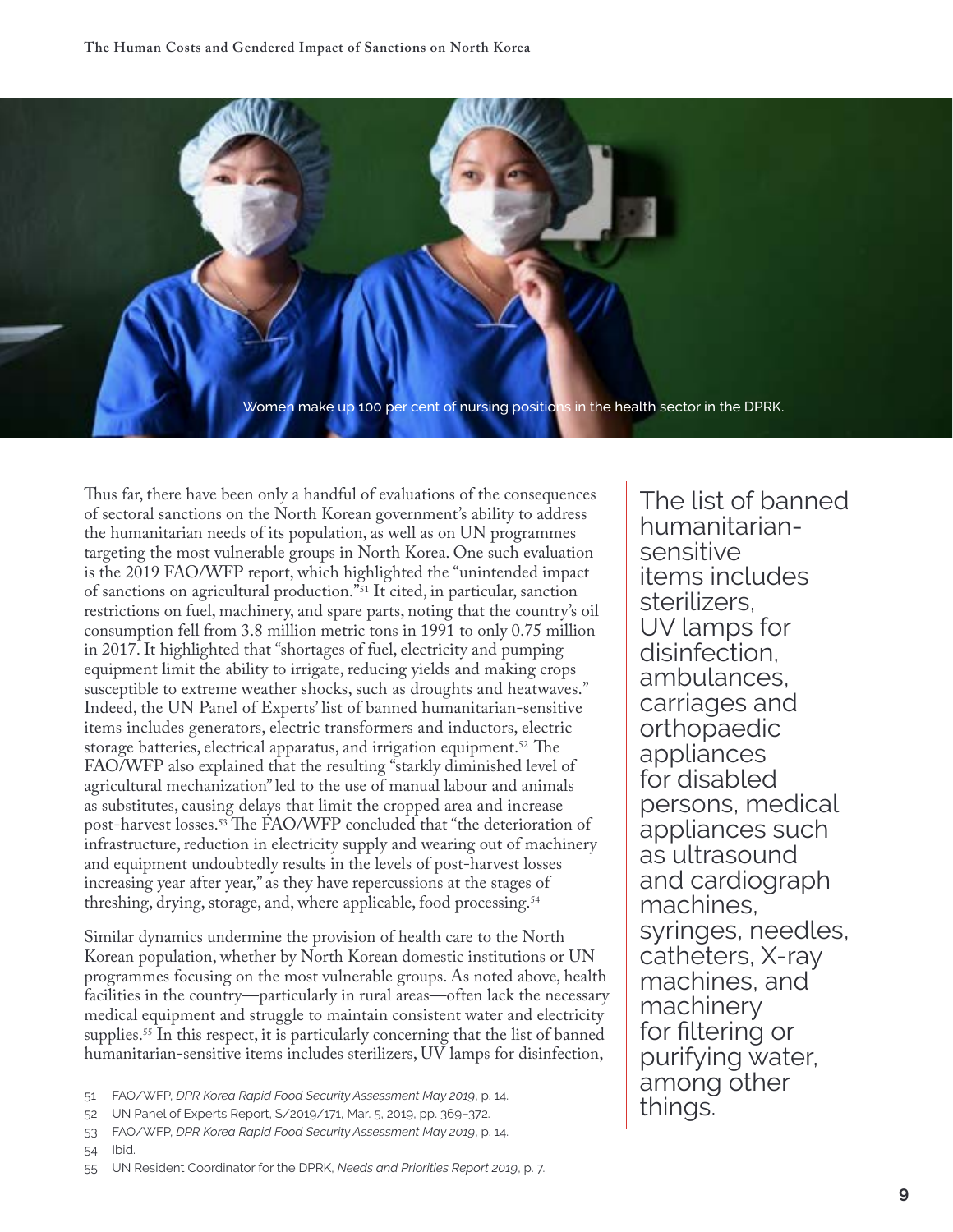ambulances, carriages and orthopaedic appliances for disabled persons, medical appliances such as ultrasound and cardiograph machines, syringes, needles, catheters, dental and ophthalmic equipment, artificial respiration machines, X-ray machines, medical furniture, microscopes, pumps, water heaters, machinery for filtering or purifying water, and machinery for water well drilling.<sup>56</sup>

The UN mechanism for case-by-case humanitarian exemptions is insufficient to prevent these negative impacts, given that it is of an ad hoc and corrective nature rather than a systematic and preventive one.57 One key issue is that the mechanism appears to exclude exemptions applications from the North Korean government itself, referring instead to "international and nongovernmental organizations carrying out assistance and relief activities in the DPRK for the civilian population."58 This is even though the paragraph laying out the exemption mechanism "stresses the DPRK's primary responsibility and need to fully provide for the livelihood needs of people in the DPRK."59 In these circumstances, it does not appear possible, for example, for a North Korean cooperative farm to apply for a WaSH project exemption requiring imports from China. Any such goods would remain stuck at Chinese customs for lack of proper documentation.

The UN mechanism for case-by-case humanitarian exemptions is insufficient to prevent negative impacts, given that it is of an ad hoc and corrective nature rather than a systematic and preventive one.

Moreover, even in the case of international organizations and NGOs, the UN Panel of Experts has assessed that applicants continue to face various challenges. This assessment came after and despite the publication of guidelines for obtaining exemptions to lessen the delays that most crippled the effectiveness of the mechanism.<sup>60</sup> In an analysis of 25 exemption requests before the 1718 Committee during the reporting period, the UN Panel still observed months of delays for cases such as water systems, ambulance vehicles, and medical equipment for maternal and neonatal emergencies.<sup>61</sup> According to the UN Panel, further expediting the review and approval of exemption requests "will help to alleviate the suffering of hundreds of thousands of civilians."62 Another key problem highlighted by the UN Panel is the long lead time forced upon applicants in planning humanitarian shipments, as the exemption may become invalid if there are "any changes to planned suppliers, shipping routes, item specifications, or quantities."63 This imposes a high initial barrier to humanitarian work that may lead NGOs to forgo engaging with the exemption process required by any humanitarian programme. A later midterm report of the UN Panel of Experts noted that the average time between the receipt and approval of exemption requests had been significantly reduced since the adoption of the guidelines, but also observed that other outstanding issues with the exemption mechanism had yet to be solved.<sup>64</sup>

- 56 UN Panel of Experts Report, S/2019/171, Mar. 5, 2019, pp. 369–372.
- 57 Exemptions are granted by the 1718 Committee. Since Resolution 2321, a general purpose case-by-case humanitarian exemption is available to "international and non-governmental organizations carrying out assistance in the DPRK for the benefit of the civilian population of the DPRK," a formulation that excludes DPRK governmental organizations. UNSC Resolution 1718, S/RES/1718, Oct. 14, 2006, para. 12(c); UNSC Resolution 2321, S/RES/2321, Nov. 30, 2016, para. 46; UNSC Resolution 2371, S/RES/2371, Aug. 5, 2017, para. 26; UNSC Resolution 2375, S/RES/2375, Sep. 11, 2017, para. 26; UNSC Resolution 2397, S/RES/2397, Dec. 22, 2017, para. 25.
- 58 UNSC Resolution 2397, S/RES/2397, Dec. 22, 2017, para. 25; UNSC 1718 Committee, "Implementation Assistance Notice No. 7: Guidelines for Obtaining Exemptions to Deliver Humanitarian Assistance to the DPRK," Aug. 6, 2018 (specifying that while UN Member States can apply for exemption, this is intended to be on behalf of international and non-governmental organizations seeking to deliver humanitarian assistance to the DPRK).
- 59 UNSC Resolution 2397, S/RES/2397, Dec. 22, 2017, paras. 23, 24, 25.
- 60 UN Panel of Experts Report, S/2019/171, Mar. 5, 2019, p. 360.
- 61 Ibid., pp. 360, 363–367.
- 62 Ibid.

64 UN Panel of Experts Midterm Report, S/2019/691, Aug. 30, 2019, para. 83.

<sup>63</sup> Ibid., p. 360. See also Avram Agov, "Facing the Tuberculosis Crisis in North Korea: The Humanitarian Work of the Eugene Bell Foundation," *38 North*, Jul. 31, 2019, <https://www.38north.org/2019/07/aagov073119/>.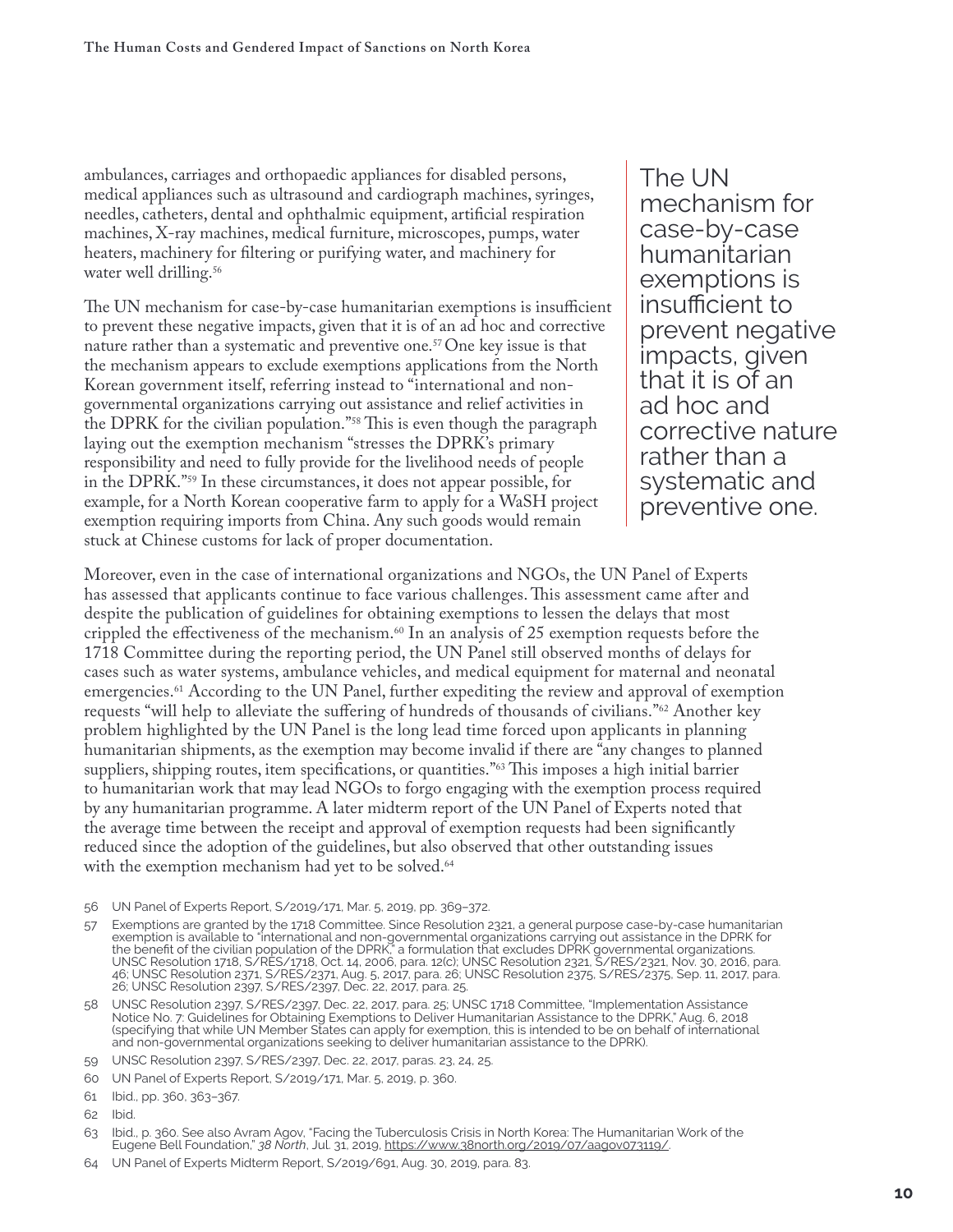

Operational experience fully confirms the problems highlighted by the UN Panel. There are indications that the exemption guidelines have been slow to be implemented, inadequately communicated even to Member States, and with rules and a time frame that are inappropriate for the DPRK context.<sup>65</sup> The UN exemption approval time frame is too short: it is valid for only 6 months, while the programme cycle in the DPRK—securing resources, international procurement, production of the goods/medicines, quality testing, and transport and distribution for most programme components takes at least 9 to 12 months. Furthermore, for exempt approval, items are requested to be shipped together once or in a consolidated manner, with a view to increasing efficiency of shipping and customs clearance.<sup>66</sup> This requirement is unrealistic, as goods needed in different sectors can be procured only from a range of suppliers, in compliance with effective international procurement competition.<sup>67</sup>

Financial sanctions are particularly problematic for humanitarian programmes directed at the DPRK. The UN Panel of Experts report for March 2019 noted that the banking channel UN agencies used for activities in the DPRK had collapsed as early as September 2017.<sup>68</sup> Consequently,

In an analysis of 25 exemption requests before the 1718 Committee, the UN Panel observed months of delays for cases such as water systems, ambulance vehicles, and medical equipment for maternal and neonatal

<sup>65</sup> UNSC 1718 Committee, "Implementation Assistance Notice No. 7: Guidelines **Frank Proper Proper Proper Proper Proper**<br>for Obtaining Exemptions to Deliver Humanitarian Assistance to the Democratic People's Republic of Korea," Aug. 6, 2018.

<sup>66</sup> UNSC 1718 Committee, "Humanitarian Exemption Requests," 2019, [https://www.](https://www.un.org/securitycouncil/sanctions/1718/exemptions-measures/humanitarian-exemption-requests) [un.org/securitycouncil/sanctions/1718/exemptions-measures/humanitarian](https://www.un.org/securitycouncil/sanctions/1718/exemptions-measures/humanitarian-exemption-requests)[exemption-requests](https://www.un.org/securitycouncil/sanctions/1718/exemptions-measures/humanitarian-exemption-requests).

<sup>67</sup> UNDP in DPR Korea, "Jobs and Procurement," [http://www.kp.undp.org/content/](http://www.kp.undp.org/content/dprk/en/home/jobs---procurement.html) [dprk/en/home/jobs---procurement.html](http://www.kp.undp.org/content/dprk/en/home/jobs---procurement.html).

<sup>68</sup> UN Panel of Experts Report, S/2019/171, Mar. 5, 2019, p. 360.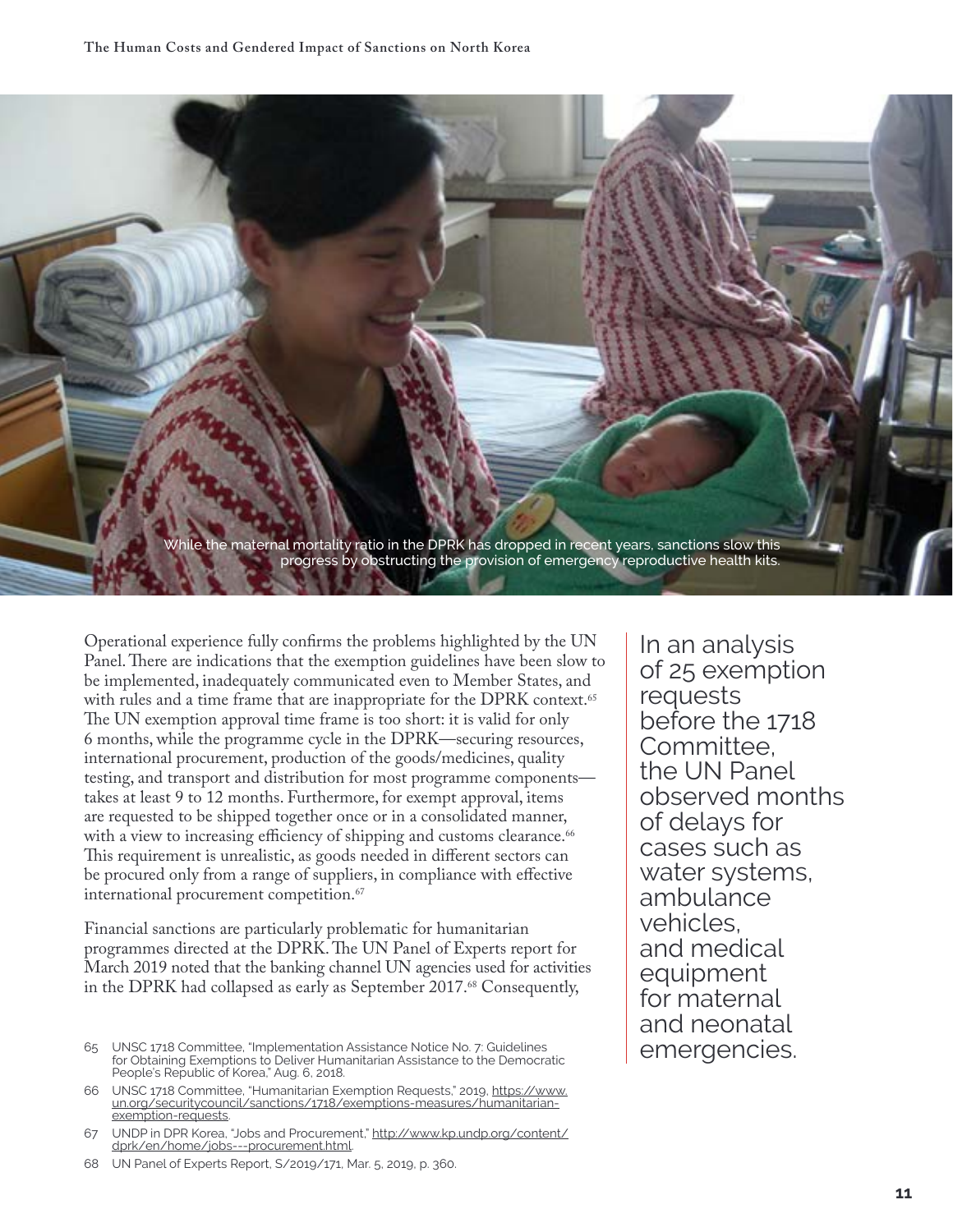<span id="page-15-0"></span>humanitarian organizations have increasingly had to find internal solutions to maintain their activities.69 Part of the problem has been a phenomenon of "over-compliance" or "de-risking," by which "financial institutions and other private-sector actors categorically reject all transactions tied to a high-risk jurisdiction" given "the threat of secondary sanctions by various [UN] Member States."70 The Finnish NGO Fida, for instance, attributed the end of its humanitarian programme to the financial sanctions, which it said made humanitarian projects "impossible."71 Meanwhile, there is no accounting of the adverse impact of financial and other sanctions on North Korea's own capacities to address its humanitarian issues.

The full extent of the humanitarian impact of sanctions on the DPRK is unknown, but there is already evidence of irreparable damage. It is possible to estimate with reasonable certainty that there may have been more than 3 968 deaths in 2018 (with 3 193 of those being children under age 5, and 72 of them pregnant women72) as a result of sanctions-related delays and funding shortfalls impacting specific UN humanitarian programmes, notably those addressing severe acute malnutrition, vitamin A deficiency, WaSH issues, and the need for emergency reproductive health kits.73 This estimate does not include the undoubtedly much higher numbers of the impact on North Korean domestic capabilities to address humanitarian issues. There are also likely excess deaths linked to aid organizations withdrawing their aid or not intervening due to administrative hurdles.

|                                                     | <b>Targeted</b><br>Population | Unreached<br>Population | <b>Preventable Deaths</b> |      | Deaths Due to delays' |     |     |     |
|-----------------------------------------------------|-------------------------------|-------------------------|---------------------------|------|-----------------------|-----|-----|-----|
|                                                     |                               |                         |                           | M    | E                     |     | M   | F   |
| <b>Severe Acute Malnutrition</b>                    | 60,000                        | 5000 (8%)               | 1650                      | 825  | 825                   | 223 | 112 | 112 |
| Vitamin A                                           | 1,600,000                     | 83,565 (5%)             | 343                       | 172  | 172                   | 46  | 23  | 23  |
| <b>WASH</b>                                         | 356,891                       | 91,891(26%)             | 703                       | 352  | 352                   | 95  | 48  | 48  |
| <b>Emergency Reproductive</b><br><b>Health Kits</b> | 341,500                       | 337,750<br>(99%)        | 1272                      | 600  | 672                   | 172 | 81  | 91  |
| <b>TOTAL</b>                                        | 2,358,391                     | 518,206                 | 3968                      | 1948 | 2020                  | 535 | 264 | 271 |

#### **Preventable deaths attributable to delays and funding shortfalls**

UN agencies had to reduce their 2018 programming due to delays and funding shortfalls, resulting in an estimated 3968 deaths.

"Deaths due to delays are a subset of all preventable deaths. Calculated by applying the average proportion of the year spent<br>waiting for exemption (99,365) to the total amount of preventable deaths, assuming a 50% reducti

69 Ibid.

70 Ibid.

71 Yonhap News Agency, "Finnish NGO Decides to Quit Operations in N. Korea amid Sanctions," Jun. 13, 2019, [https://](https://en.yna.co.kr/view/AEN20190613008800325) [en.yna.co.kr/view/AEN20190613008800325](https://en.yna.co.kr/view/AEN20190613008800325).

- North Korea has excellent antenatal and delivery care, and has already reached the 2030 target of less than 70 deaths for 100 000 live deliveries. However, in 2018, 99 per cent of pregnant women in North Korea did not have access to emergency reproductive kits to assist with life-threatening complications during pregnancy, such as postpartum haemorrhages and eclampsia, due to sanctions and funding shortfalls. The UNFPA had intended to reach 341 500 pregnant women last year, but reached only 1 per cent (3 750) of those targeted. As many as 72 pregnant women may have died as a result of not having these kits available.
- 73 The UN's DPRK *Needs and Priorities 2018* report provided the number of people intended to be reached by these UN programmes. The *DPRK Needs and Priorities 2019* report gave the actual number of people reached in 2018. Using<br>published reductions in mortality rates of the intended interventions, the number of lives that may have been was calculated based on the difference between mortality rates with and without the interventions in the unreached population. See Kee B. Park, Miles Kim, and Jessup Jong, "The Human Costs of UN Sanctions and Funding Shortfalls for Humanitarian Aid in North Korea," *38 North*, Aug. 22, 2019, <https://www.38north.org/2019/08/parkkimjong082219>.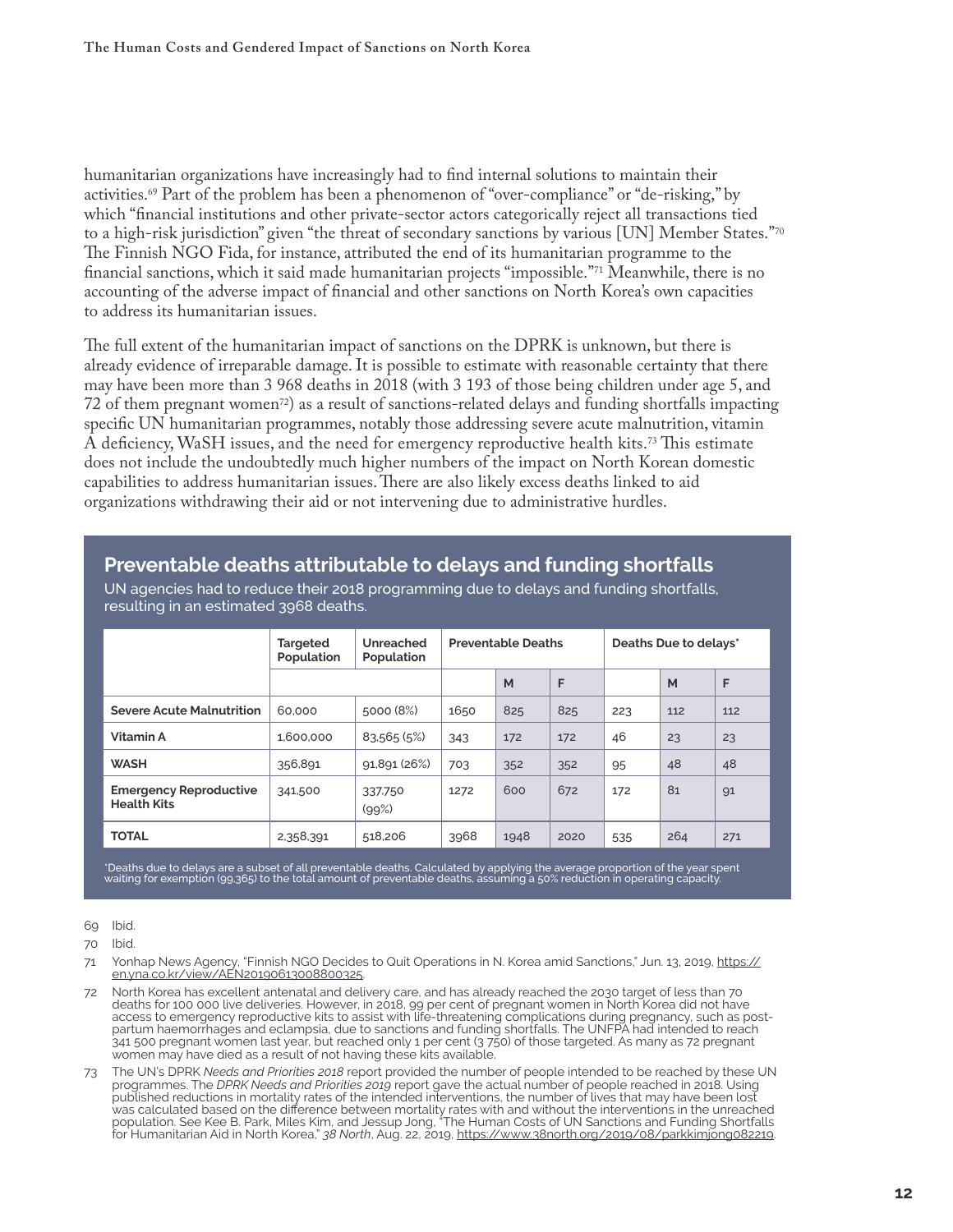#### <span id="page-16-0"></span>**Case Study: Pyongyang Spine Rehabilitation Center (PYSRC): Pyongyang, DPRK**

Ignis Community is a humanitarian organization that has been working in the DPRK since April 2008. As of April 2013, Ignis' main focus has been on medical care, treatment, and training through the development of the Pyongyang Spine Rehabilitation Center (PYSRC) to treat children with developmental disabilities such as cerebral palsy and autism.

Prior to the development of the PYSRC's programme, no official specialization existed for treating cerebral palsy or autism in the DPRK. Developmental disabilities were considered to be untreatable or were treated with lack of expertise, similar to the approach in other developing nations. Mothers with children who have mild to severe developmental disabilities lacked adequate medical care, education, and opportunities for their children. Now, children with cerebral palsy and autism are, for the first time in their lives, receiving medical treatment through physical therapy and occupational therapy in the Pyongyang Medical School Hospital, as doctors are being trained in paediatric rehabilitation. Doctors who once told mothers who have children with disabilities that there was little to be done for them are now learning how to treat developmental disabilities appropriately. As a result, children who once could not stand or walk are gaining independence and mobility and walking out of the hospital as they are discharged.

As a new ward of the Pyongyang Medical School Hospital, the PYSRC's construction is now complete. It has the capacity to treat 450 outpatients a day and house 40 inpatients. However, since UN Resolution 2397, banning the import of all metal to the DPRK, including metal in medical and rehabilitation equipment, Ignis Community must apply for and receive a UN Sanctions Exemption to ship the necessary medical equipment to treat children with developmental disabilities. As a result, the opening of the PYSRC and the treatment of thousands of children with developmental disabilities in the DPRK have been delayed since 2016.

In the DPRK, where treatment for children with special needs is a new area of medicine, the longer mothers have to wait for necessary expertise and equipment to treat their children, the higher the risk of losing their child. Mothers in the DPRK do not have the resources to care for their children with developmental disabilities. Without immediate and timely medical intervention, many North Korean children with cerebral palsy and other developmental disabilities do not survive. Even with exemptions, UN sanctions impede the delivery and efficacy of medical treatment to the neediest in the country.

UN sanctions have also indirectly affected Ignis' humanitarian operation. In February 2017, Ignis' bank requested the closure of its accounts. Like many banks, it was reluctant to do business with a notfor-profit organization working in the DPRK. Vendors and customs along the border are unwilling to transport humanitarian goods into the DPRK, which delays the delivery of aid and puts those in need of humanitarian relief at even greater risk. Although exemptions are allowed for humanitarian assistance to the country, the current UN sanctions discourage all entities from any interaction with North Korea-related relief efforts.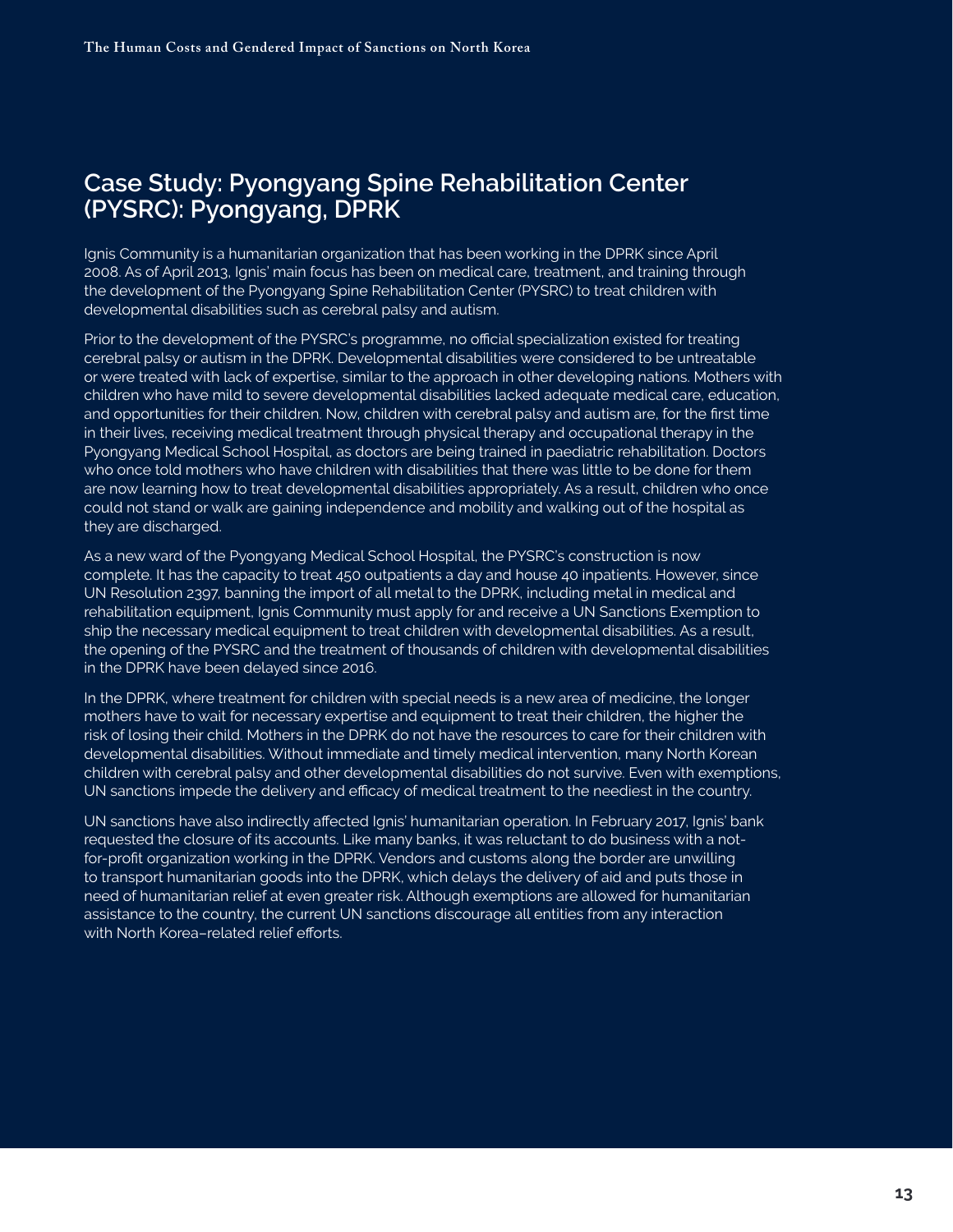### <span id="page-17-0"></span>III. Development Impact

Beyond their adverse humanitarian consequences, sanctions have also negatively impacted the country's economic development. In a sense, this impact is self-evident from the increasingly punitive nature of the sanctions. UN sanctions against the DPRK were at first essentially obstructive, designed simply to deny the country any support in the pursuit of its nuclear, missile, and WMD programmes. In 2006, UN resolutions 1695 and 1718 required UN Member States to prevent the transfer to the DPRK of any related items, materials, goods, and technology. Since then, however, the UNSC has increased pressure on the DPRK by widening the scope of the sanctions. As detailed in the background section of the Introduction above, a first generation of UN sanctions running from 2006 to 2016 sought to punish in particular the military and the elite, while a second generation since 2016 has imposed an almost total embargo, affecting the whole society.

The first generation of sanctions largely took the form of "smart" sanctions. The term refers to targeted measures designed to avoid the sort of adverse consequences for the population that had arisen in the context of the comprehensive trade embargo on Iraq in the 1990s.74 In the North Korean case, these measures included travel bans and asset freezes of key individuals or companies, a ban on luxury goods, and a ban on military goods. From 2016 onwards, however, the implications of the sanctions for North Korea's economic development have become much more pronounced. The relevant UNSC resolutions adopted measures aimed at an almost total ban on any trade, investment, and financial transactions involving the DPRK. While there is contradictory evidence as to how hard this second generation of sanctions is hitting the domestic economy, there has been a sizeable decline in the DPRK's external trade, as detailed in the following pages.

#### **A. B A C K G R O U N D O N N O R T H K O R E A' S ECONOMIC DEVELOPMENT**

First-generation developmental impacts arose notably from the financial sanctions imposed on DPRK entities. The UNSC, for example, mandated asset freezes of designated North Korean individuals and corporations, prohibited the provision of financial services that could contribute to North Korean weapons programmes, prohibited public financial support for trade with the DPRK where it could contribute to the nuclear or missile programme, called to refuse financial assistance to the DPRK (though with an exception for development purposes), blocked the country from bulk cash transfers, and restricted its ties to international banking systems.75 Combined in particular with certain unilateral sanctions by the United States and the risk assessment practices of financial institutions, these measures have contributed to making the DPRK a pariah in the international financial world and to cutting off its access to international capital.The inclusion of so-called dual-use items among banned military goods may also have had negative developmental impacts. This broad category covers items that could be used for civilian or military purposes, which can affect a wide range of economic sectors, such as the telecommunication, aeronautics, chemical, and health-care industries.<sup>76</sup>

<sup>74</sup> Denis J. Halliday, "The Impact of the UN Sanctions on the People of Iraq," *Journal of Palestinian Studies*, vol. 28, No. 2 (1999), pp. 29–73.

<sup>75</sup> UNSC Resolution 1718, S/RES/1718 (2006), para. 8(d); UNSC Resolution 1874, S/RES/1874, Jun. 12, 2009, paras. 18, 19; UNSC Resolution 2094, S/RES/2094, Mar. 7, 2013, paras. 11, 12, 13, 14, and 15.

<sup>76</sup> For a measure of the broadness of the dual-use concept, see, e.g., the European Union regulations: Council Regulation (EC) No 1334/2000 of 22 Jun. 2000 setting up a Community regime for the control of exports of dual-use items and technology, <https://eur-lex.europa.eu/legal-content/EN/TXT/?uri=CELEX:02000R1334-2009010>2.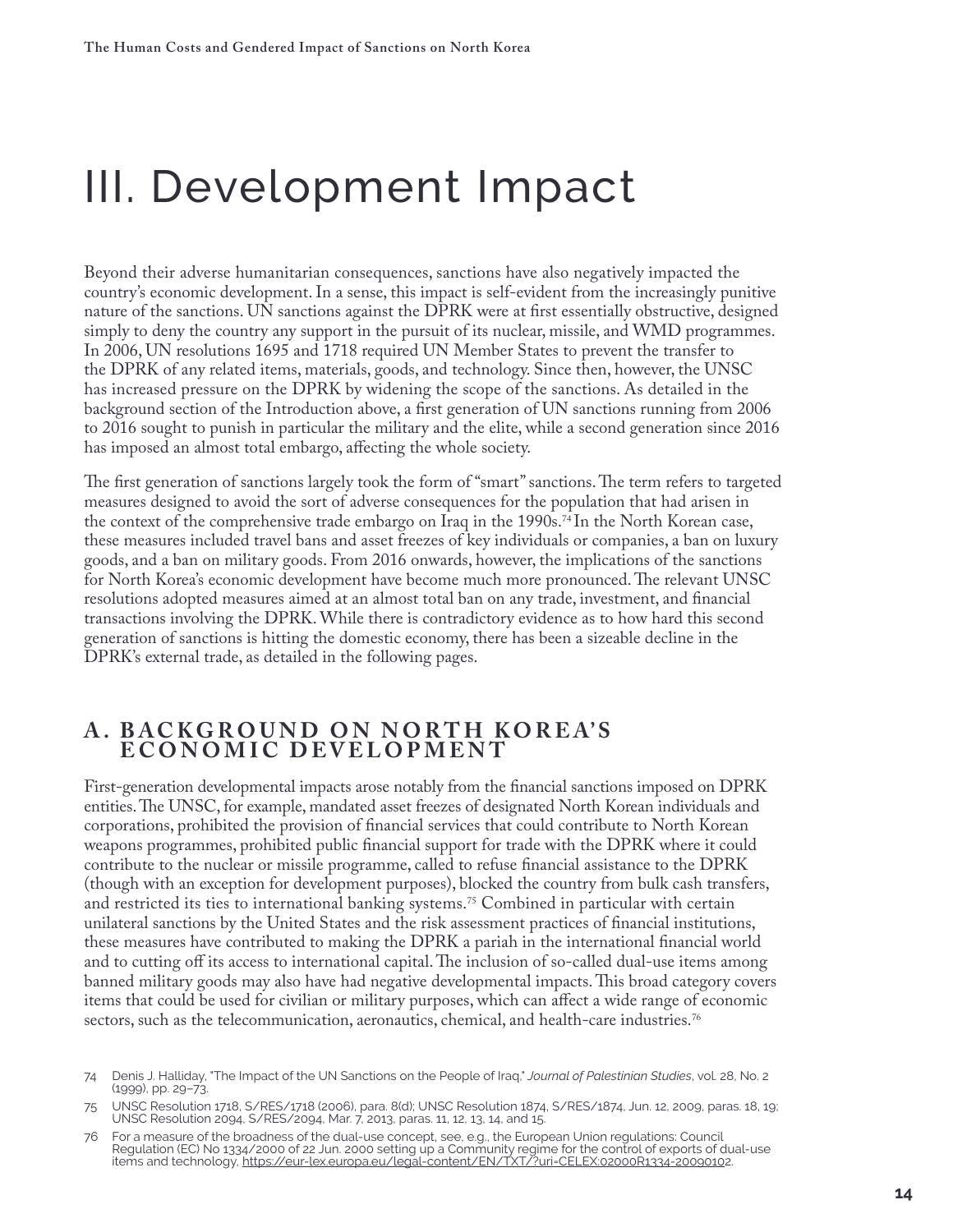Measuring this impact is nevertheless challenging because it is in large part an opportunity cost and because this first generation of sanctions largely coincided with a tentative economic recovery in the DPRK following the crisis and famine of the 1990s. Observers have noted improved economic indicators and visible, if sporadic, signs of modest growth in the DPRK's major cities.77 This phenomenon was underpinned by two interrelated processes: the rapid expansion of economic ties with China and the ongoing marketization of the North Korean economy.

Indeed, the DPRK's trade with China grew from \$US 1.7 billion in 2006 to \$US 6.54 billion in 2013.78 China thereby became the country's most important economic partner, with its share of the DPRK's total external trade increasing from 39 per cent to 77 per cent during the same period.<sup>79</sup> Much of this trade was centred on DPRK mineral exports, with exports of anthracite coal, for example, reaching \$US 1.38 billion in 2013. Exports of clothing manufactures also became a key growth area, integrating the DPRK into regional and global production networks. Exports to China of clothing and related items grew from \$US 186.42 million in 2010 to \$US 799.3 million in 2015 an increase from 16 per cent to 33 per cent of the DPRK's total exports. The export of other items, such as seafood, also saw a rapid increase, from \$US 21.6 million in 2009 to \$US 190 million in 2016.<sup>80</sup> There was also an increase in the dispatch of North Korean labour overseas. According to one report, in 2016, between 110 000 and 123 000 North Korean workers were overseas in up to 40 countries.<sup>81</sup>

This rapid increase in the DPRK's external economic relations was closely related to the ongoing process of marketization taking place within the country. Following the collapse of the public distribution system in the 1990s, ordinary North Koreans had little choice but to turn to market activities for survival. The collapse in industrial production also meant that the rapid expansion of marketplaces was underpinned by the influx of basic necessities and consumer goods from China. Although marketization has brought wealth for some, it has been accompanied by increasing levels of social inequality.<sup>82</sup> Nonetheless, a key consequence of the crisis of the 1990s has been that the majority of North Koreans have become dependent on the markets for their survival. While many marketrelated activities were technically illegal in their early stages, the authorities grew increasingly tolerant of such practices, given the woes of the centrally planned economy. From the early 2000s, government reforms provided legal recognition for many of these market activities, leading to the establishment of a network of state-managed marketplaces. Marketization later spread from the retail sector towards the light manufacturing, construction, transport, service, and agricultural sectors.

Until 2016, the sanctions regime did not appear to curb either the DPRK's ongoing marketization or the growth in the country's external trade. There were two key reasons for this. The first is the widely reported spotty enforcement of those sanctions by Chinese authorities.<sup>83</sup> The second was that this first generation of UN sanctions was relatively narrow in scope and did not proscribe trade in those key items that constituted the bulk of the DPRK's external trade.

- 78 Korea International Trade Association, [www.kita.org](http://www.kita.org).
- 79 These figures include inter-Korean trade and are drawn from statistics released by the Korea Trade-Investment Promotion Agency (KOTRA) and the Ministry of Unification. If inter-Korean trade is excluded, China's share in North Korea's foreign trade reached 89 per cent in 2013.
- 80 Korea International Trade Association, [www.kita.org](http://www.kita.org).
- 81 Yong-yoon Choi, "Pukhan Haeoe Nodongja Hyŏnhwang: T'onggyedeit'ŏ Chungshimŭro" [The Situation of North Korean Overseas Workers: On the Basis of Data], *KDI Review of the North Korean Econom*y (February 2017), pp. 101–121 (here p. 103).

<sup>77</sup> Henri Féron, "Pyongyang's Construction Boom: Is North Korea Beating Sanctions?" *38 North*, Jul. 18, 2017, <https://www.38north.org/2017/07/hferon07181>7.

<sup>82</sup> Byung-Yeon Kim, *Unveiling the North Korean Economy: Collapse and Transition (*Cambridge: Cambridge University<br>Press, 2017), p. 110.

<sup>83</sup> Marcus Noland, "The (Non-) Impact of UN Sanctions on North Korea," *Asia Policy*, vol. 7 (2009), 61–88.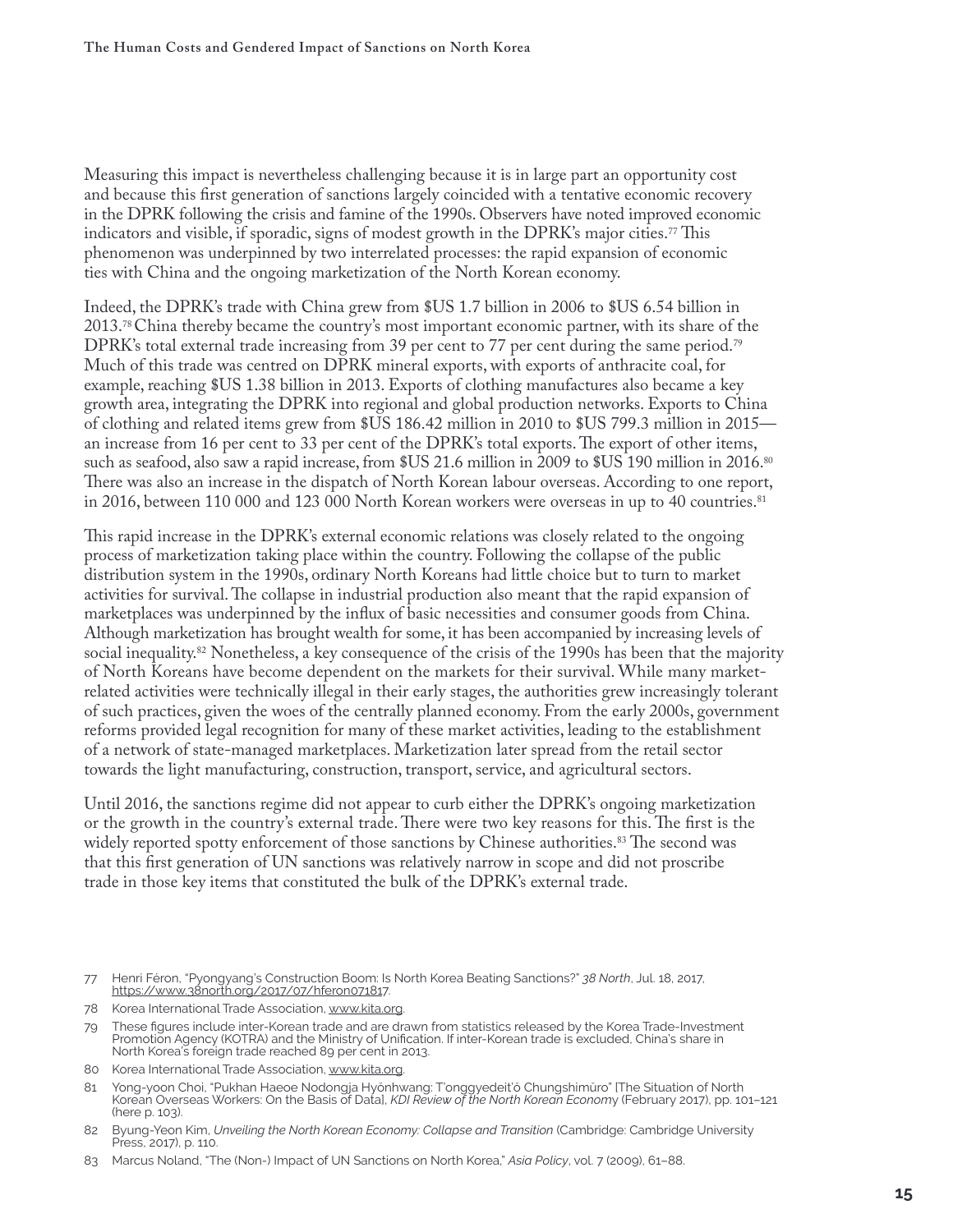#### <span id="page-19-0"></span>**B. SANCTIONS UNDER "MAXIMUM PRESSURE"**

The sanctions' impact on development became much more pronounced as UN resolutions started to take the form of sectoral trade sanctions, in response to the DPRK's accelerating nuclear and missile programme. China also showed increasing focus in enforcing those sanctions. Resolution 2270, passed on 2 March 2016 in response to the DPRK's fourth nuclear test, included a ban on North Korean exports of several key minerals. These included anthracite and iron ore, although the resolution contained a somewhat vague exemption clause for trade in minerals conducted for "livelihood purposes." However, Resolution 2321, passed on 30 November 2016, partially removed this exemption. It fully banned the export of copper, nickel, silver, and zinc, and placed a quantitative cap on North Korean exports of coal, although it maintained a livelihood exemption for iron and iron ore exports.

Resolution 2371, passed on 5 August 2017, removed the livelihood exemption entirely. It banned exports of anthracite, iron and iron ore, lead ore, as well as all seafood, and prohibited new joint ventures with North Korean entities or any expansion of existing investments. Given that the targeted sectors were significant employers of North Korean workers, removing this exemption conflicted with the claim made in Article 26 of the same resolution that the measures "are not intended to have adverse humanitarian consequences for the civilian population of the DPRK." Furthermore, Resolution 2375, passed on 11 September 2017, placed quantitative caps on the sales of crude oil, refined petroleum, and natural gas liquids to the DPRK, and banned all existing joint ventures. It also banned North Korean textile exports and new permits for overseas North Korean workers. Finally, Resolution 2397, passed on 22 December 2017, limited North Korean imports of petroleum to 500 000 barrels per year, capped crude oil at current levels, and called for the repatriation of all North Korean nationals earning income abroad within 24 months. As a result, by 2017, UN sanctions had come to target nearly all the sectors that had underpinned the DPRK's tentative economic recovery.



84 Korea International Trade Association, [http://www.kita.org/](http://www.kita.org). The apparent dip in trade in 2009 was a result of Chinese Customs failing to record Sino-North Korean trade for four months. Furthermore, Chinese Customs ceased to record petroleum exports to North Korea from 2014. In reality, it is likely that bilateral trade continued to grow until 2016.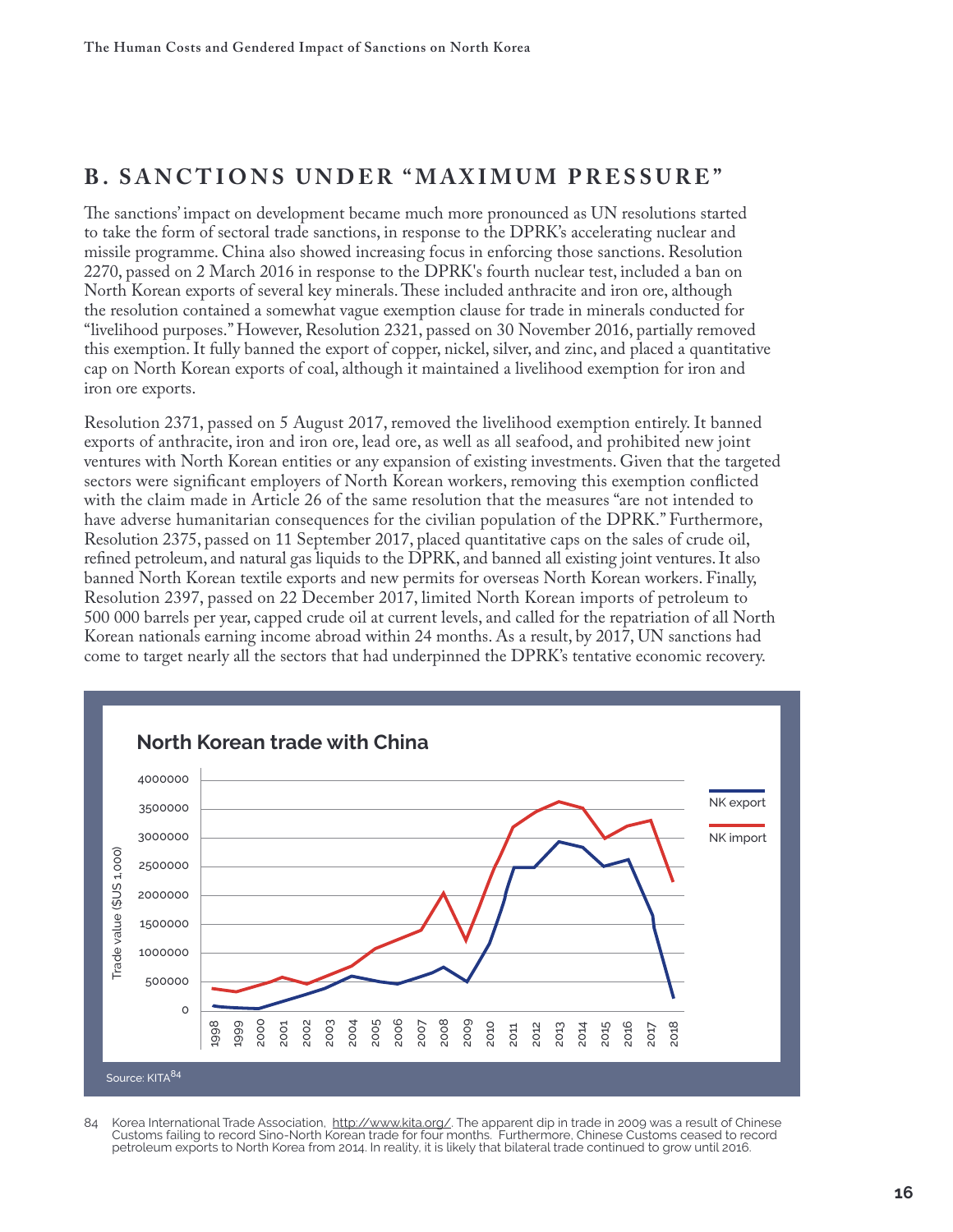The impact on development is clearest in the sharp reduction of the DPRK's external trade. In 2018, exports to China fell from \$US 1.65 billion to just \$US 195 million, a decline of 88.2 per cent.<sup>85</sup> At the same time, imports from China fell from \$US 3.328 billion to \$US 2.217 billion, a decline of 33.4 per cent.86 This trend stands in sharp contrast to the rapid growth of China– DPRK trade prior to the imposing of sectoral sanctions, suggesting that beyond the absolute reduction in trade—the country may have suffered a large opportunity cost. Indeed, this dynamic also appears to have had ripple effects within the domestic economy. While the market prices of basic goods appear to have remained relatively stable in the DPRK, there are anecdotal reports that the decline in foreign trade has led to shortages of foreign

Sanctions have had a direct impact on women in the sectors producing sanctioned goods.

currency and thus to reduced market activity.<sup>87</sup> This can be explained by the fact that basic goods in the DPRK are often priced in foreign currency and reflect international prices, given the integration of Chinese and North Korean markets in non-sanctioned goods.<sup>88</sup> Meanwhile, there has reportedly been a sharp downturn in the housing market of major North Korean cities recently.89 Indeed, this trend may be a more reliable market indicator, as the supply of housing will be slower to adapt to reduced demand than the supply of basic goods.

While the near collapse in trade would inevitably have an impact on the development of the country, it has remained difficult to precisely quantify it in GDP terms. The South Korean central bank, the Bank of Korea, has estimated that the North Korean economy was in recession. According to its annual estimates of North Korean GDP, there has been a sudden drop: from a growth rate of +3.9 per cent in 2016, to -3.5 per cent in 2017, to -4.1 per cent in 2018.90 This has been widely interpreted as an outcome of the increasingly restrictive sectoral sanctions imposed since late 2016. There have nevertheless been repeated questions about the methodology underpinning these estimates.<sup>91</sup> Since the DPRK does not publish actual GDP growth statistics itself, alternative approaches have focused on using the DPRK's national budget reports as proxies for it. Ruediger Frank, for example, notes that the state budgetary revenue reported by the DPRK Supreme People's Assembly decreased from  $+6.3$  per cent in 2016 to  $+4.9$  per cent in 2017 and to  $+4.6$  per cent in 2018.<sup>92</sup> It is unclear what methodology and data are used for these figures, which are given only in relative rather than absolute terms. In any case, both sets suggest a trend of slowing economic growth in the years affected by sectoral sanctions. A clearer assessment would require more precise and reliable data on the performance of the North Korean domestic economy.

- 85 Ibid.
- 86 Ibid.
- 87 Daily NK, "Sanctions Lead to Continued Stagnation of North Korean Markets," Aug. 9, 2019.
- 88 Seok Lee, "Ch'onggwal:2018-nyŏn Pukhan kyŏngje, wigiin'ga pŏt'igiin'ga?" [Overview: In 2018, Is the North Korean Economy in Crisis or Is It Muddling Through?], KDI *Review of the North Korean Economy* (February 2019), pp. 3–28 (here p. 23).
- 89 Dong-A Daily, "Oehwanwigi t'ŏjin P'yŏngyang, pan'gap p'ongnakhan chipgap" [Foreign Currency Crisis in Pyongyang: House Prices Have Fallen Sharply by 50%], Jan. 30, 2019; Daily NK, "Pyongsong Apartment Market Stagnates," May 15, 2019.
- 90 Bank of Korea, "Gross Domestic Product Estimates for North Korea in 2018," Jul. 26, 2019, [https://www.bok.or.kr/eng/](https://www.bok.or.kr/eng/bbs/E0000634/view.do?nttId=10053001&menuNo=400069) [bbs/E0000634/view.do?nttId=10053001&menuNo=400069](https://www.bok.or.kr/eng/bbs/E0000634/view.do?nttId=10053001&menuNo=400069).
- 91 See, e.g., Marcus Noland, "The Black Hole of North Korea," *Foreign Policy*, Mar. 7, 2012, [https://foreignpolicy.](https://foreignpolicy.com/2012/03/07/the-black-hole-of-north-korea) [com/2012/03/07/the-black-hole-of-north-korea.](https://foreignpolicy.com/2012/03/07/the-black-hole-of-north-korea)
- 92 Ruediger Frank, "The North Korean Parliamentary Session and Budget Report 2019: Signs of Economic Stagnation and an Open Claim to Leadership on the Korean Peninsula," *38 North*, Apr. 13, 2019, [https://www.38north.org/2019/04/](https://www.38north.org/2019/04/rfrank041319) [rfrank041319.](https://www.38north.org/2019/04/rfrank041319)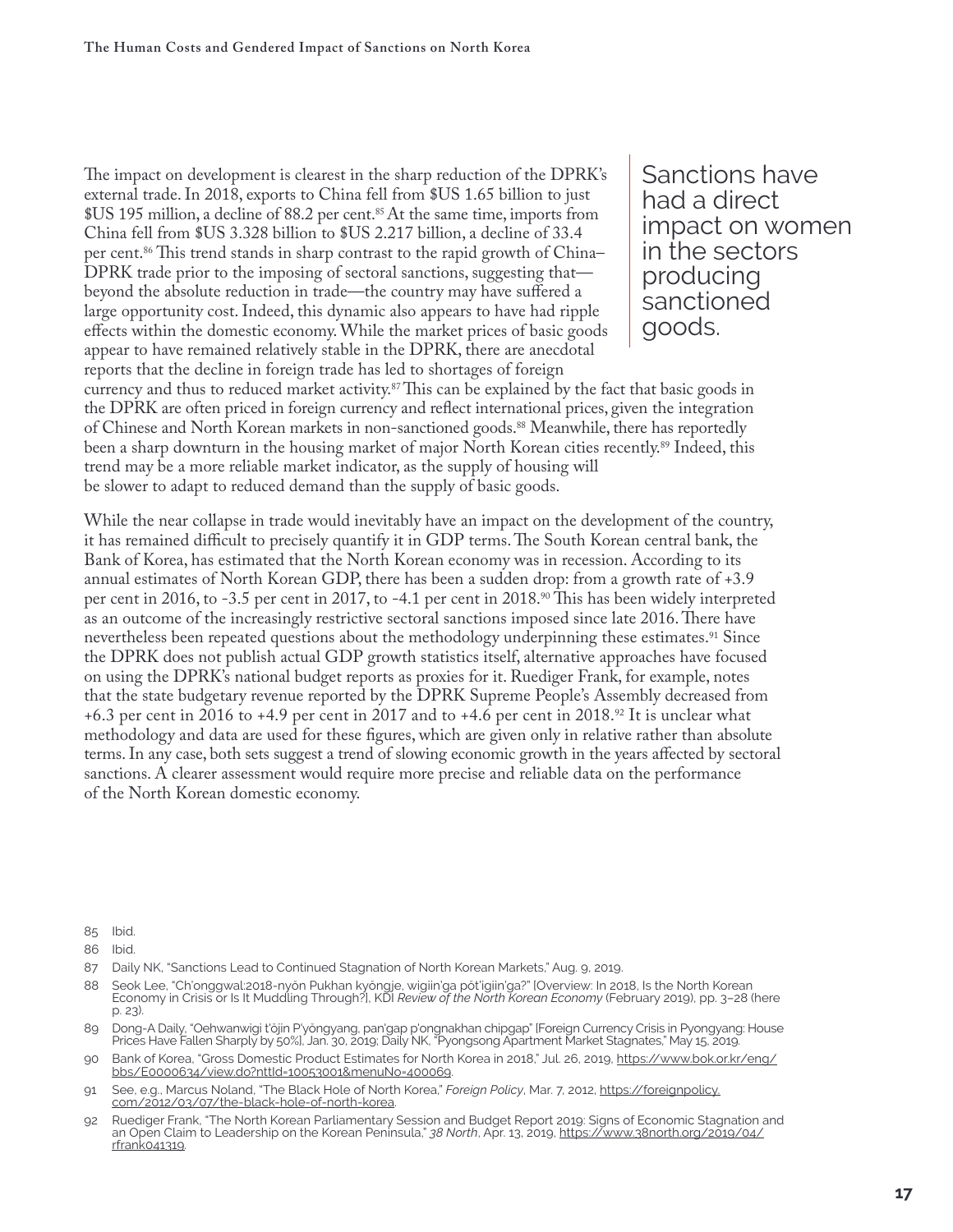The sanctions have had a direct impact on women in the sectors producing sanctioned goods, such as electrical equipment, machinery and equipment, minerals, agricultural goods, seafood, and textiles, as well on the women involved in international trade or the domestic retail trade. The proportion of women in these sectors is suggested in the most recent available population census, carried out in 2008 in the early stages of the growth in Sino–North Korean trade.93 That census showed that women represented 34 per cent of the workers involved in the manufacture of electrical equipment; 35 per cent of those involved in the manufacture of machinery and equipment; 36 per cent of those in the mining and quarrying sectors; 39 per cent of those involved in international trade; 53 per cent of those in the agriculture, forestry, and fishing sector; 82 per cent of those involved in the manufacture of textiles and apparel; and 89 per cent of those involved in retail trade.<sup>94</sup>



As noted, the DPRK has also engaged in the dispatch of workers abroad. Practices such as the confiscation of passports and the restriction of workers' movement while abroad have led to accusations of practices of forced labour. At the same time, however, there is strong competition among workers for these jobs due to the higher levels of pay than can be earned within the DPRK, and workers often pay to be selected for such work.<sup>95</sup> Returning workers typically invest their earnings and bring back goods for sale in the DPRK's general markets, thus contributing to marketization and the rise of an entrepreneurial class.<sup>96</sup> As such, sanctions on the dispatch of overseas workers is likely to close off this route to upward mobility; indeed, reports suggest that large numbers of North Korean workers have been sent home since the ban was imposed.<sup>97</sup> While the poor labour conditions of North Korean overseas workers certainly need to be addressed, it is dubious whether closing off the possibility for such work is in those workers' best interests, particularly in the context of the lack of alternative means to secure their livelihoods within the DPRK.

Many children in the DPRK lack access to clean drinking water.

- 93 See also subsection IV. "Gendered Impact," which includes more recent information on women's representation in specific industries, as discussed in the context of CEDAW periodic reports.
- 94 DPRK Central Bureau of Statistics, *DPRK 2008 Population Census National Report*, pp. 193–195.
- 95 Sang-shin Lee, Kyoung-seop Oh, and Yeh-joon Lim, *Pukhan Haeoenodongja Shilt'ae Yŏn'gu* [Research on the Situation<br>61 of North Korean Overseas Workers] (Seoul: Korean Institute for National Unification, 2017), pp. 43–60
- 96 Andrei Lankov, "North Korean Workers Abroad Aren't Slaves," *NK News*, Nov. 27, 2014, [http://www.nknews.](http://www.nknews.org/2014/11/north-korean-workers-abroad-arent-slaves) [org/2014/11/north-korean-workers-abroad-arent-slaves](http://www.nknews.org/2014/11/north-korean-workers-abroad-arent-slaves).
- 97 Michelle Nichols, "Russia, China Sent Home More than Half of North Korean Workers in 2018 U.N. Reports," *Reuters*, Mar. 26, 2018, [https://www.reuters.com/article/us-northkorea-sanctions-un-exclusive/russia-china-sent-home](https://www.reuters.com/article/us-northkorea-sanctions-un-exclusive/russia-china-sent-home-more-than-half-of-north-korean-workers-in-2018-u-n-reports-idUSKCN1R70AT)[more-than-half-of-north-korean-workers-in-2018-u-n-reports-idUSKCN1R70AT](https://www.reuters.com/article/us-northkorea-sanctions-un-exclusive/russia-china-sent-home-more-than-half-of-north-korean-workers-in-2018-u-n-reports-idUSKCN1R70AT).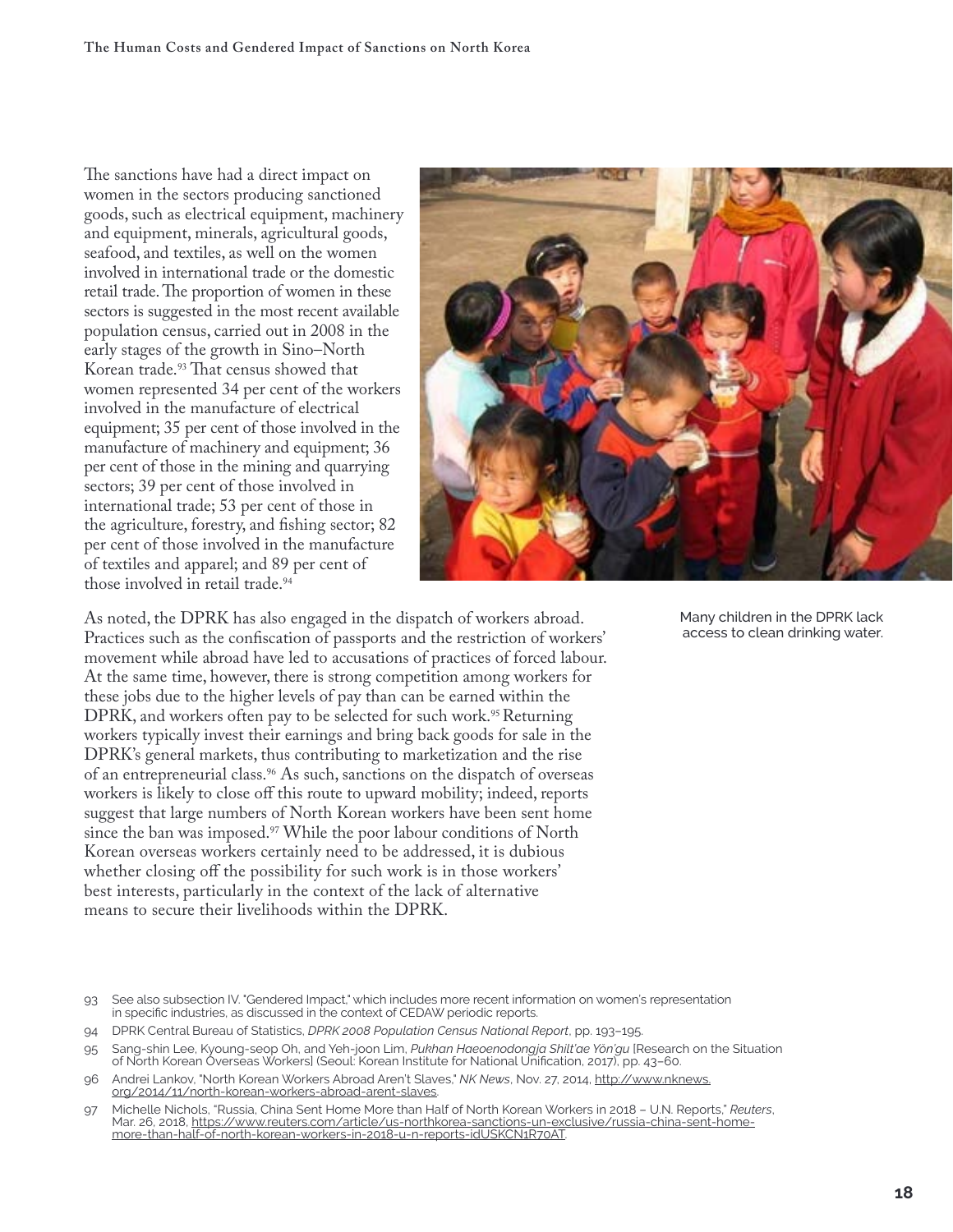#### <span id="page-22-0"></span>**Case Study: Shoe Manufacturing Company: Rason, DPRK**

Ignis Community is a non-profit organization providing humanitarian assistance to the DPRK through life-saving medical treatment and training, food and medical donations, and wood and coal donations to provide cooking sources and heating for the bitter Korean winters. The non-profit's focus is to build relationships and create sustainable solutions through humanitarian workers who reside and work on the ground long term, to foster self-sufficiency in the communities.

In June 2008, Ignis Community helped launch a social enterprise in the form of a shoe manufacturing social venture company in the Rason Special Economic Zone. The goal of the company was to provide much-needed winter boots and shoes for children in the DPRK as well as sustainable income to women and their families through long-term employment. Ignis Community raised funds to donate shoes at cost to orphans and children in remote fishing and mountain villages. Over 90 000 pairs of winter boots have been donated to children throughout the country who did not have warm footwear for the winter. The shoe manufacturing company not only benefited female labourers, but also was able to provide over 55 000 pairs of snow boots for donation in five countries, including Mongolia, China, and Russia. The company also provided jobs to women with sewing skills. Although the company used to employ over 140 workers, of whom the majority were women, the workforce has been reduced to 46 employees, of whom half are women, as a result of sanctions.

Due to UN sanctions, Ignis's last donation order was through the humanitarian organization World Vision in August 2011. Since the fall of 2011, Ignis could no longer export any shoes from the DPRK and turned instead to internal sales to keep the social enterprise afloat. Through individual women working privately in the DPRK marketplace, the shoe manufacturing company was able to sell 11 869 pairs of shoes. These shoes were sold in small quantities in a micro-financing system where individual women would first receive shoes and then repay the shoe company after they had sold those shoes in the marketplace. Ordinary women in North Korea working in the local marketplace were empowered through this micro-financing system of purchasing and selling shoes to provide for their families. Through these women, shoes were sold in four marketplace cities: Rajin, Chongjin, Pyeongsong, and Pyongyang.

However, the shoe manufacturing company's ability to sell shoes in the DPRK has significantly decreased due to the drastic reduction in general buying and economic power there. Due to UN Resolution 2375, Chinese joint-venture companies were required to leave the DPRK within 90 days from 11 September 2017. Hundreds of Chinese entrepreneurs and others were forced to shut down their businesses in North Korea. As the shoe manufacturing company had become a fully foreignowned enterprise in November 2016, Ignis was able to continue operations legally in North Korea. However, due to UN Resolution 2375, the shoe company was no longer capable of importing raw materials for the production of shoes in the country.

Moreover, one of the company's elderly North Korean employees is the father of two daughters who were employed by the fishing industry in Rason. These fishing companies export seafood, primarily squid, to China. Since the last round of sanctions, however, much of the fishing industry in North Korea has shut down, as exports have been banned. As a result, both of his daughters have lost their jobs. The father, who is of retirement age, now has the sole responsibility of financially providing for his entire family.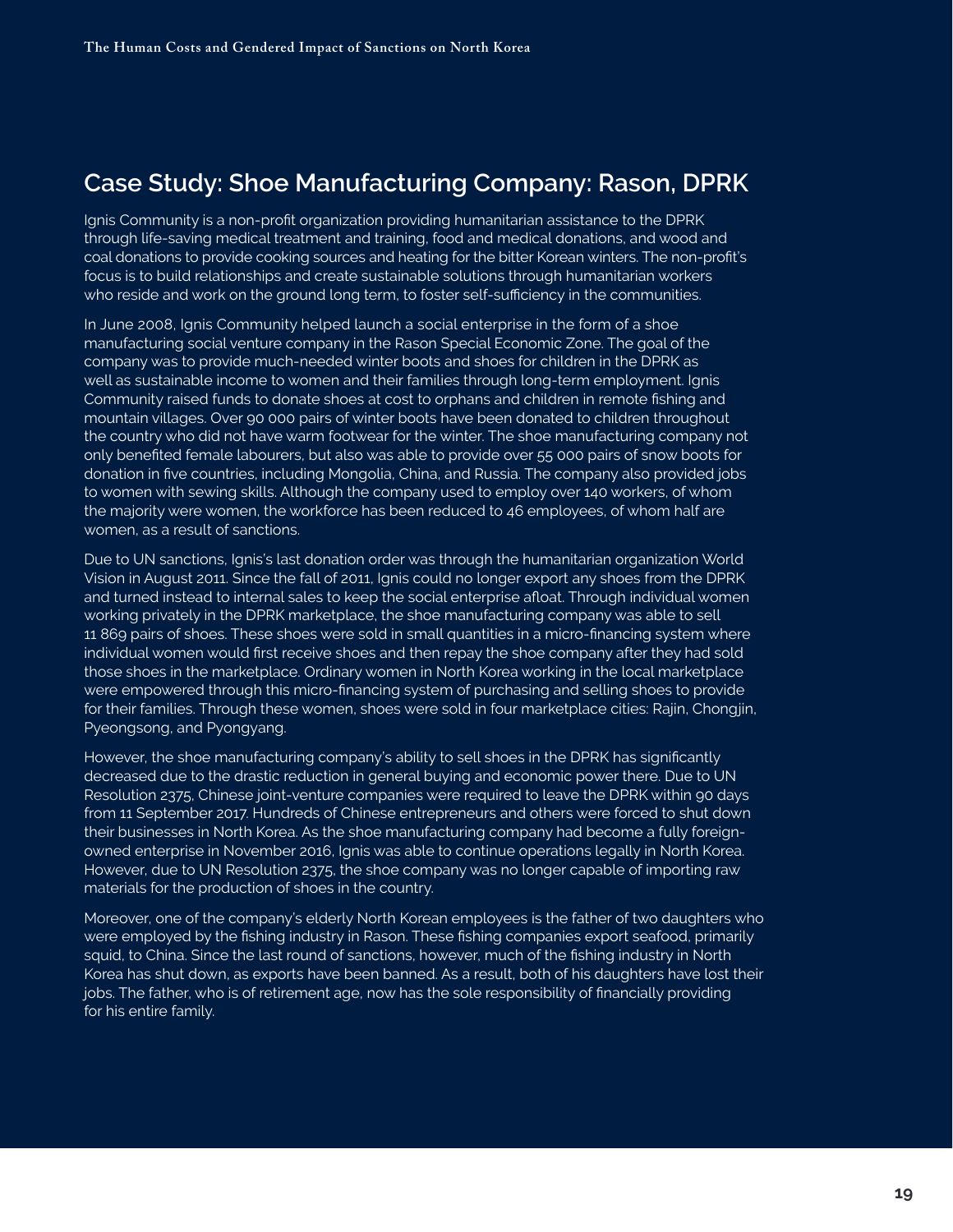

A woman sews at a shoe manufacturing company in the Rason region of North Korea. The company used to employ over 140 workers, mostly women, but due to sanctions the workforce has been reduced to just 46 employees. Photo courtesy of Ignis Community.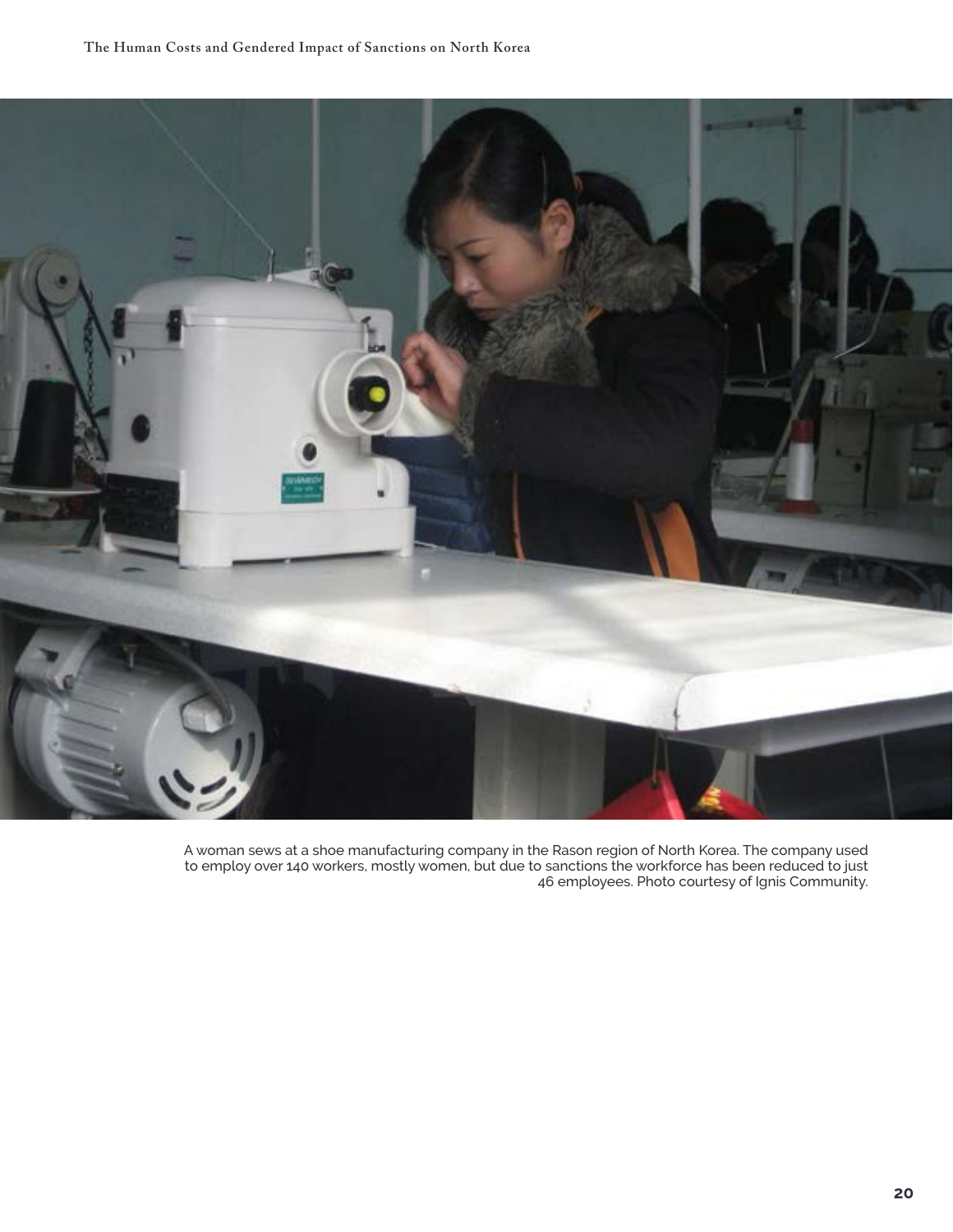## <span id="page-24-0"></span>IV. Gendered Impact

Cross-national research encompassing 146 countries from 1971 to 2005 shows that international sanctions have a gendered effect.<sup>98</sup> Sanctions significantly degrade women's economic status and threaten their social rights, particularly in developing countries. While men also suffer economically under sanctions, women are typically already at an economic disadvantage apart from sanctions due to pre-existing patterns of discrimination, and thus tend to experience disproportional effects as a result of foreign economic restrictions imposed on their countries.

Seemingly "nonviolent" sanctions also have differential consequences for women's security as well as their social and political rights. While a state may increase its repression under sanctions and target men more directly with coercion, sanctions frequently produce greater social disorder and violence in society, and this increases gendered violence and discrimination.<sup>99</sup> States under sanctions become less likely to enforce women's rights and, as women's socioeconomic status deteriorates, women are less able to protect their physical security and participate in public life.

Sanctions frequently produce greater social disorder and violence in society, and this increases gendered violence and discrimination.

Many of these dynamics appear to be unfolding in the DPRK, particularly as sanctions have become more expansive in recent years. Women's livelihoods are undermined by sanctions targeting the industries in which they work and reducing the activity of the markets in which they trade. Their dignity is under threat in this climate of instability and economic insecurity. Their very lives are at risk as they struggle to ensure food security for themselves and their families, and the transfer of critical medicines and medical equipment face delays.

#### **A. WOMEN IN NORTH KOREA**

Women make up more than half (52 per cent) of North Korea's population.<sup>100</sup> They occupy many different roles in society: as administrators, cooperative farm managers, doctors, entrepreneurs, engineers, nurses, teachers, technicians, police officers, detention guards, soldiers, and many more. While they do not represent a monolithic bloc, many are among the most vulnerable groups in the country, owing to patriarchal traditions that pervade state and societal relations. Men head 92 per cent of households in North Korea.101 In principle, however, the North Korean government made an early commitment to gender equality by passing the Gender Equality Law in 1946. The law declared equal economic, cultural, social, and political rights for men and women, including the freedom

<sup>98</sup> A. Cooper Drury and Dursun Peksen, "Women and Economic Statecraft: The Negative Impact International Economic Sanctions Visit on Women," *European Journal of International Relations*, vol. 20, No. 2 (2014), pp. 463–490.

<sup>99</sup> Ibid.

<sup>100</sup> DPRK Central Bureau of Statistics, *Democratic People's Republic of Korea Socio-Economic, Demographic and Health Survey 2014*, p. 23.

<sup>101</sup> Davids et al., *Situation Analysis of Children and Women in the Democratic People's Republic of Korea – 2017*, p. 15.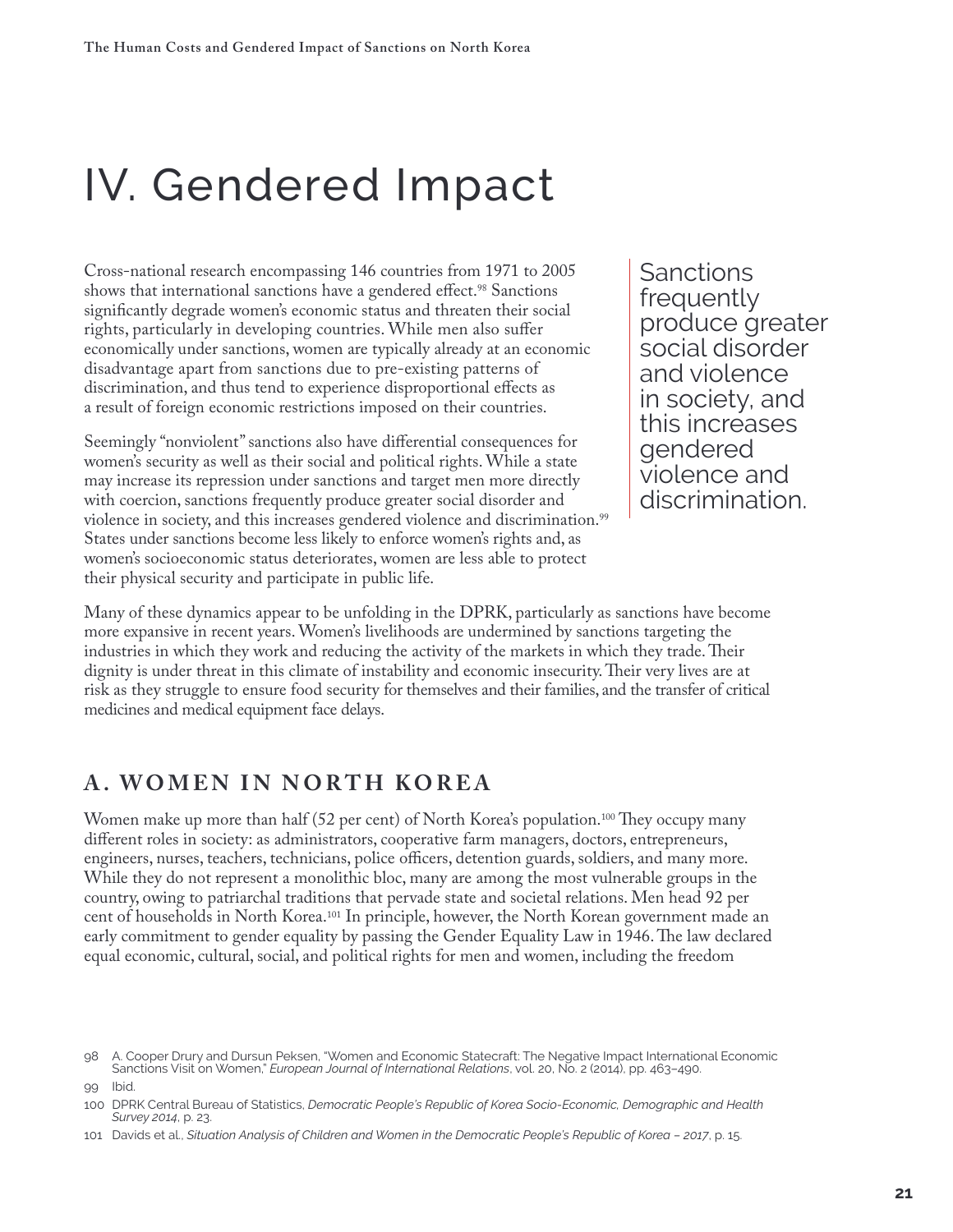

North Korean women are particularly exposed to the impact of sanctions because of the twin expectation that they be primary caretakers of their families and communities as well as workers fully integrated in the socialist economy.

of marriage and divorce, and the abolition of prostitution and concubinage.102 The 2010 Law on the Protection and Promotion of the Rights of Women brought the gender law up to date to target issues of discrimination and entrenched gender roles and stereotypes about women and to promote the advancement of women— including rural women—in public life, education, employment, and health-care access.103 Through this law, as well as labour protection laws, women gained paid maternity leave, childcare and nursing breaks during work, laundries, and communal kitchens to socialize domestic labour. Nonetheless, North Korea has held the family to be the basic unit of society. Consequently, women's role as primary caretakers in charge of reproductive labour persists based on a biological understanding of sexual difference.

Reproduction for the purposes of population growth has been particularly important because North Korea's population has stood at less than half of South Korea's since the division of the peninsula in 1945, an imbalance that was further exacerbated by the Korean War, which killed 12 to 15 per cent of North Korea's population.104 Acute labour shortages after the war prompted the government to decree greater female participation in the workforce. The unemployed were given only 300 grams of food a day through the public distribution system, as opposed to 700 grams for the fully employed, and large investments went into public childcare facilities to incentivize women to work.105

Women's work therefore extends far beyond the domestic realm to include a high participation rate in various sectors of the economy, such as agriculture, light industries, health care, and education. According to the UN Office for the Coordination of Humanitarian Affairs, "the DPRK Government has provided social infrastructure to facilitate entry of women into the workforce … through the provision of universal childcare – resulting in one of the highest labor participation rates in the world."106 However, due to women's roles as caretakers, they are especially impacted in times of crisis.

- 102 Suzy Kim, "Marriage, Family, and Sexuality in North Korea," in *Routledge Handbook of Sexuality Studies in East Asia*, eds. Vera Mackie and Mark McLelland (New York: Routledge, 2015), pp. 112–123.
- 103 *Chosŏn minjujuŭi inmin konghwaguk pŏbjŏn* [Laws of the Democratic People's Republic of Korea] (Moranbong: Pŏbryul ch'ulpansa, 2012), pp. 1188–1194.
- 104 Jon Halliday, "Women in North Korea: An Interview with the Korean Democratic Women's Union," *Bulletin of Concerned Asian Scholars*, vol. 17, No. 3 (1985), pp. 46–56 (here p. 47).
- 105 Mi-ryang Yun, *Pukhan ŭi yŏsŏng chŏngch'aek* [North Korea's Policy on Women] (Seoul: Hanul, 1991), pp. 104–105.
- 106 UN Office for the Coordination of Humanitarian Affairs (OCHA), *Gender Policies of Humanitarian and Development Organisations Working in the Democratic People's Republic of Korea*, Sep. 5, 2003, pp. 3–4, [https://www.refworld.org/](https://www.refworld.org/docid/45b8e1ce2.html) [docid/45b8e1ce2.html](https://www.refworld.org/docid/45b8e1ce2.html).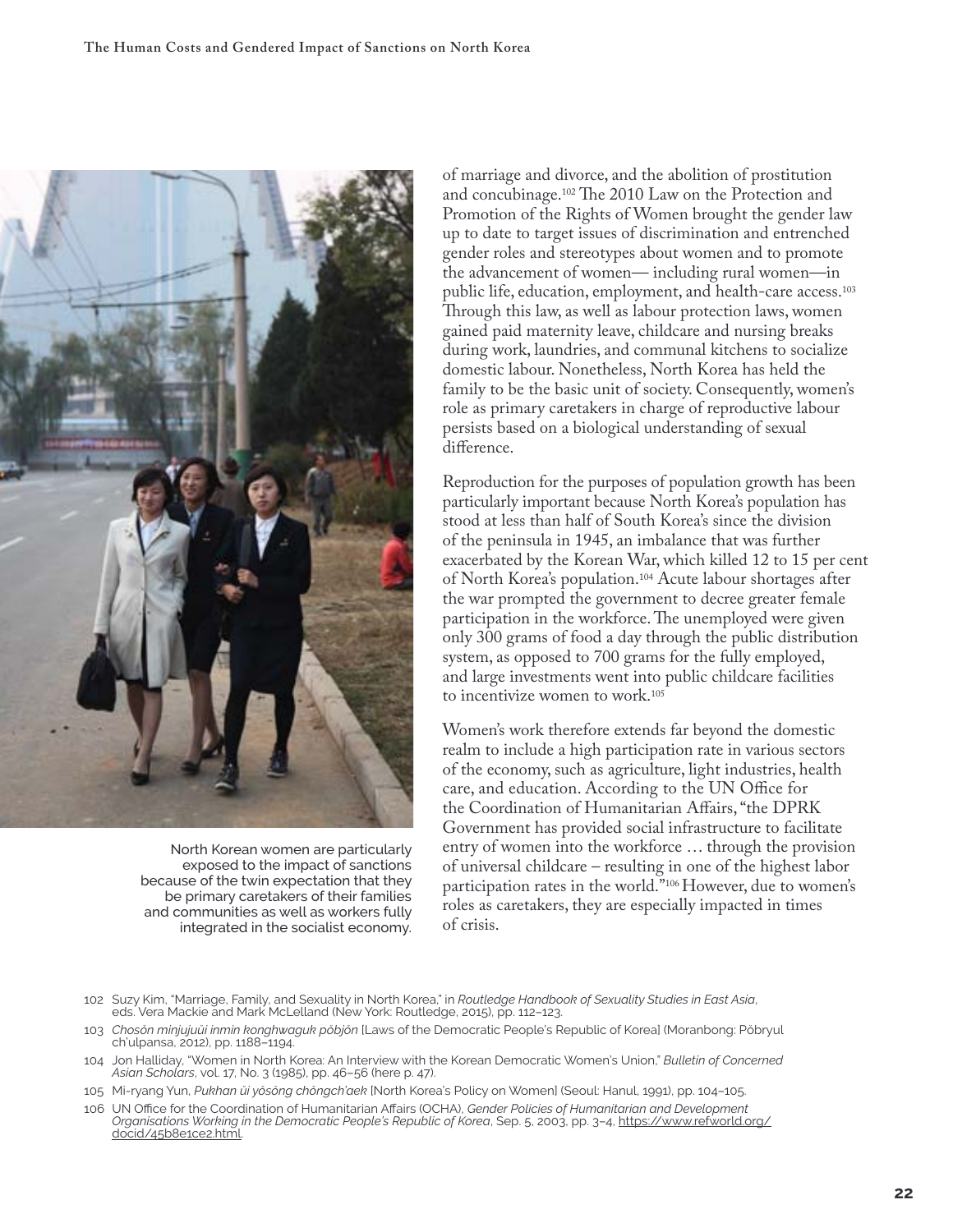

A cooperative farm in Hwanghae Province, DPRK.

"In times of food shortages and economic difficulties women, being primarily responsible for household food security in DPRK, have become more vulnerable than men have. One of the consequences of the economic crisis of the 1990s was that public institutional and collective provision of support for women and children began to break down. Insufficient food, sometimes none at all, is available through the public distribution system and/or in many workplaces. Despite this, women are still likely to be working, both in their official workplace and in collective social reconstruction, and at the same time being primarily responsible for obtaining food and basics for the family. There is some concern that the extra burden of fending for the family combined with high workloads with diminished support from the state, threatens women's rights to development, protection, and participation."107

As noted in the previous section on developmental impacts, comprehensive sanctions are exacerbating an already precarious economic situation in North Korea. And in times of economic downturn, North Korean women's economic disadvantage and burden to provide for one's family and community become more acute. North Korea implements a "Standards of Job Assignment by Economic Sectors," which in "consideration of women's physical constitution and characteristics" assigns women 100 per cent of telecommunications jobs; 100 per cent of nursing positions in the health sector; 90 per cent of launderer and tailor positions in the welfare service sector; 100 per cent of netmaker positions and 70 per cent of freshwater fish farmer positions in the fisheries sector; and 70 per cent of pit maintenance and 60 per cent of pit electric car operator positions in the coal-mining sector.<sup>108</sup> Thus, although women make up almost half (47.8 per cent) of the workforce, the sectors are often segregated by

#### 107 Ibid., p. 4.

<sup>108</sup> UN Committee on the Elimination of All Forms of Discrimination against Women [CEDAW], *Consideration of reports*  submitted by States parties under article 18 of the Convention, Second, third and fourth periodic reports of States parties<br>due in 2014 Democratic People's Republic of Korea, Jun. 1, 2016 (CEDAW/C/PRK/2-4), p. 9, para. 45.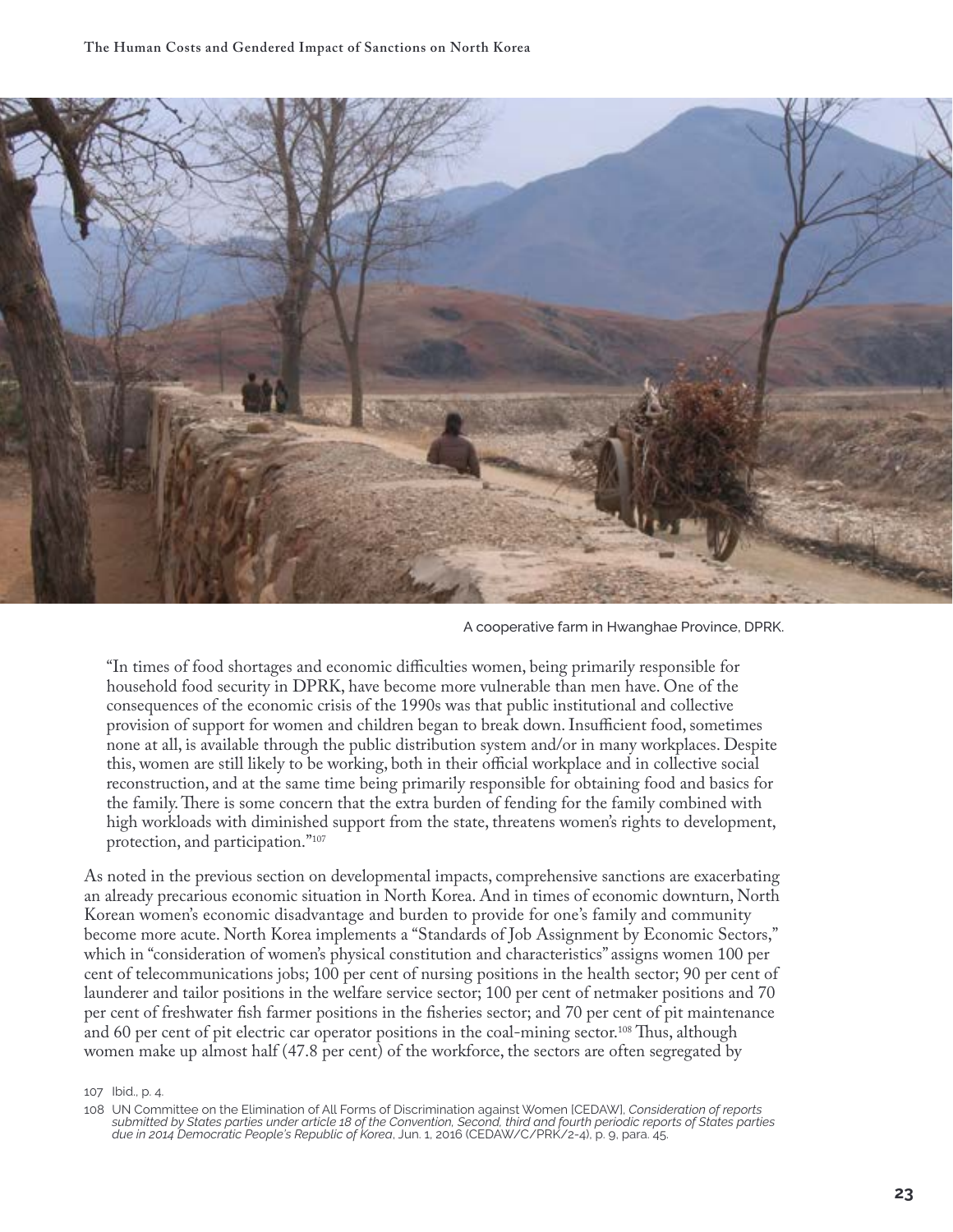gender, with women dominating key sectors affected by the sanctions regime, such as health and welfare services, fisheries, and textiles, including the operation of markets that were formally adopted by the passage of the Regulations on the Operation of Stalls in September 2011.109 The latest round of sanctions targeting the fishing, mining, and textile industries negatively impact women in these sectors.

Moreover, market trade is primarily a female occupation in North Korea, and indeed, the authorities have explicitly sought to enforce this gendered division of labour by restricting market trading to force men to remain at their official jobs in state entities. For example, one survey of North Korean refugees living in South Korea found that between 2006 and 2011, just 4 per cent of women reported accessing food through their workplace or the public distribution system, compared to 37 per cent of men.<sup>110</sup> This also reflects gendered norms that petty trading and commerce are not seen as "men's jobs," while women's market activity was seen as "natural," and that despite intermittent crackdowns on market activity, women were able to carry on

In times of food shortages and economic difficulties women, being primarily responsible for household food security in DPRK, have become more vulnerable than men have.

trading. Their market participation is underpinned by a division of labour within the family, where the male worker remains at his nominally paid state job and the female members of the household engage in potentially more lucrative market activities. Growing market participation could present an opening for improving women's economic and social status in North Korea, particularly as they may gain more decision-making power within the family. But as sanctions undermine trade, they exacerbate women's job insecurity and undermine their standing in society.

Beyond economic rights, women's social rights also suffer under international sanctions. While underresourced states are likely to violate women's social rights regardless, quantitative research suggests that "it is a near certainty that they will do so once sanctioned."111 The increase in gendered violence in society as a result of economic sanctions and the related increases in unemployment and personalized crime have been well documented in Haiti and Iraq, as discussed in the next section to situate North Korea in a global context.112

While North Korea categorically denies that domestic violence, sexual violence, and the trafficking and prostitution of women are serious issues in the DPRK, it is clear from human rights reports that they are.113 Sexual violence and harassment by state officials and domestic violence were highlighted in several reports issued by human rights organizations.<sup>114</sup> It is worth noting in particular that the UN Commission of Inquiry on human rights in the DPRK (UNCOI), even though it addressed sanctions only peripherally, considered some of the key consequences of the "dire economic and food situation" in the country. This situation, the UNCOI stated, is increasingly pushing women into spaces and

111 Drury and Peksen, "Women and Economic Statecraft," p. 480.

<sup>109</sup> Ibid., p. 20, para. 120.

<sup>110</sup> Stephan Haggard and Marcus Noland, "Gender in Transition: The Case of North Korea," East-West Working Papers No. 124 (East-West Center: Nov. 2011), p. 33.

<sup>112</sup> Elizabeth Gibbons, *Sanctions in Haiti: Human Rights and Democracy under Assault* (Westport, CT: Praeger, 1999); Lori<br>"Buck, Nicole Gallant, and Kim Richard Nossal, "Sanctions as a Gendered Instrument of Statecraft: Th *Review of International Studies*, vol. 24, No. 1 (1998), pp. 69–84; Yasmin Husein Al-Jawaheri, *Women in Iraq: The Gender Impact of International Sanctions* (London: I.B. Tauris, 2008). See also Drury and Peksen, "Women and Economic Statecraft."

<sup>113</sup> UN Commission of Inquiry on human rights in the DPRK, Detailed Findings Report, Feb. 7, 2014, A/HRC/25/CRP.1, paras. 317–320.

<sup>114</sup> These included, in 2018 in particular, Human Rights Watch, *"You Cry at Night but Don't Know Why": Sexual Violence against Women in North Korea* (Nov. 2018); James Burt, *Us Too: Sexual Violence Against North Korean Women & Girls*<br>(Korea Future Initiative, 2018).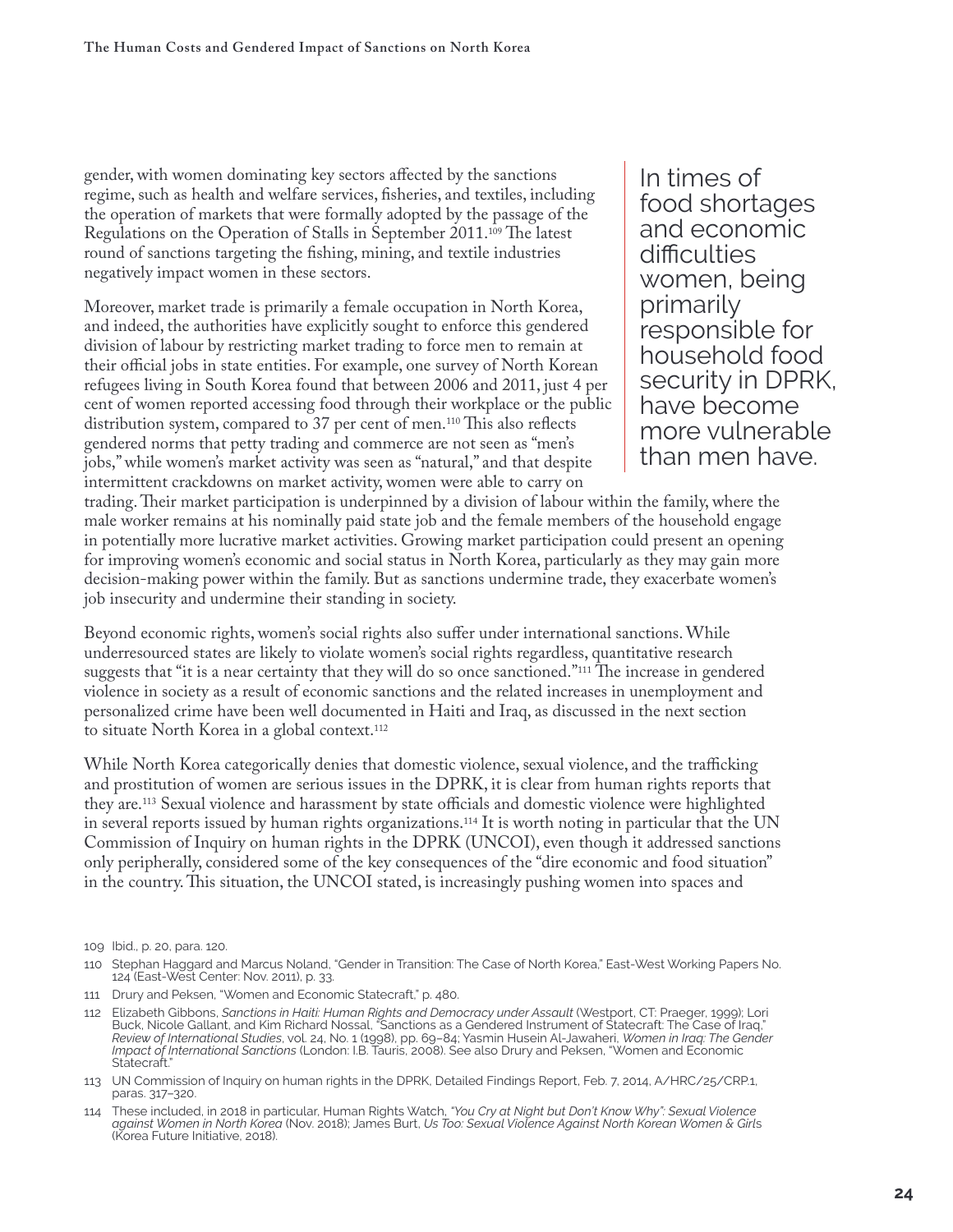activities where they are more vulnerable to assault or exploitation.115 The UNCOI also suggested that economic difficulties are leading certain men to act more aggressively and abusively in situations where they have power over women, which are frequent in cross-border or marketplace trading. The UNCOI found, for instance, that "officials are not only increasingly engaging in corruption in order to support their low or non-existent salaries, they are also exacting penalties and punishment in the form of sexual abuse and violence."116 The result, the UNCOI concluded, was sexual and gender-based violence, transactional sex and prostitution, and high levels of trafficking.117

The present report underscores the ways in which these issues are connected to broader political, economic, and social impacts of sanctions. Economic burdens exacerbated by sanctions expose women to trafficking through underground markets and illicit trade, which often require bribes including sexual favours, making distinctions between voluntary and forced migration through enticements or abductions particularly challenging. As more stringent sanctions close off opportunities for formal trade with China, as well as permits for overseas workers, cross-border traders are at risk of illicit sex trafficking. In its last 2017 periodic review by the UN Committee on the Elimination of All Forms of Discrimination against Women, the DPRK reported that 6 473 women returned after travel abroad without permits between 2005 and 2016 due to economic difficulties or as trafficking victims.118

The UN Commission of Inquiry on human rights in the DPRK stated that the "dire economic and food situation" in the country is increasingly pushing women into spaces and activities where they are more vulnerable to assault or exploitation.

Equally grave and more pervasive due to its blanket effects are the impact of sanctions on women's health, including reproductive and maternal health. North Korea has conventionally taken pride in its nationalized health-care system, including women's access to health care, which has shown signs of improvement with an extended maternity leave (from 5 to 8 months) beginning in 2015, although paternity leave has yet to be introduced.119 The maternal mortality ratio dropped from 139 per 100 000 live births in 2000 to 89 in 2017, in part due to improvements in antenatal care. However, the UN Resident Coordinator in the DPRK reports that this ratio remains high in part due to "the shortage of critical life-saving drugs, such as oxytocin (to treat post-partum hemorrhage and control excessive bleeding) and magnesium sulphate (used to treat pre-eclampsia) contributes to high maternal mortality rates," and "poor nutrition, including anemia, further contribute to reproductive health problems," with almost a quarter of women (23.2 per cent) of childbearing age malnourished as one of the "effects of the ongoing underfunded humanitarian situation."120 While efforts to provide adequate maternal and reproductive health to women led to some improvements in the last decade,

- 116 Ibid. Also cited corroboratively in Human Rights Watch, *"You Cry at Night but Don't Know Why,"* p. 6.
- 117 Ibid., para. 320.
- 118 UN Committee on the Elimination of All Forms of Discrimination against Women [CEDAW], *Consideration of reports*  submitted by States parties under article 18 of the Convention, List of Issues and questions, Addendum Replies of the<br>DPRK, Jul. 5, 2017 (CEDAW/C/PRK/Q/2-4/Add.1), p. 15, para. 72.
- 119 UN Committee on the Elimination of All Forms of Discrimination against Women [CEDAW], *Summary record of the*  1554th meeting, Consideration of reports submitted by States parties under article 18 of the Convention, Combined second<br>to fourth periodic reports of the Democratic People's Republic of Korea, Nov. 8, 2017 (CEDAW/C/SR.155
- 120 World Health Organization, "Trends in maternal mortality 2000 to 2017: estimates by WHO, UNICEF, UNFPA, World Bank Group and the United Nations Population Division," Geneva, 2019. According to North Korea's own reporting, maternal mortality ratio dropped from 97 per 100 000 live births in 2002 to 62.7 in 2012. See UN Committee on the Elimination of All Forms of Discrimination against Women [CEDAW], *Consideration of reports submitted by States parties under article 18 of the Convention, Second, third and fourth periodic reports of States parties due in 2014 Democratic People's Republic of Korea*, Jun. 1, 2016 (CEDAW/C/PRK/2-4), p. 28, paras. 185–188.

<sup>115</sup> UN Commission of Inquiry on human rights in the DPRK, Detailed Findings Report, A/HRC/25/CRP.1, Feb. 7, 2014, para. 318.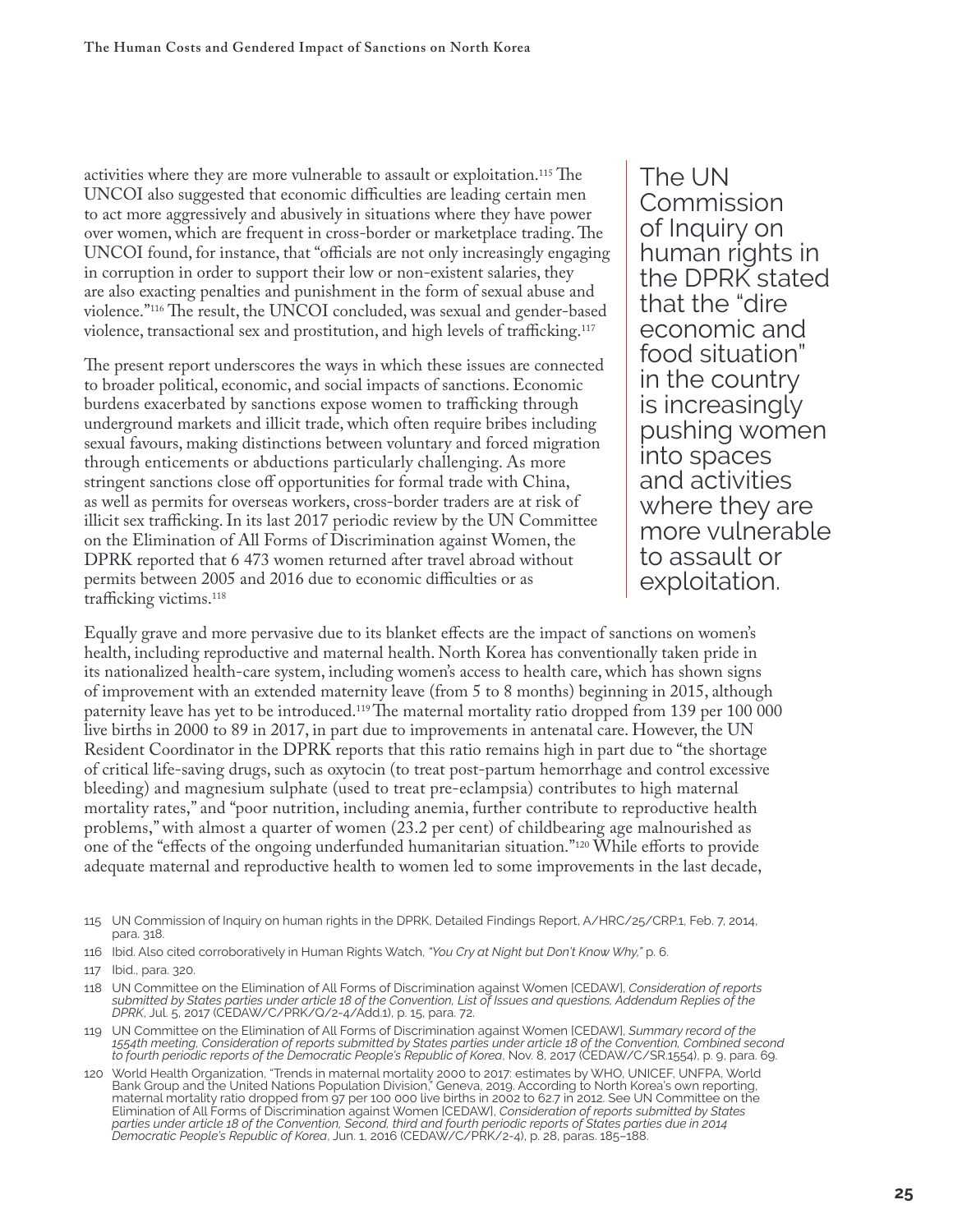<span id="page-29-0"></span>access to medical equipment and supplies, safe drinking water, and sanitation facilities are severely impacted by the broad sanctions regime, as noted in the humanitarian section above. As mentioned earlier, 36.6 per cent of the population are left with no alternative but to drink contaminated water, which increases to 56 per cent in rural areas, and women are often the ones responsible for collecting water (72 per cent of women in rural areas and 61 per cent of women in urban areas).<sup>121</sup> As a result of funding challenges after increased sanctions, the percentage of people without access to piped water increased from 11 per cent in 2013–14 to 41.5 per cent in 2017.<sup>122</sup>

#### **B. THE GLOBAL CONTEXT**

Historic cases of sanctions' impact on women elsewhere offer a cautionary lesson for the present-day DPRK, particularly as sanctions on the latter have become more comprehensive.

Sanctions' adverse effects on women's economic security were seen clearly in the former Yugoslavia, for example. As an international ban on financial exchanges damaged the economy, household surveys showed that women were more likely than men to become unemployed. In addition to facing arbitrary firings as lower-paid workers across industries, women were more likely to be employed in the industries most affected by sanctions, such as trade and tourism.123 In Myanmar, U.S. sanctions that banned all Burmese imports significantly impacted textile factories, where 180 000 jobs were lost most of them held by women.124 In Haiti, women were likely to be engaged in informal trade when sanctions began. As personal incomes suffered during the sanctions period, these women without secure jobs often found their own incomes collapsing entirely.<sup>125</sup>

Women's physical insecurity and status in society also worsened under sanctions in a variety of contexts. In Iraq, for example, women experienced a surge in violence against them, at home and in public, largely due to the deteriorated societal welfare under sanctions. Middle-class women also experienced a sharp decrease in participation in public life as they were forced out of the formal labour force.126 (For more on the gendered impact of sanctions in Iraq, see Box: Comparative Case Study.) In Haiti, as women's poverty became more acute, they found themselves forced to stay with violent or abusive partners to avoid homelessness, particularly if they had children. As more women were forced to turn to prostitution for survival, they also faced greater risk of arrest.<sup>127</sup> In Myanmar, too, women who were disproportionately forced out of the formal labour market increasingly turned to the illegal sex trade to provide for their families, further lowering their status in society and making them more vulnerable to violence and exploitation.<sup>128</sup>

- 123 Julia Devin and Jaleh Dashti-Gibson, "Sanctions in the Former Yugoslavia: Convoluted Goals and Complicated<br>Consequences," in *Political Gain and Civilian Pain: Humanitarian Impact of Economic Sanctions*, eds. Thomas David Cortright, George A. Lopez, and Larry Minear (New York: Rowman and Littlefield, 1997).
- 124 Donald M. Seekins, "Burma and US Sanctions: Punishing an Authoritarian Regime," *Asian Survey*, vol. 45, No. 3, pp. 437–452.
- 125 Gibbons, *Sanctions in Haiti*.
- 126 Husein Al-Jawaheri, *Women in Iraq*, pp. 136, 139.

127 Gibbons, *Sanctions in Haiti*.

128 Seekins, "Burma and US Sanctions."

<sup>121</sup> Ibid., p. 8.

<sup>122</sup> Ibid., p. 22.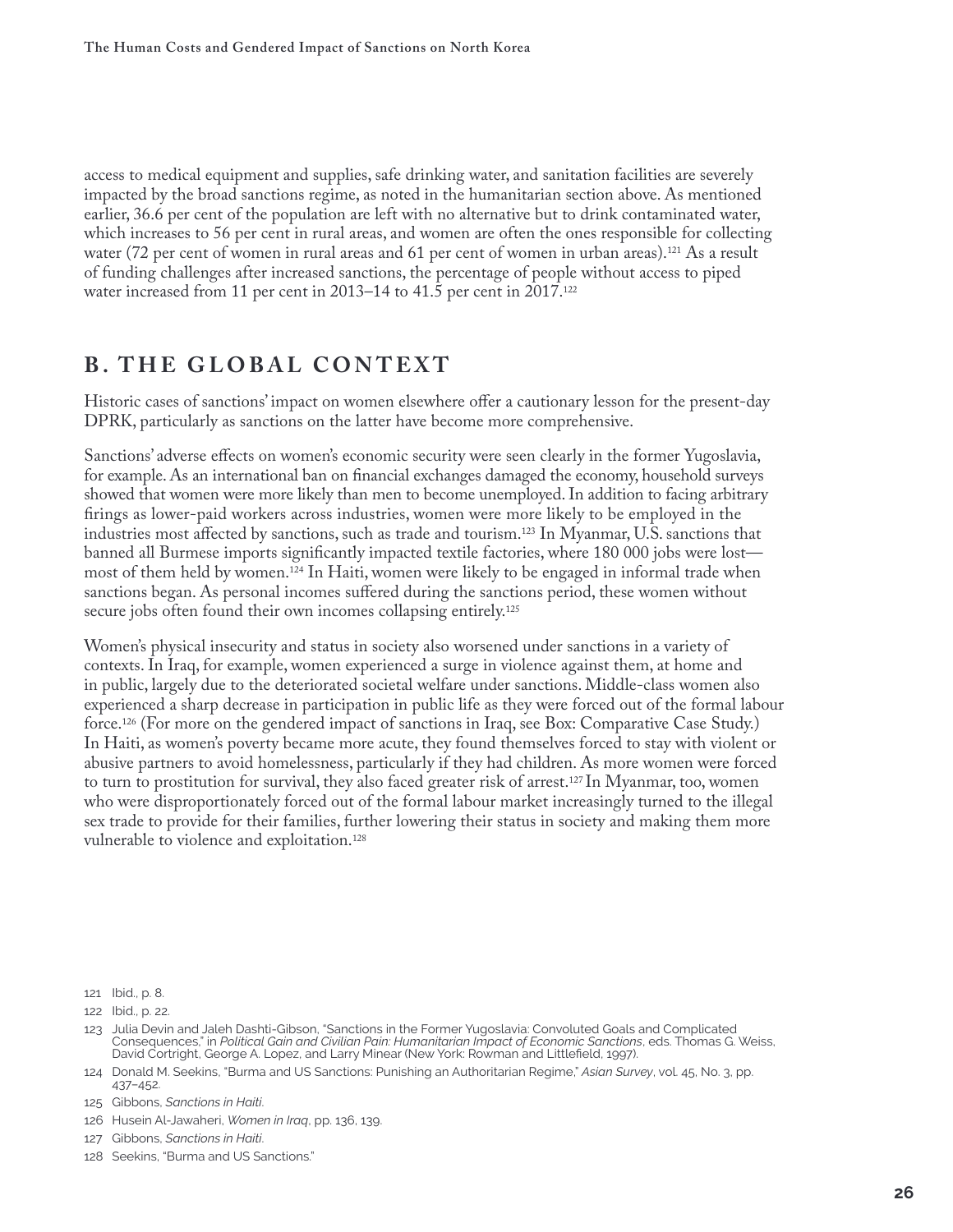

Women make up 82 per cent of workers in the textile industry, which is severely impacted by sanctions.

Sanctions have affected women differently from men around the world. But the broad undermining of women's physical, social, and economic well-being does not only affect women. It has ripple effects on prospects for national and international security as well as political and economic stability, since improving women's status in society plays a significant role in economic development, good governance, and peace.129 In particular, gender equality is a greater predictor of peace than a country's level of democracy or economic wealth.130 Women's participation in peacebuilding makes peace easier to achieve and more likely to last.131 And the prospects for successful peacebuilding are greater where women enjoy a relatively higher social status.<sup>132</sup>

Yet, international sanctions undermine women's status in North Korea, negatively impacting their economic and social rights, and thus inhibiting them from engaging in civic and political life. With the economic transformations taking place in the country and the particular role that women are playing in trade and markets, the international community has an opportunity to change the way it engages with the North Korean economy and its people—supporting the status of women while advancing peace and security at the same time.

International sanctions undermine women's status in North Korea, negatively impacting their economic and social rights, and thus inhibiting them from engaging in civic and political life.

- 129 See, e.g., Isobel Coleman, "The Payoff from Women's Rights," *Foreign Affairs* (May/Jun. 2004); World Bank, *Human Development Report 2012* (Washington, DC: World Bank, 2012).
- 130 Valerie Hudson, Bonnie Ballif-Spanvill, Mary Caprioli, and Chad F. Emmett, *Sex and World Peace* (New York: Columbia University Press, 2012). See also Mary Caprioli, "Gendered Conflict," *Journal of Peace Research*, vol. 37, No. 1 (2000), pp. 53–68; Mary Caprioli and Mark Boyer, "Gender, Violence, and International Crisis," *Journal of Conflict Resolution*, vol. 45 (2001), pp. 503–518; Patrick M. Regan and Aida Paskeviciute, "Women's Access to Politics and Peaceful States," *Journal of Peace Research*, vol. 40, No. 3 (2003), pp. 287–302.
- 131 Jana Krause, Werner Krause, and Piia Braenfors, "Women's Participation in Peace Negotiations and the Durability of Peace," *International Interactions*, vol. 44, No. 6 (2018), pp. 985–1016; Marie O'Reilly, Andrea Ó Súilleabháin, and Thania Paffenholz, *Reimagining Peacemaking: Women's Roles in Peace Processes* (New York: International Peace Institute, 2015).
- 132 Theodora-Ismene Gizelis, "Gender Empowerment and United Nations Peacebuilding," *Journal of Peace Research*, vol. 46, No. 4 (2009), pp. 505–523.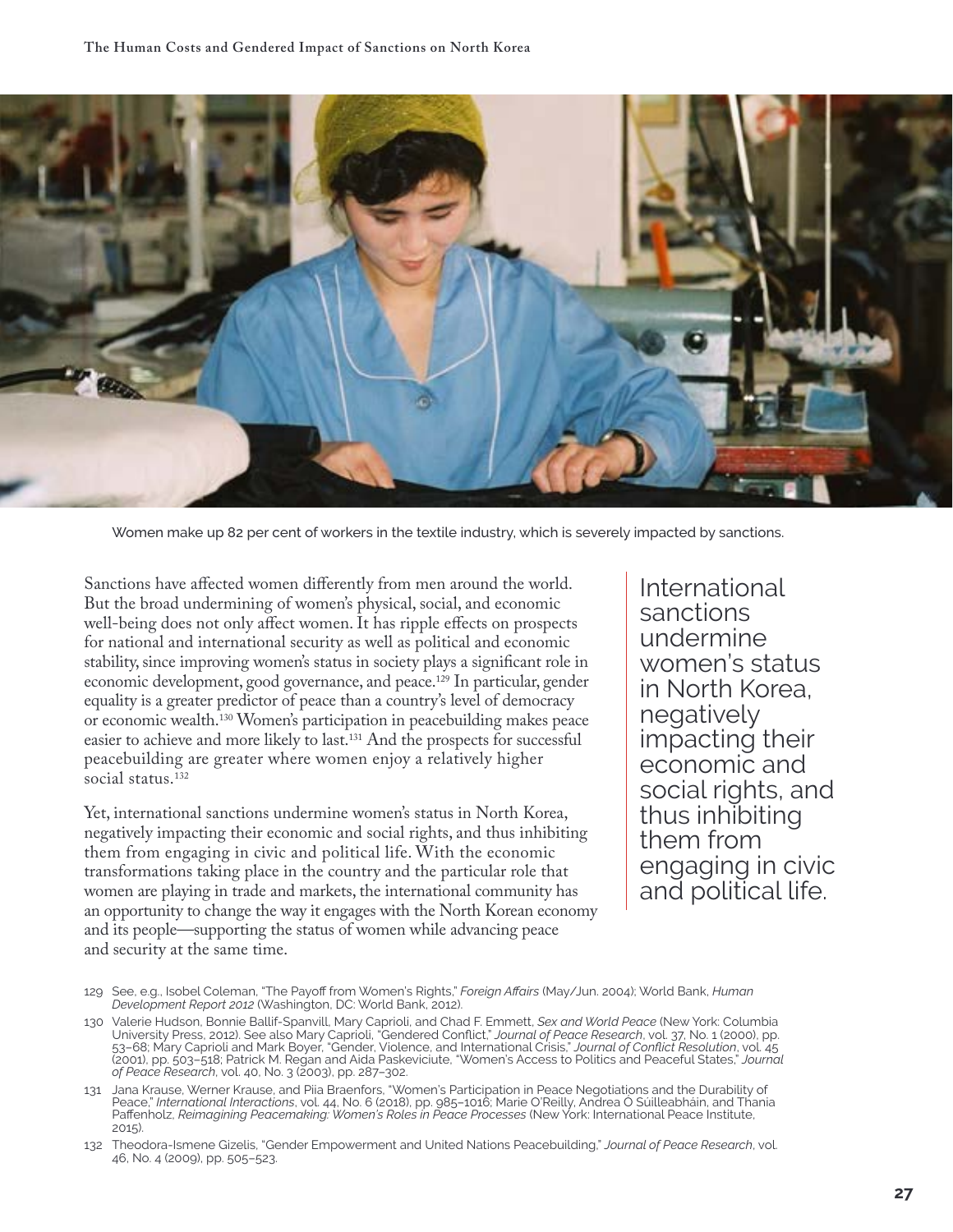#### <span id="page-31-0"></span>**Comparative Case Study: Sanctions' Impact on Women in Iraq**

One of the most pernicious effects of the UN Security Council sanctions imposed on Iraq between 1990 and 2003 was the dramatic reduction in food availability, despite food's theoretical exemption from the sanctions. However, there were also significant reductions in access to potable water and in the provision of health services, as well as increases in disease. This situation affected Iraqi women disproportionately, since the majority of them were responsible for managing food within the household, acquiring water, caring for sick children, and generally ensuring health and sanitation for their families.133 Even as men became unemployed, women's household duties continued to increase, because household work was widely perceived as a "degradation of manhood."<sup>134</sup>

As sanctions adversely affected Iraq's public purse, the state withdrew from its interventionist role in the economy. This disproportionately affected women, since they and their dependents were the prime beneficiaries of the state's socioeconomic programmes. State-led education and public sector employment under the "secular" Ba'ath regime had provided middle-class Iraqi women with a path to formal employment and participation in public life, in turn affecting their roles and status in society and the family.<sup>135</sup> After sanctions, these women were gradually pushed out of the public sphere and back into the realms of the private sphere. Under sanctions, women's employment rate fell to 10 per cent in 1997 from over 23 per cent before 1991—at the time the highest in the region.136 As families were no longer able to afford to send all their children to school, girls' and young women's participation in education decreased significantly, and illiteracy grew.<sup>137</sup>

For women who supported their families through work in the informal sector—as seamstresses or by selling vegetables, for example—the collapse in demand due to deteriorating personal incomes often made them more vulnerable. Many women turned to begging or prostitution to put food on the table, further degrading their status in a society that considered these activities as deeply shameful.<sup>138</sup>

As crime and lawlessness increased under sanctions, women feared more and more for their safety outside the home, amid growing reports of the rape, abduction, and murder of women. But violence against women appeared to increase in the private sphere, too, as men increasingly struggled under the sanctions to fulfil their roles as "providers" and attempted to reassert male dominance in the home.<sup>139</sup>

- 133 Lori Buck, Nicole Gallant, and Kim Richard Nossal, "Sanctions as a Gendered Instrument of Statecraft: The Case of Iraq," *Review of International Studies*, vol. 24, No. 1 (1998), pp. 69–84.
- 134 Ibid., citing Bela Bhatia, Mary Kawar, and Mariam Shain, "Women's Survey: The Impact of the Gulf Crisis on the Women in Iraq," in International Study Team, *Health and Welfare in Iraq after the Gulf Crisis* (1991).
- 135 Husein Al-Jawaheri, *Women in Iraq*.
- 136 UNDP, 1999–2000 Country Report, Iraq Country Office, Jun. 2000, cited in Al-Ali, "Reconstructing Gender."
- 137 Al-Ali, "Reconstructing Gender."
- 138 Buck, Gallant, and Nossal, "Sanctions as a Gendered Instrument."
- 139 Husein Al-Jawaheri, *Women in Iraq*, pp. 108–118, 139.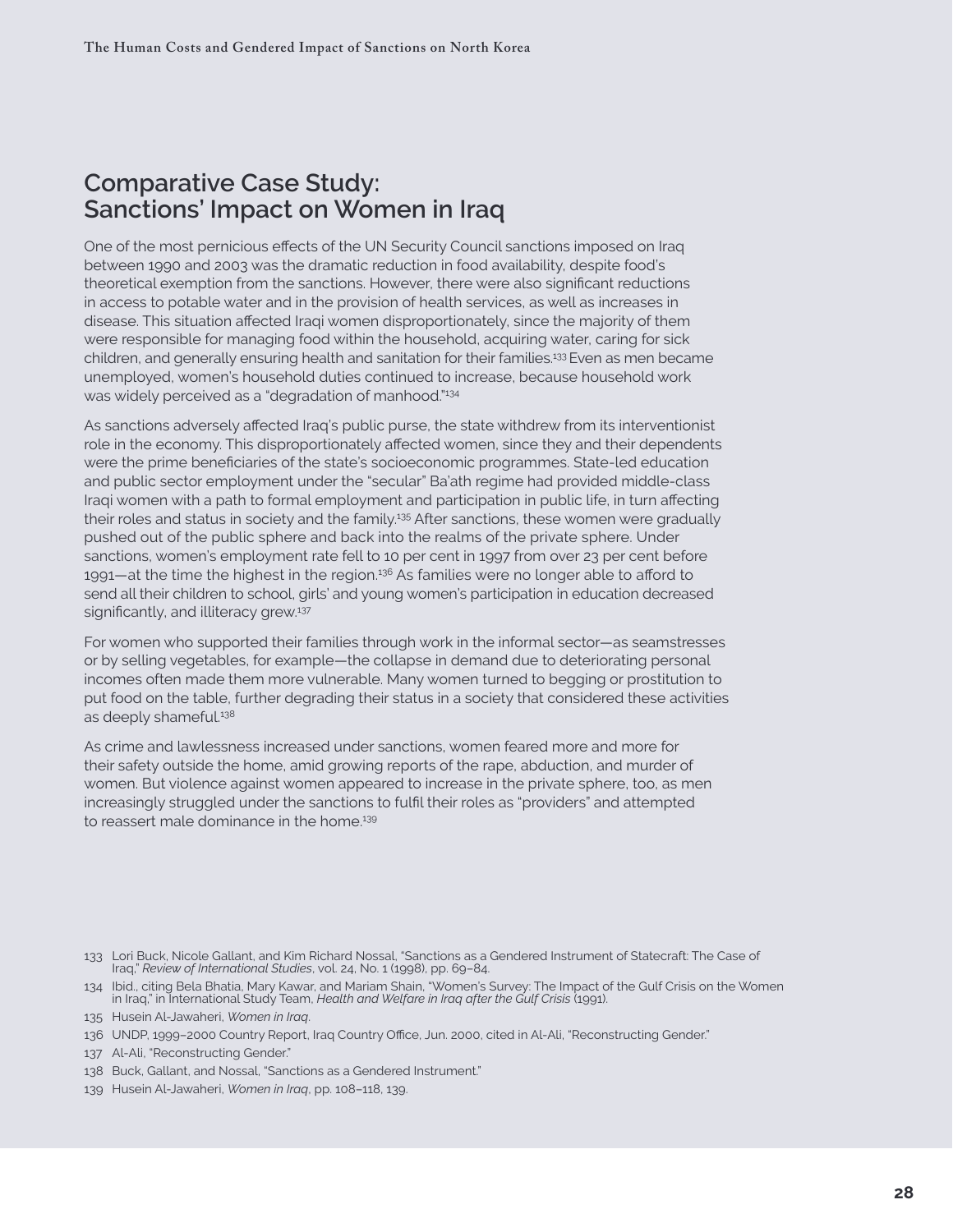### <span id="page-32-0"></span>**Case Study: Humanitarian Aid Project, Ignis Community: Rason, DPRK**

Since 2008, Ignis Community has provided humanitarian aid to nurseries, kindergartens, and rural clinics in the Rason region of North Korea. Currently, Ignis supports 16 nurseries and kindergartens as well as 6 rural clinics serving a total of 600 children and 80 teachers in the area. Members of Ignis Community's international staff deliver donations of food, clothing, and wood and coal for heating, and visit each childcare facility and clinic at least once or twice a month throughout the year.

Throughout Ignis' 11-plus years in North Korea, it is evident that there is a division of labour within society pertaining to the assignment of roles and occupations for men and women. One hundred per cent of childcare workers and kindergarten teachers are women. The directors of childcare facilities are also women. In the rural medical setting, approximately half of the doctors are women, and all nurses in North Korea are women.

As Ignis Community focuses on children with developmental disabilities, it is working to establish paediatric rehabilitation treatment facilities in provincial children's hospitals throughout the DPRK. So far, Ignis has set up paediatric rehabilitation departments in South Pyongan Province, Pyongseong Children's Hospital and Nampo Children's Hospital, and in Gangwon Province, Wonsan Children's Hospital. At two out of three of these hospitals, the directors are women. In Pyongyang, approximately two thirds of the paediatric rehabilitation doctors trained to treat children with developmental disabilities are women.

Among the children treated in Pyongyang is Il-Sun. Il-Sun came to the paediatric ward of the Pyongyang Medical School Hospital to be treated for cerebral palsy in 2014. Having diplegic cerebral palsy, he had movement in his limbs, but at the age of six he was still unable to stand or walk on his own. After a few months of treatment, when Il-Sun was crawling and beginning to stand on his own, he went home with his mother, Mrs. Lee, for a break. Unfortunately, they were unable to return for treatment due to the long waiting list of patients at the hospital. Ignis Community's goal was to create the Pyongyang Spine Rehabilitation Center (PYSRC) so that hundreds and even thousands of mothers could come to Pyongyang with their children for specialized treatment in developmental disabilities such as cerebral palsy.

UN sanctions have significantly discouraged donors from contributing to the PYSRC. The current political climate challenges even large NGOs to reconsider their involvement in the DPRK. Many years of applications for governmental permits and licences are required to continue providing life-saving humanitarian assistance to the neediest in North Korea.

Ignis Community began applying for the appropriate licences in 2015, but it took over three years to finally receive all permits to fully continue its medical work in Pyongyang. Once U.S. licences were obtained, Ignis Community was finally able to apply for an exemption from the UN Sanctions Committee. Without permission from the Committee, any shipment containing gait trainers, walkers, stethoscopes, needles, and other medical supplies sent to North Korea would be stopped and quarantined by Chinese customs along the Sino–North Korean border. Despite all of these hurdles, Ignis Community was finally able to obtain all the necessary licences for the development of the PYSRC in September 2019. Ignis can finally finish fundraising to ship the medical and rehabilitation equipment necessary to treat children like Il-Sun. Meanwhile, Mrs. Lee and her son have been waiting four years for treatment. Their current whereabouts are unknown. In North Korea, many children with cerebral palsy and other developmental disabilities do not survive for that length of time without timely medical intervention.

When sanctions affect the most vulnerable in society, such as children and the elderly, it is women who deal directly with those effects. Women are the caretakers and teachers of the next generation, and women are often the paediatric physicians who deal with the ramifications of sanctions against pharmaceuticals and medical equipment containing metal. Sanctions are reducing North Korean women's ability to provide appropriate health care for their children and their families.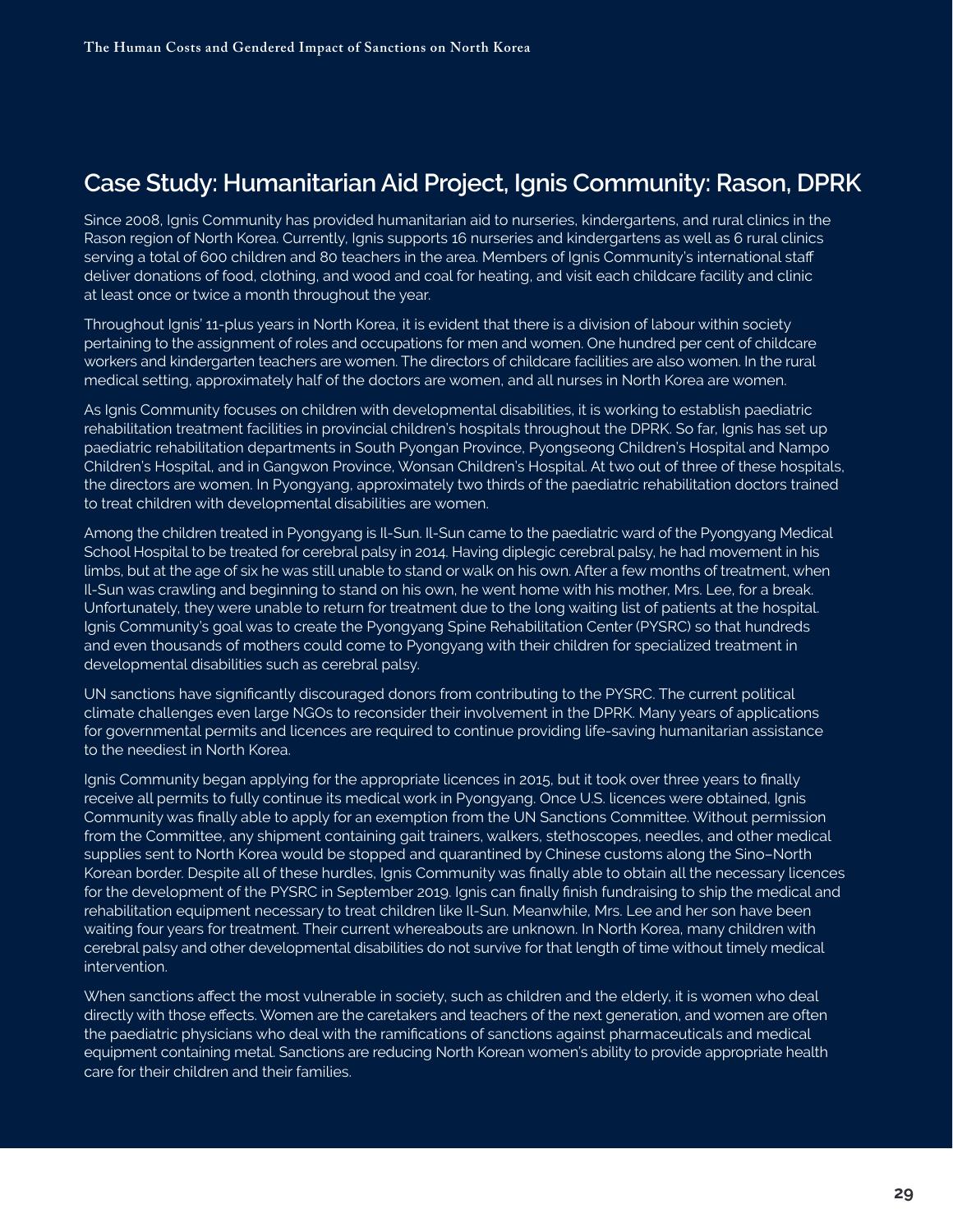

At the paediatric rehabilitation treatment facilities being set up in provincial children's hospitals in North Korea, most of the doctors treating the children are women. Photos courtesy of Ignis Community.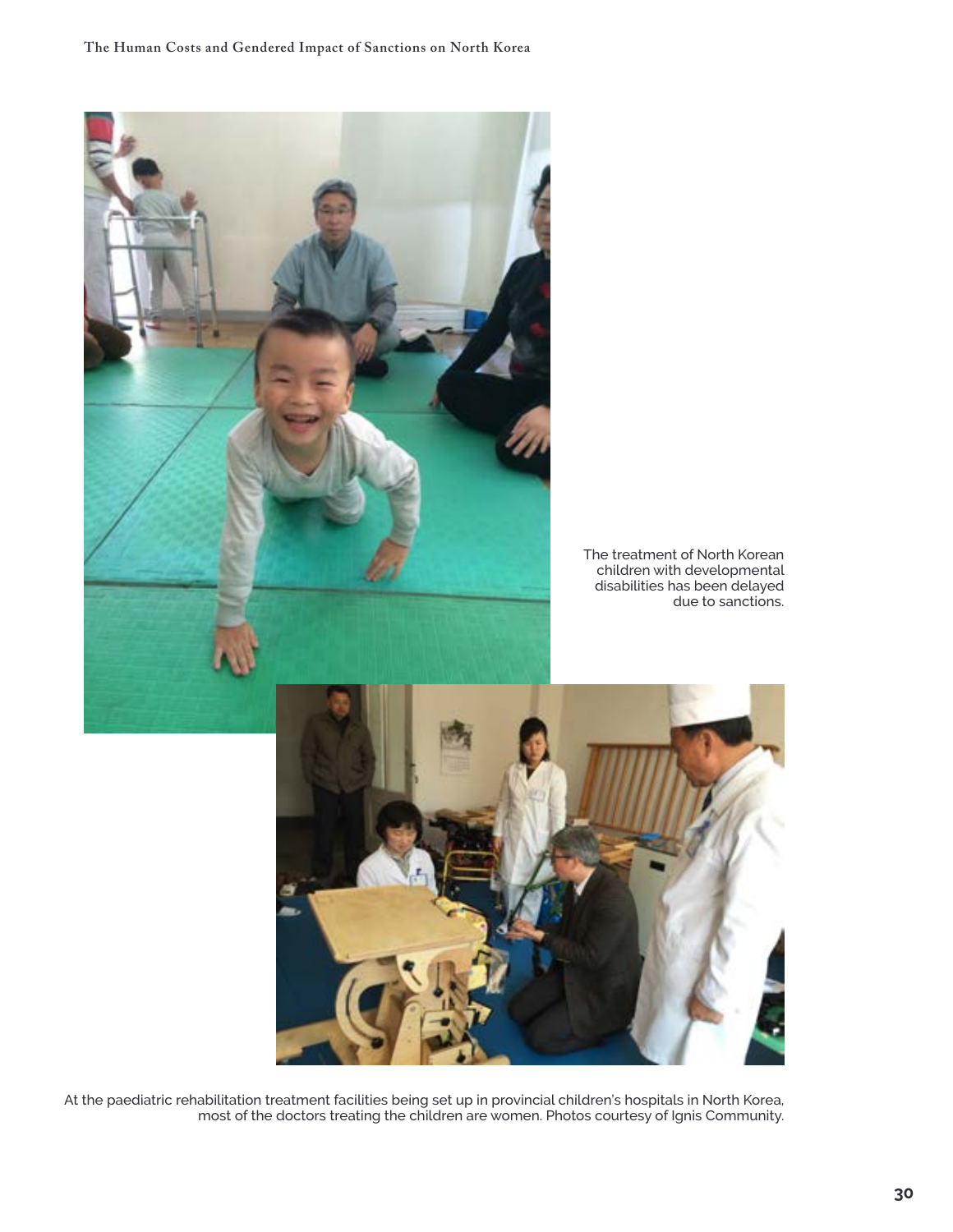## <span id="page-34-0"></span>V. Conclusion

The challenges involved in measuring the exact impact of sanctions against the DPRK have long masked the extent of human suffering they are causing. There is nevertheless enough evidence to conclude that sanctions are having large-scale adverse consequences for the humanitarian and human rights situation in the DPRK. This report has synthesized publicly available and on-theground information and findings to analyze the general impact on the population and the differential consequences for women. The focus on women should not be taken to minimize the general impact on the North Korean population, but should be understood as the result of multiple key roles that women fulfill in North Korean society.

Sanctions interfere with international and domestic efforts to address long-standing and urgent humanitarian needs by obstructing the importation of humanitarian-sensitive items and the financial flows necessary to support humanitarian efforts. The existing mitigating measures, such as the UN case-by-case exemptions mechanism, remain insufficient to prevent these adverse consequences. Sanctions also interfere with the ability of North Koreans to develop their economy, earn a livelihood, and attain an adequate standard of living.

Women in North Korea suffer differentially from international sanctions, even though they have had little to no input in the decision to impose them. Whether in the male-dominated North Korean state or the UN Security Council, women have little influence over the decisions that are allegedly needed to lift the sanctions. In 2010, 96 per cent of the 124 members of the Korean Workers' Party Central Committee—the power elite that lead the North Korean government—were men.140 Women make up just 5 per cent of North Korean overseas diplomatic postings and 17 per cent of the North Korean Ministry of Foreign Affairs, making it difficult for them to influence the country's international activities and relationships.141 In addition, women's representation in the UN Security Council, where sanctions on North Korea are developed and agreed on, averaged less than 20 per cent over the past decade.<sup>142</sup>

Thus, women are far less likely to have had influence over the decisions that have led to sanctions or that could alleviate them, but they bear a disproportionate burden of coping with the disruptions and deprivations sanctions are causing in North Korean society. The differentiated effect sanctions are having on North Korean women stem in part from the gender-ascribed roles that women play in North Korea as elsewhere. The focus on women is not to essentialize or perpetuate those roles or to cast women as simply victims—North Korean women have shown incredible resilience and care for their communities in the face of adversity. The present report's assessment of the impact on women demonstrates how the current sanctions regime not only impacts women themselves, but the entire communities in which they live and care for. When women take on the role of caretakers in North Korean society as doctors, nurses, teachers, breadwinners, mothers, wives, sisters, and daughters, they bear the heaviest burdens of coping with the impact of sanctions on an everyday level.

<sup>140</sup> Kyo-Duk Lee, Soon-Hee Lim, Jeong-Ah Cho, and Joung-Ho Song, "Study on the Power Elite of the Kim Jong Un Regime," (Seoul: Korea Institute for National Unification, 2013), pp. 24-25.

<sup>141</sup> UN Committee on the Elimination of All Forms of Discrimination against Women [CEDAW], *Consideration of reports*  submitted by States parties under article 18 of the Convention, Second, third and fourth periodic reports of States parties<br>due in 2014 Democratic People's Republic of Korea, Jun. 1, 2016 (CEDAW/C/PRK/2-4), p. 15, para. 88

<sup>142</sup> Yi Qinfu, "Charting Women's Representation at United Nations Security Council Meetings," Oct. 29, 2018, https:// yiqinfu.github.io/posts/united-nations-security-council-women/. See also, Report of the Secretary-General on women and peace and security, S/2018/900, Oct. 9, 2018, para. 13.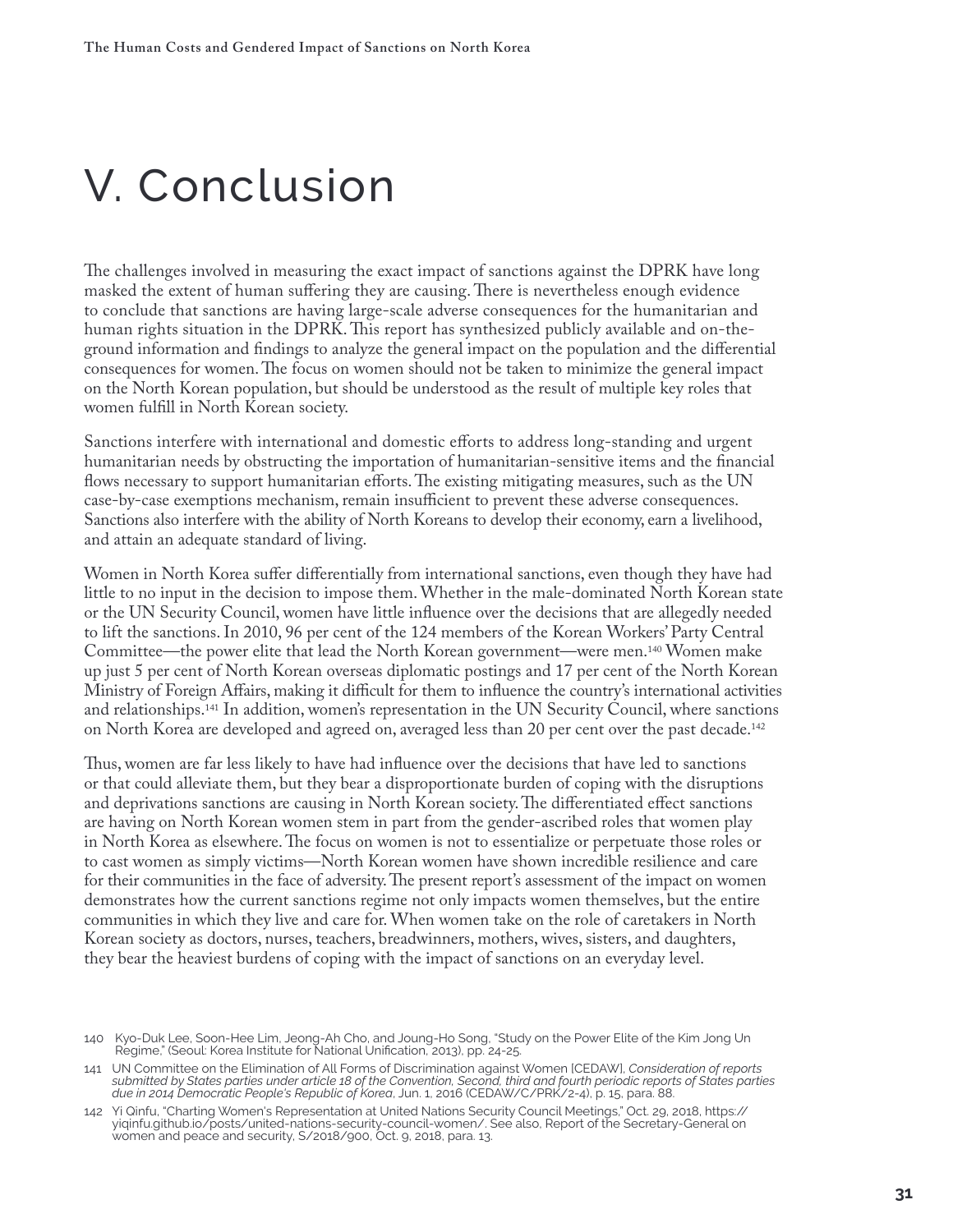The adverse consequences of sanctions on the North Korean people appear likely to continue for the foreseeable future if nothing is done. Impact on the population does not imply success in changing government policy. On the contrary, studies suggest that sanctions are particularly prone to failure in this respect when they aim to force major policy changes, when they target authoritarian countries, and when they are tightened over an extended period of time.143 It has also been observed that sanctions can be counterproductive by actually cementing political unity—the so-called "rally around the flag" effect.144

In assessing the negative impact of sanctions on the North Korean population and its more vulnerable groups, it is pertinent to refer to the ongoing UN inquiry on the legal issues associated with sanctions, based on studies by the Office of the High Commissioner for Human Rights (OHCHR) and the Special Rapporteur on the negative impact of unilateral coercive measures on the enjoyment of human rights.145 These studies have prompted the UN General Assembly and the UN Human Rights Council to conclude "that unilateral coercive measures and legislation are contrary to international law, international humanitarian law, the Charter of the United Nations and the norms and principles governing peaceful relations among States."146 These conclusions are directly relevant to the countries imposing unilateral sanctions against the DPRK. They also rely on legal principles that apply at least in part to the UNSC and UN sanctions.

In a landmark 2012 study on how unilateral coercive measures may be violating international law, the OHCHR found the most relevant humanitarian principles to be the prohibition against the starvation of a civilian population as a method of warfare, the obligation to permit the free passage of all consignments of essential foodstuffs as well as medical supplies, and the prohibition of collective punishment.147 Meanwhile, it found the most relevant human rights to be "the right to life, the right to an adequate standard of living, including food, clothing, housing and medical care, the right to freedom from hunger, and the right to health." The right to development was also prominently cited

- 143 Gary Clyde Hufbauer, Jeffrey J. Schott, and Kimberly Ann Elliott, *Economic Sanctions Reconsidered: History and Current*  Policy, 2nd ed. (Washington, D.C., Institute for International Economics, 1990).
- 144 See Johan Galtung, "On the Effects of International Economic Sanctions, With Examples from the Case of Rhodesia," *World Politics*, vol. 19, No. 3 (1967), pp. 378–416.
- 145 OHCHR, *Thematic study on the impact of unilateral coercive measures on the enjoyment of human rights, including recommendations on actions aimed at ending such measures ("Thematic study on unilateral coercive measures"),* A/ HRC/19/33, Jan. 11, 2012; Report of the Special Rapporteur on the negative impact of unilateral coercive measures on the enjoyment of human rights, A/HRC/30/45, Aug. 10, 2015;id., A/HRC/33/48, Aug. 2, 2016; id., A/HRC/36/44, Jul. 26, 2017; id., A/HRC/39/54, Aug. 30, 2018.
- 146 See preambles in UNGA Resolution A/RES/71/193, Dec. 19, 2016; UNGA Resolution A/RES/70/151, Dec. 17, 2015; UNGA Resolution A/RES/69/180, Jan. 30, 2015; UNGA Resolution A/RES/68/162, Dec. 18, 2013; UNGA Resolution A/RES/67/170, Dec. 20, 2012; UNGA Resolution A/RES/66/156, Mar. 20, 2012; UNGA Resolution A/RES/65/217, Apr. 6, 201; UNGA Resolution A/RES/64/170, Mar. 24, 2010; UNGA Resolution A/RES/63/179, Mar. 26, 2009; UNGA Resolution, A/RES/62/162, Dec. 18, 2007.
- 147 For the prohibition against the starvation of a civilian population, see *Protocol Additional to the Geneva Conventions of 12 August 1949, and relating to the Protection of Victims of International Armed Conflicts*. (*Protocol I)*, Jun. 8, 1977, art. 54 and *Protocol Additional to the Geneva Conventions of 12 August 1949, and relating to the Protection of Victims of Non-International Armed Conflicts (Protocol II),* Jun. 8, 1977, art. 14;For the obligation to permit the free passage of all consignments of essential foodstuffs as well as medical supplies, see *Geneva Convention Relative to the Protection of Civilian Persons in Time of War (Fourth Geneva Convention)*, Aug. 12, 1949, art. 23; For the prohibition of collective punishment, see *Hague Convention (IV) Respecting the Laws and Customs of War on Land and Its Annex: Regulations Concerning the Laws and Customs of War on Land*, Oct. 18 1907, art. 50. As quoted in OHCHR, *Thematic study on unilateral coercive measures*, A/HRC/19/33, Jan. 11, 2012, para. 10; For the applicability of humanitarian law regardless of a state of war, see Report of the Special Rapporteur on the negative impact of unilateral coercive measures on the enjoyment of human rights, A/HRC/39/54, Aug. 30, 2018, paras. 25, 26.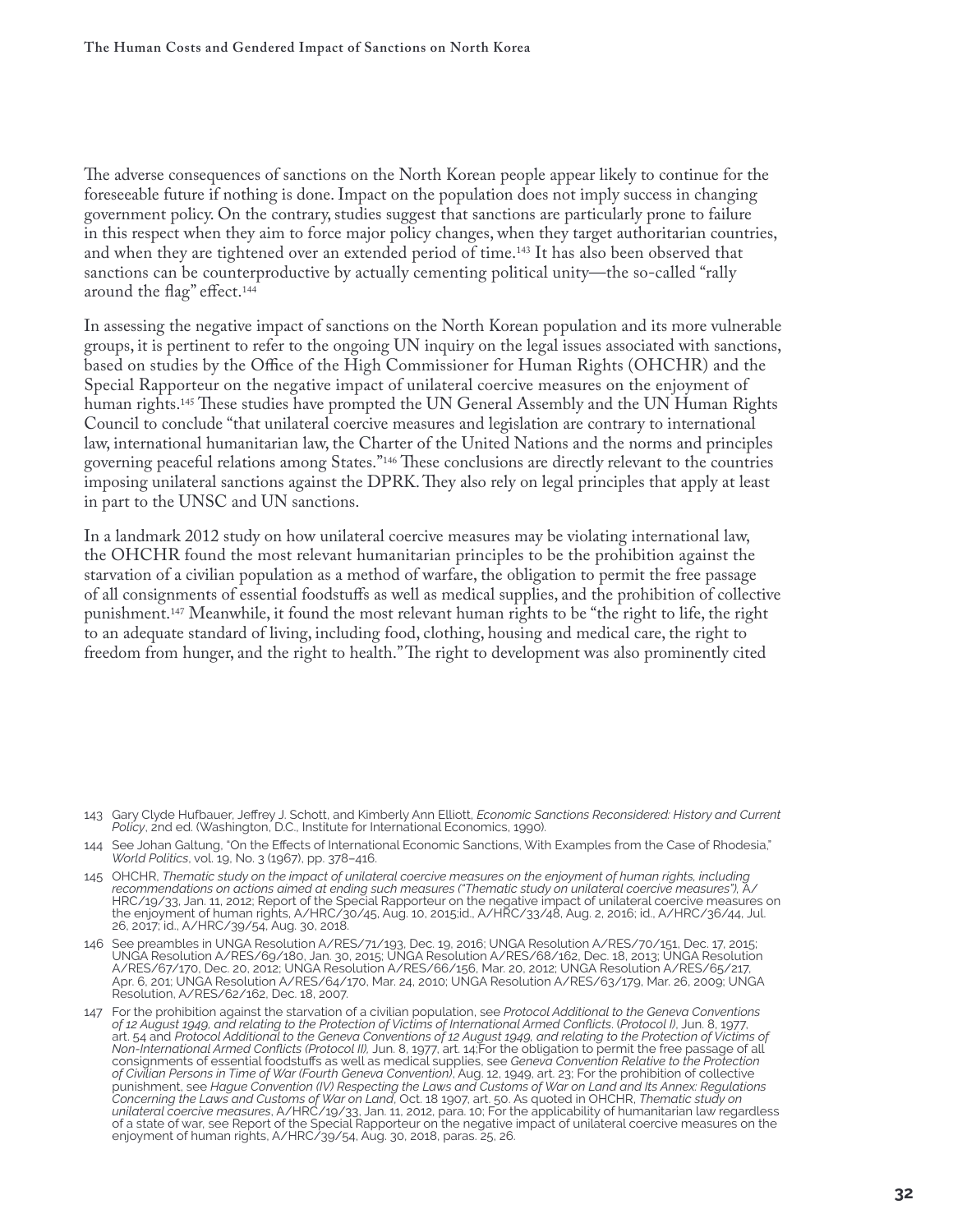later in the UNGA and UNHRC resolutions on the subject.148 The OHCHR also warned that the disproportionate impact of unilateral coercive measures on women hinders the implementation of the Convention on the Elimination of All Forms of Discrimination against Women.149

While the UNSC has broad authority under the Charter to impose sanctions, that authority is still subject to the Charter and applicable general rules of international law, which includes at minimum the most fundamental humanitarian and human rights principles.150 Moreover, as the Special Rapporteur on the negative impact of unilateral coercive measures on the enjoyment of human rights has noted in the context of unilateral sanctions: "the inhabitants of a given country do not forfeit basic economic, social and cultural rights by virtue of any determination that their leaders have violated norms of international peace and security."151 The UNSC itself has recognized the need for restraint by stressing that sanctions are not intended to have adverse humanitarian consequences and by adopting an exemption mechanism, although it is insufficient to prevent such consequences. Paradoxically, the North Korean government is excluded from applying for humanitarian exemptions despite being most responsible for the wellbeing of its people. Meanwhile, the UN Panel of Experts tasked with monitoring the implementation of the UN's DPRK sanctions and the UN Special Rapporteur on the human rights situation in the DPRK have called for a humanitarian and human rights impact assessment of sanctions, respectively.152

The UNSC has repeatedly expressed "deep concern at the grave hardship that the people in the DPRK are subjected to," even while condemning the DPRK "for pursuing nuclear weapons and ballistic missiles instead of the welfare of its people."153 On the question of responsibility for the impact of sanctions, the Special Rapporteur on the negative impact of unilateral coercive measures on the enjoyment of human rights has determined that there is also accountability on the sanctioning side, even for unintended consequences: "Whilst targeted States have a responsibility to mitigate the adverse human rights impact of unilateral sanctions imposed by source countries, the latter are also accountable for any adverse effects on human rights occurring in target countries, even if such effects are unintended."154 This would suggest, in the DPRK context, that all sides have a responsibility to

- 148 For the right to life, see UNGA, *Universal Declaration of Human Rights ("UDHR"), Dec. 10, 1948, art. 3 and International Covenant on Civil and Political Rights*, Dec. 16, 1966, art. 6;For the right to an adequate standard of living, see *UDHR*, Dec. 10, 1948, art. 25 and *International Covenant on Economic, Social and Cultural Rights ("ICESCR")*, Dec. 16, 1966, art.11; For the right to freedom from hunger, see *ICESCR*, Dec. 16, 1966, art. 11; For the right to health, see *ICESCR*, Dec. 16, 1966, art. 12 and UN Committee on Economic, Social and Cultural Rights, *General Comment No. 8: The relationship between economic sanctions and respect for economic, social and cultural rights*, Dec. 12, 1997, para. 3, as quoted in OHCHR, *Thematic study on unilateral coercive measures*, A/HRC/19/33, Jan. 11, 2012, para. 9; For the right to<br>development, see UNGA Resolution A/RES/41/128, "Declaration on the Right to Development," Dec. 4, 1986, as c in the context of unilateral coercive measures by UNGA Resolution A/RES/71/193, Dec. 19, 2016, para. 14; UNHRC Resolution A/HRC/RES/34/13, Mar. 24, 2017, para. 12 (and corresponding paragraphs in earlier resolutions).
- 149 OHCHR, *Thematic study on unilateral coercive measures*, A/HRC/19/33, Jan. 11, 2012, para. 36.
- 150 While the exact extent of the UNSC's authority to impose sanctions under art. 41 of the Charter remains contentious, it remains subject to humanitarian and human rights norms at least to the extent that it is subject to the Purposes and Principles of the United Nations pursuant to arts. 1 and 24(2) (see also art. 55), as well as to non-derogable principles of international law referred to as peremptory norms or jus cogens norms. See OHCHR, *Thematic study on unilateral coercive measures*, A/HRC/19/33, Jan. 11, 2012, paras. 21, 25; On peremptory norms, see Vienna Convention on the Law of Treaties, May 23, 1969, art. 53 ("A treaty is void if, at the time of its conclusion, it conflicts with a peremptory norm of general international law.").
- 151 Report of the Special Rapporteur on the negative impact of unilateral coercive measures on the enjoyment of human rights, A/HRC/36/44, Jul. 26, 2017, Appendix II, A.6.
- 152 UN Panel of Experts Report, S/2019/171, Mar. 5, 2019, para. 180; Report of the Special Rapporteur on the situation of human rights in the DPRK, A/72/394, Sep. 18, 2017, para. 6; see also Report of the Special Rapporteur on the negative impact of unilateral coercive measures on the enjoyment of human rights, A/HRC/36/44, Jul. 26, 2017, Appendix II, B.13(a).
- 153 See, e.g., UNSC Resolution 2397, S/RES/2397, Dec. 22, 2017, para. 23.
- 154 Report of the Special Rapporteur on the negative impact of unilateral coercive measures on the enjoyment of human rights, A/HRC/36/44, Jul. 26, 2017, Appendix II, A.5.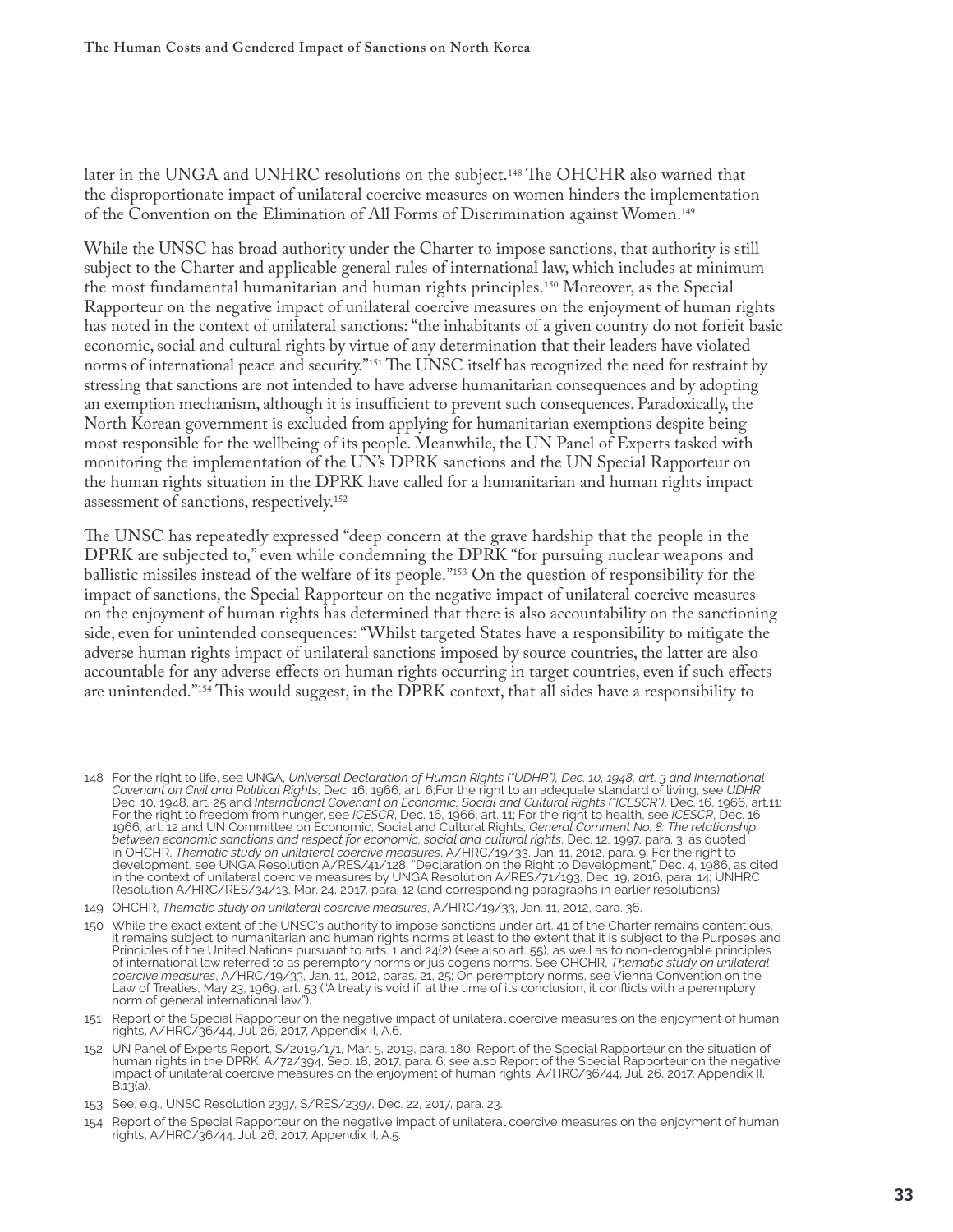mitigate and ultimately eliminate the adverse consequences of the sanctions on the North Korean population: North Korea, the UNSC, and the countries or groups of countries imposing unilateral sanctions, such as Australia, Canada, the European Union, Japan, South Korea, and the United States. How to balance the humanitarian and human rights obligations of all sides with their responsibilities in the resolution of the security crisis is a complex question without easy answers that lies beyond the scope of this report. What is clear is that the UN Charter mandates that international disputes be solved peacefully and in accordance with international law.

The following are the key findings of the present report and a list of recommendations (not necessarily in order of priority) to address the negative impact of sanctions on the humanitarian and human rights situation in North Korea.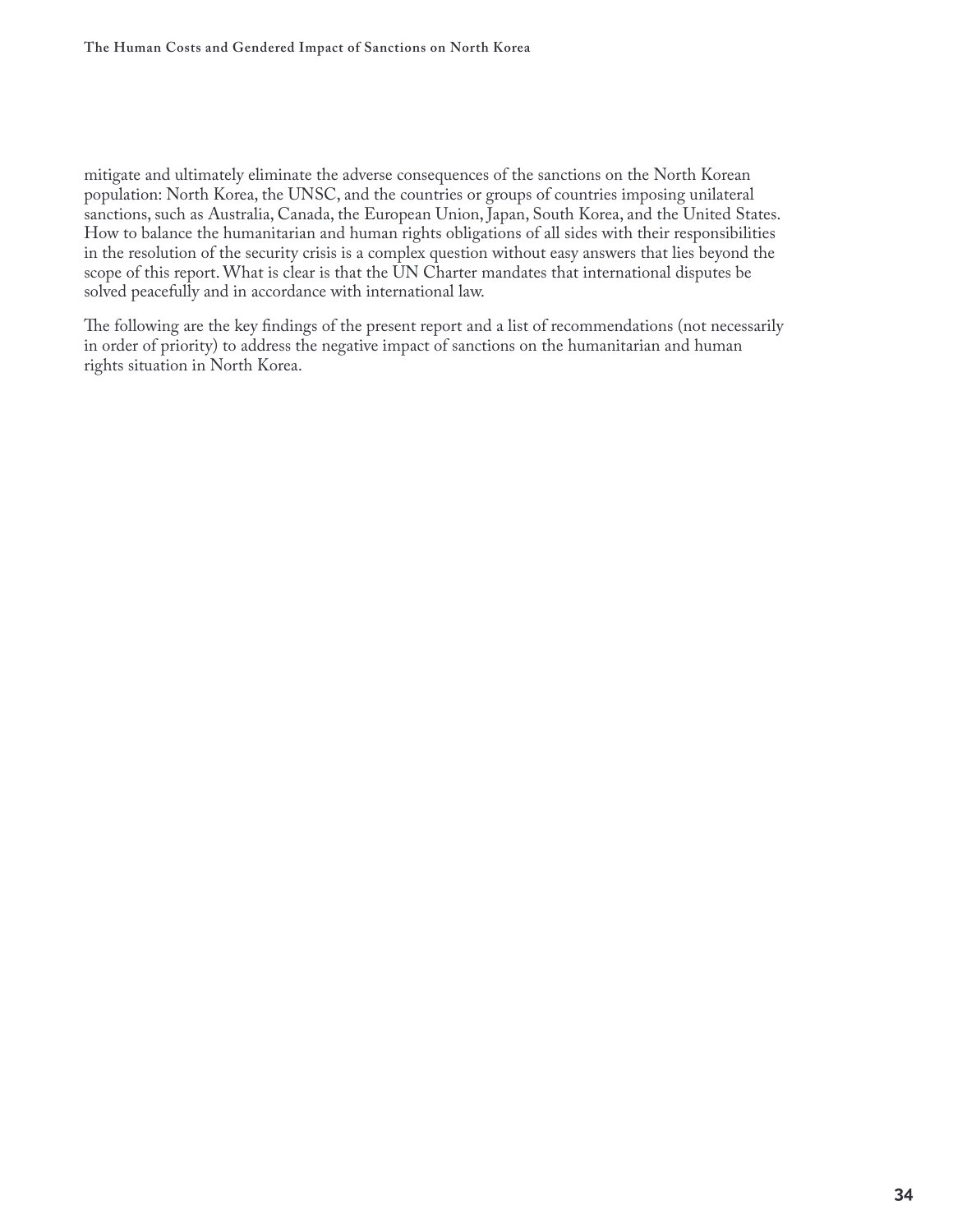### <span id="page-38-0"></span>**A. FINDINGS**

- The North Korean population suffers from extensive unilateral and UN sanctions that amount to an almost total ban on any DPRK-related trade, investment, and financial transactions. Mounting evidence of the impact on the North Korean population, especially vulnerable groups, has led to calls for humanitarian and human rights evaluations of this impact—in particular by the UN Panel of Experts and the UN Special Rapporteur on human rights in the DPRK.
- The North Korean population has urgent and long-standing humanitarian needs that remain unmet. UN agencies have reported that large groups of vulnerable civilians lack access to adequate food and nutrition, health care, safe water and sanitation, disaster preparedness, shelter, and security. Humanitarian programs active in the DPRK are constantly underfunded, and support has drastically decreased in recent years due to donor fatigue, competing global humanitarian crises, political decisions not to fund programs for the DPRK, and sanctions barriers to humanitarian work in the DPRK.
- The sanctions are having unintended adverse humanitarian consequences. The World Food Programme in particular has raised the alarm with regard to the impact of sanctions on agriculture. Given the inadequate access to the country, there is as of yet no comprehensive understanding of the extent of the damage inflicted. However, the extensive list of humanitarian-sensitive items that are now sanctioned, as reported by the UN Panel of Experts, is a particular cause for concern. These items include, but are not limited to, irrigation equipment, such as generators, electric transformers and inductors, electric storage batteries, electrical apparatus, and prefabricated greenhouses; medical appliances, such as ultrasound machines, cardiograph machines, artificial respiration machines, X-ray machines, and orthopaedic appliances for persons with disabilities; and any item with a metallic component, such as sterilizers, UV lamps for disinfection, ambulances, carriages, syringes, needles, catheters, dental and ophthalmic equipment, microscopes, pumps, water heaters, machinery for filtering or purifying water, and machinery for water well drilling.
- The sanctions are affecting the work of international humanitarian entities through red tape and interference with funding. It is estimated that there have been at least 3 968 deaths (with 3 193 of those being children under age 5, and 72 of them pregnant women) in 2018 due to delays and funding shortfalls affecting UN programmes that address severe acute malnutrition, basic essential drugs, vitamin A, WaSH (water, sanitation, and hygiene), and emergency reproductive health kits. The actual number of deaths may be much higher, however, and the existing UN exemption mechanism is failing to remedy these impacts.
- After the 1990s crises, the North Korean economy showed signs of gradual improvement with diplomatic and economic efforts to engage with the world. But the second generation of sanctions beginning in 2016 reversed this trend. North Korean exports to China, estimated at nearly \$US 3 billion in 2013, plunged to a little under \$US 0.2 billion in 2018, as North Korea's main trading partner increased its sanctions enforcement. The number of North Korean expatriate workers, estimated at between 110 000 and 123 000 in 2016, dropped drastically after UN sanctions targeted these jobs.
- There is as of yet no comprehensive understanding of the impact that sanctions are having on the development of the North Korean economy. The South Korean Bank of Korea estimated that North Korea's GDP growth rate fell from +3.9 per cent in 2016 to -4.1 per cent in 2018, a trend widely interpreted as a consequence of sanctions. The North Korean national budget reports, while more optimistic, also indicate a decrease in state budget revenue from +6.3 per cent in 2016 to +4.6 per cent in 2018.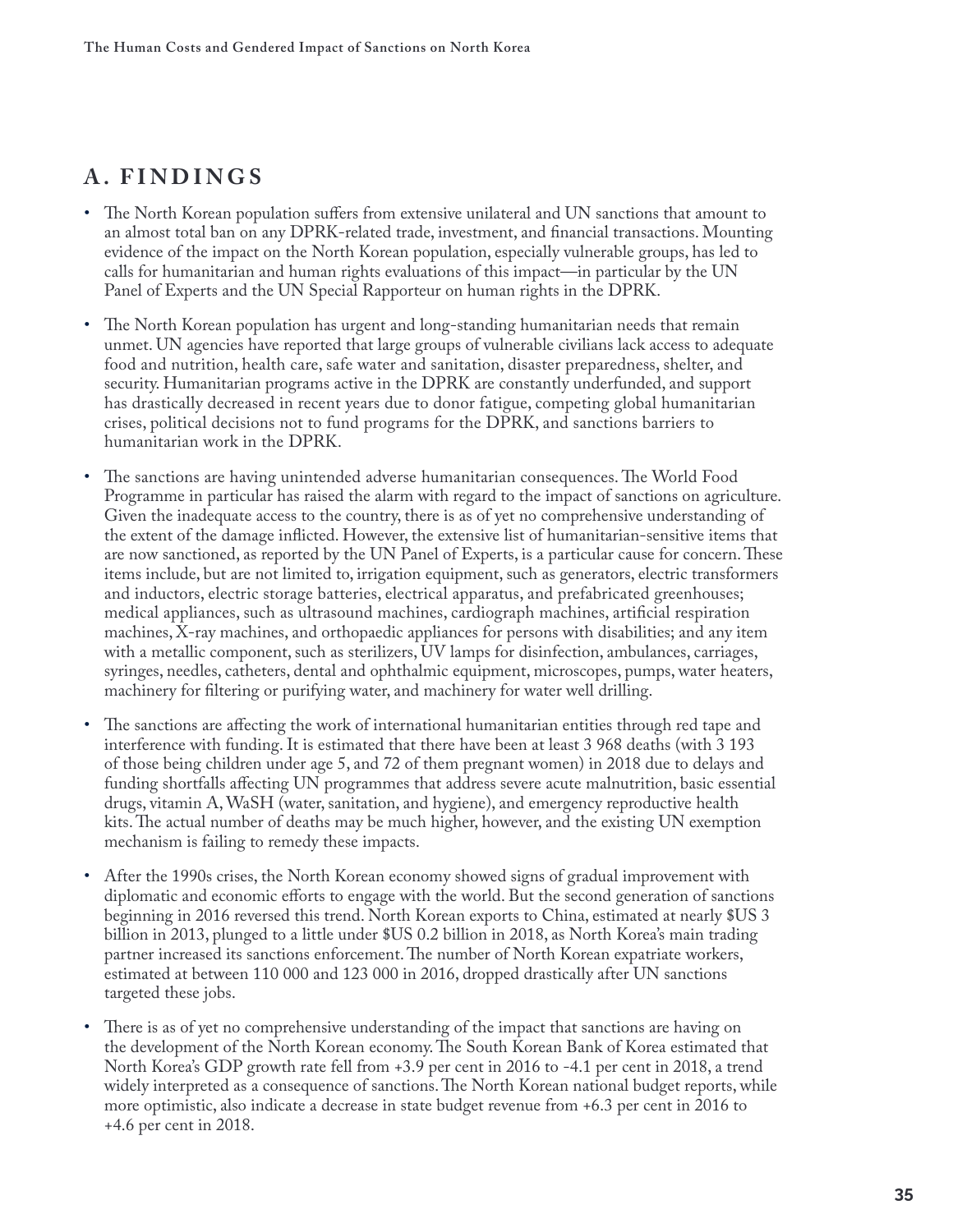- Sectoral sanctions banning trade with entire spans of the North Korean economy directly affected the livelihood of workers. While UN sanctions initially allowed for "livelihood exemptions," these caveats were removed in 2017, a move that remains difficult to reconcile with the insistence that sanctions are not intended to have adverse humanitarian consequences.
- It is well documented that sanctions tend to disproportionately affect women. Cross-national research encompassing 146 countries from the period 1971-2005 shows that sanctions have a gendered effect. In the context of a developing country under economic pressure, women tend to disproportionately suffer from the degradation of their status, with threats to their social rights and an increased risk of sexual violence and discrimination. This degradation also has knock-on effects for national and international security and stability, as women's status in society is significantly correlated to economic development, good governance, and peace.

Mounting evidence of the impact on the North Korean population, especially vulnerable groups, has led to calls for humanitarian and human rights evaluations of this impact.

- North Korean women are particularly exposed to the impact of sanctions because of the twin expectation that they be primary caretakers of their families and communities as well as workers fully integrated in the socialist economy. Economic pressure is destabilizing the institutions put in place to support and encourage this model, such as public childcare and rations for full-time workers, contributing to the double burden.
- Sanctions are directly interfering with the livelihood of women by targeting sectors in which they are heavily represented, such as textiles (82 per cent of workers). The sanctions-induced downturn of the economy is also likely to severely impact retail trade, a primarily female occupation in North Korea (89 per cent of workers). Market trade until recently appeared as a potential engine for the improvement of women's economic and social status.
- The economic pressure of sanctions risks exacerbating rates of domestic violence, sexual violence, and the trafficking and prostitution of women. It is also having blanket effects on women's health, with decreased access to medical equipment and supplies, safe drinking water, and sanitation facilities.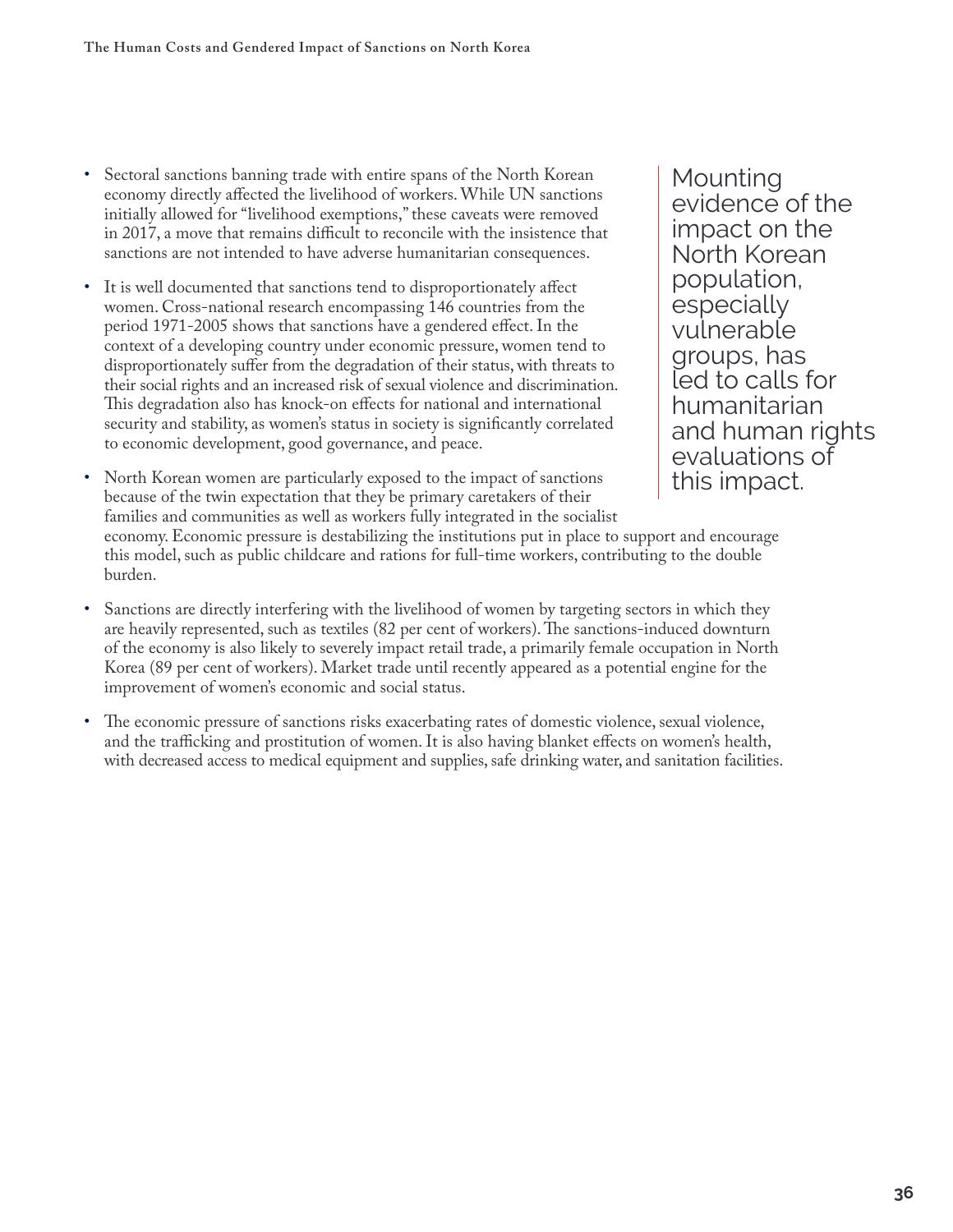#### <span id="page-40-0"></span>**B. RECOMMENDATIONS**

#### **UN Security Council**

- Mediate and help resolve the security crisis that led to the current situation in accordance with international law, taking into account the desire of both Koreas to formally end the unresolved Korean War, as expressed in the inter-Korean Panmunjom Declaration for Peace, Prosperity and Unification of the Korean Peninsula signed April 28, 2018.155 According to art. 24(2) of the UN Charter, the UNSC is obliged to respect the Purposes and Principles of the United Nations in discharging its duties, which includes the peaceful settlement of disputes in conformity with the principles of justice and international law, the development of friendly relations among nations based on respect for the principle of self-determination of peoples, and the achievement of international co-operation in solving humanitarian problems and promoting human rights.
- Lift all UN sanctions that are in violation of international law, in particular of the UN Charter and fundamental humanitarian and human rights norms applicable to the UNSC.156 Adopt mechanisms to guarantee due process, and the availability of judicial review for obtaining remedies and redress.157
- Adopt urgently, in interim, all measures available to mitigate and eliminate the adverse consequences of sanctions on the humanitarian and human rights situation in North Korea.<sup>158</sup> Reform the UN sanctions exemption mechanism to automatically exempt all activities included in annual plans and budgets of international humanitarian organizations; streamline case-by-case exemptions and increase their operational length; and allow North Korean government entities to apply for humanitarian exemptions.<sup>159</sup> Adopt a whitelist of humanitarian-sensitive items categorically exempt from UN sanctions and UN Member States financial blockages.160
- Conduct gender-sensitive humanitarian and human rights impact assessments of UN sanctions currently in place, in conformity with the recommendations of the UN Panel of Experts and the UN Special Rapporteur on Human Rights in the DPRK.161 Create a UN register recording which UN and unilateral sanctions are in force and all relevant information regarding the impact of sanctions, including gender-disaggregated data.<sup>162</sup> Request that the Secretary General appoint a humanitarian and gender experts to join the UN Panel of Experts established pursuant to Resolution 1874.

157 See UNHRC Resolution A/HRC/RES/34/13, Mar. 24, 2017, para. 15.

159 UN Panel of Experts Report, S/2019/171, Mar. 5, 2019, para. 179.

- 161 See UNHRC Resolution A/HRC/RES/34/13, Mar. 24, 2017, para. 17; Report of the Special Rapporteur on the negative impact of unilateral coercive measures on the enjoyment of human rights, A/HRC/36/44, Jul. 26, 2017, Appendix I.
- 162 Ibid., para. 180; Report of the Special Rapporteur on human rights in the DPRK, A/72/394, Sep. 18, 2017, para. 6.

<sup>155</sup> Panmunjom Declaration on Peace, Prosperity, and Reunification of the Korean Peninsula, Apr. 27, 2018, para. 3(3),<br>available from http://www.mofa.go.kr/eng/brd/m\_5478/view.do?seq=319130.

<sup>156</sup> See in the context of unilateral coercive measures: UNGA Resolution A/RES/71/193, Dec. 19, 2016, paras. 1, 2, 4, 9; UNHRC Resolution A/HRC/RES/34/13, Mar. 24, 2017, paras. 1, 2, 4, 5; as well as corresponding paragraphs in earlier UNGA and UNHRC resolutions on the subject.

<sup>158</sup> See UNGA Resolution A/RES/71/193, Dec. 19, 2016, paras. 1, 2, 4, 9; UNHRC Resolution A/HRC/RES/34/13, Mar. 24, 2017, paras. 1, 2, 4, 7.

<sup>160</sup> Ibid., para. 178.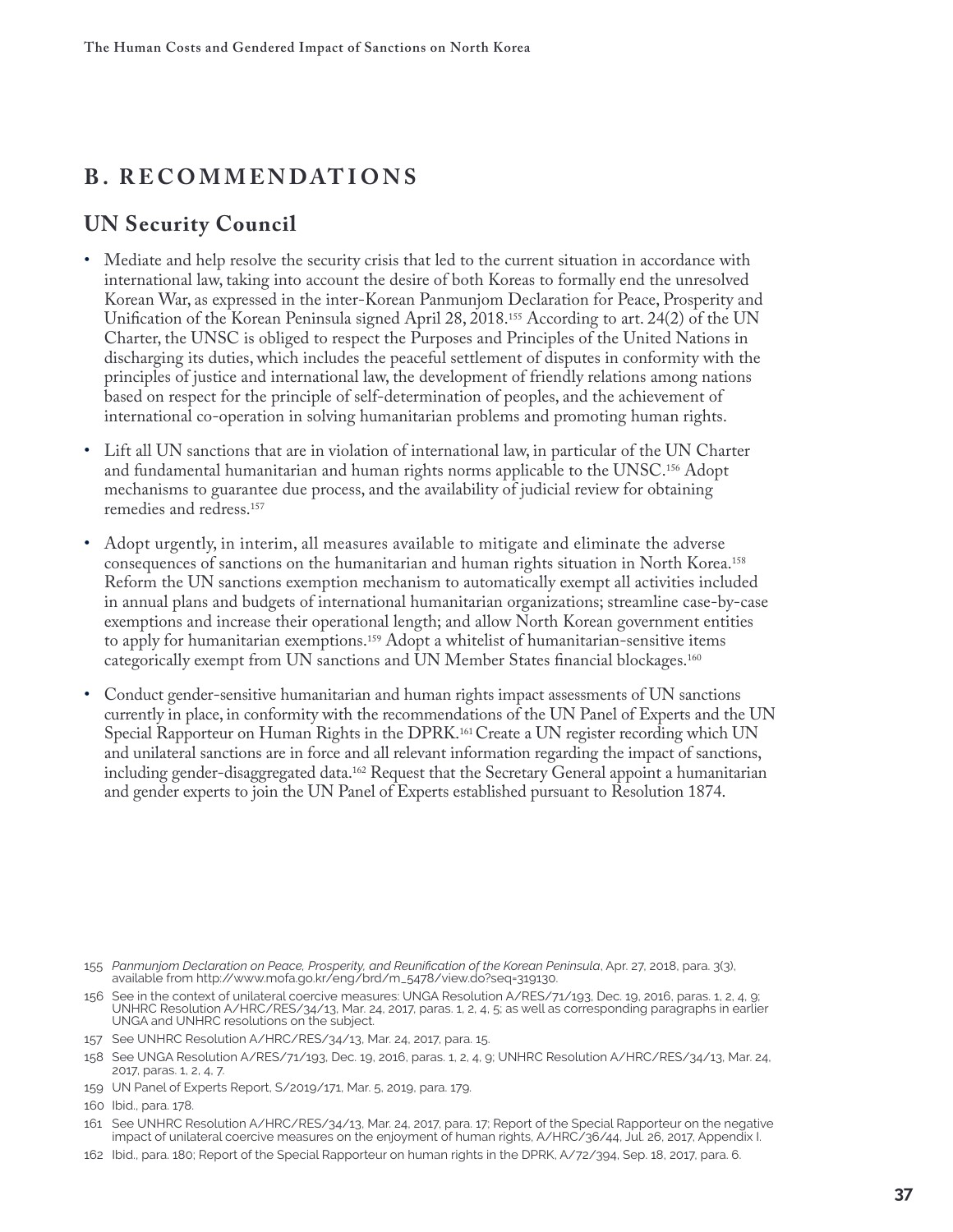- <span id="page-41-0"></span>• Ensure women's equal and meaningful participation in peace and security negotiations and processes on the Korean Peninsula, in accordance with UNSC Resolution 1325 on Women, Peace, and Security. Take into account gender considerations and the rights of women in all deliberations concerning sanctions on the DPRK. To this end,
	- » Consult local and international women's groups, and invite civil society—including women's organizations—to brief the Council on sanctions' impact on women in North Korea, pursuant to Resolution 2242 (2015);163
	- » Request that the Secretary-General appoint a gender expert to join the UN Panel of Experts established pursuant to Resolution 1874, in line with the Council's commitment to "ensuring that the relevant expert groups for sanctions committees have the necessary gender expertise" in Resolution 2242 (2015);164
	- » Include the DPRK among the countries on the 2020 agenda of the Informal Expert Group on Women, Peace, and Security to better inform and strengthen the Council's efforts to mainstream women, peace, and security concerns in its decision-making with regard to the DPRK.

#### **UN Member States imposing unilateral sanctions on the DPRK**

- Resolve the security crisis that led to the current situation in accordance with international law, in particular the UN Charter obligation of peaceful settlement of disputes, the customary principle of non-intervention and applicable humanitarian and human rights norms, taking into account the desire of both Koreas to formally end the unresolved Korean War as expressed in the inter-Korean Panmunjom Declaration for Peace, Prosperity, and Unification of the Korean Peninsula signed April 28, 2018.
- Lift all sanctions that are in violation of international law, as urged by the UN General Assembly and UN Human Rights Council resolutions on unilateral coercive measures and human rights.165 Adopt mechanisms to guarantee due process, and the availability of judicial review for obtaining remedies and redress.166
- Adopt urgently, in interim, all measures available to mitigate and eliminate the adverse consequences of sanctions on the humanitarian and human rights situation in North Korea.167
- Conduct gender-sensitive humanitarian and human rights impact assessments of unilateral sanctions currently in place, in conformity with the recommendations of the UN Special Rapporteur on the negative impact of unilateral coercive measures on the enjoyment of human rights.168
- 163 UNSC Resolution 2242, S/RES/2242, Oct. 13, 2015, Art. 5(c).
- 164 UNSC Resolution 2242, S/RES/2242, Oct. 13, 2015, Art. 6.
- 165 UNGA Resolution A/RES/71/193, Dec. 19, 2016, paras. 1, 2, 4, 9; UNHRC Resolution A/HRC/RES/34/13, Mar. 24, 2017, paras. 1, 2, 4, 5.
- 166 UNHRC Resolution A/HRC/RES/34/13, Mar. 24, 2017, para. 15; Report of the Special Rapporteur on the negative impact of unilateral coercive measures on the enjoyment of human rights, A/HRC/36/44, Jul. 26, 2017, Appendix II, B.13(d), (e); id., A/HRC/39/54, Aug. 30, 2018, paras. 20-23.
- 167 UNGA Resolution A/RES/71/193, Dec. 19, 2016, paras. 1, 2, 4, 9; UNHRC Resolution A/HRC/RES/34/13, Mar. 24, 2017, paras. 1, 2, 4, 5; Report of the Special Rapporteur on the negative impact of unilateral coercive measures on the enjoyment of human rights, A/HRC/36/44, Jul. 26, 2017, Appendix II, A.5, A.9, B.11, B.13(b).
- 168 UNHRC Resolution A/HRC/RES/34/13, Mar. 24, 2017, para. 17; Report of the Special Rapporteur on the negative impact of unilateral coercive measures on the enjoyment of human rights, A/HRC/36/44, Jul. 26, 2017., Appendix II, B.13(a); id., A/HRC/39/54, Aug. 30, 2018, paras. 14-19.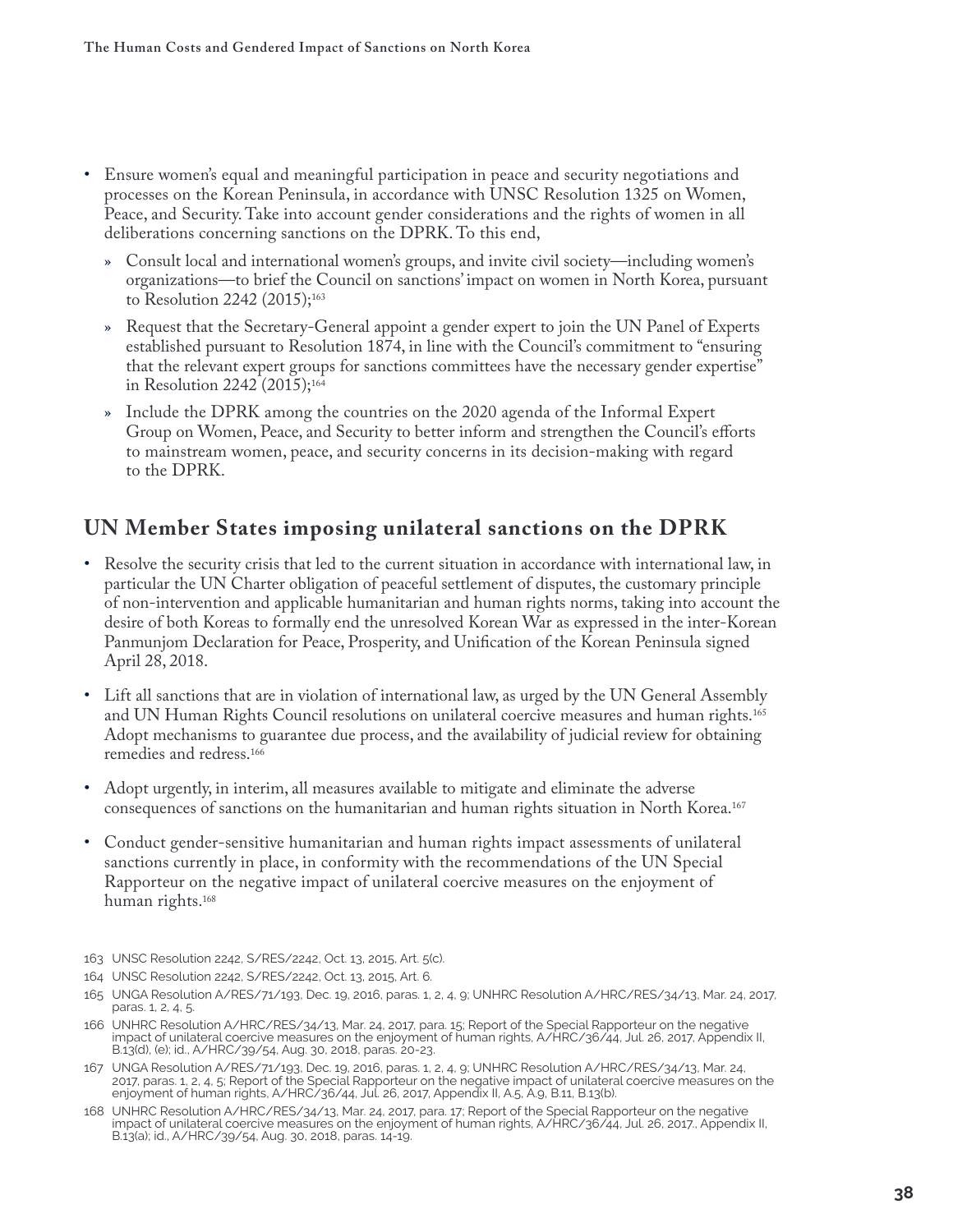<span id="page-42-0"></span>• Ensure women's equal and meaningful participation in negotiations and processes related to peace and security on the Korean Peninsula, in accordance with UNSC Resolution 1325 on Women, Peace, and Security. Take into account gender considerations and the rights of women in all deliberations concerning sanctions on North Korea.

#### **DPRK**

- Resolve the security crisis that led to the current situation in accordance with international law, in particular the UN Charter obligation of peaceful settlement of disputes as well as applicable humanitarian and human rights norms, and as expressed in the inter-Korean Panmunjom Declaration for Peace, Prosperity, and Unification of the Korean Peninsula signed April 28, 2018.
- Adopt urgently, in interim, all measures available to mitigate and eliminate the adverse consequences of sanctions on the humanitarian and human rights situation in North Korea. Proactively enable international support by further initiating and expanding cooperation with relevant UN agencies, international organizations, and bilateral humanitarian initiatives, with adequate in-country personnel. Cooperate in documenting the impact of sanctions from a humanitarian and human rights perspective, with gender-disaggregated data.<sup>169</sup>
- Ensure women's equal and meaningful participation in negotiations and processes related to peace and security on the Korean Peninsula, in accordance with UNSC Resolution 1325 on Women, Peace, and Security. Adopt a National Action Plan on Women, Peace, and Security to better ensure that women's needs and priorities are reflected in national policies and priorities.

<sup>169</sup> UNHRC Resolution A/HRC/RES/34/13, Mar. 24, 2017, para. 17; Report of the Special Rapporteur on the negative impact of unilateral coercive measures on the enjoyment of human rights, A/HRC/36/44, Jul. 26, 2017, Appendix II, A.5; Report of the Special Rapporteur on human rights in the DPRK, A/72/394, Sep. 18, 2017, para. 6.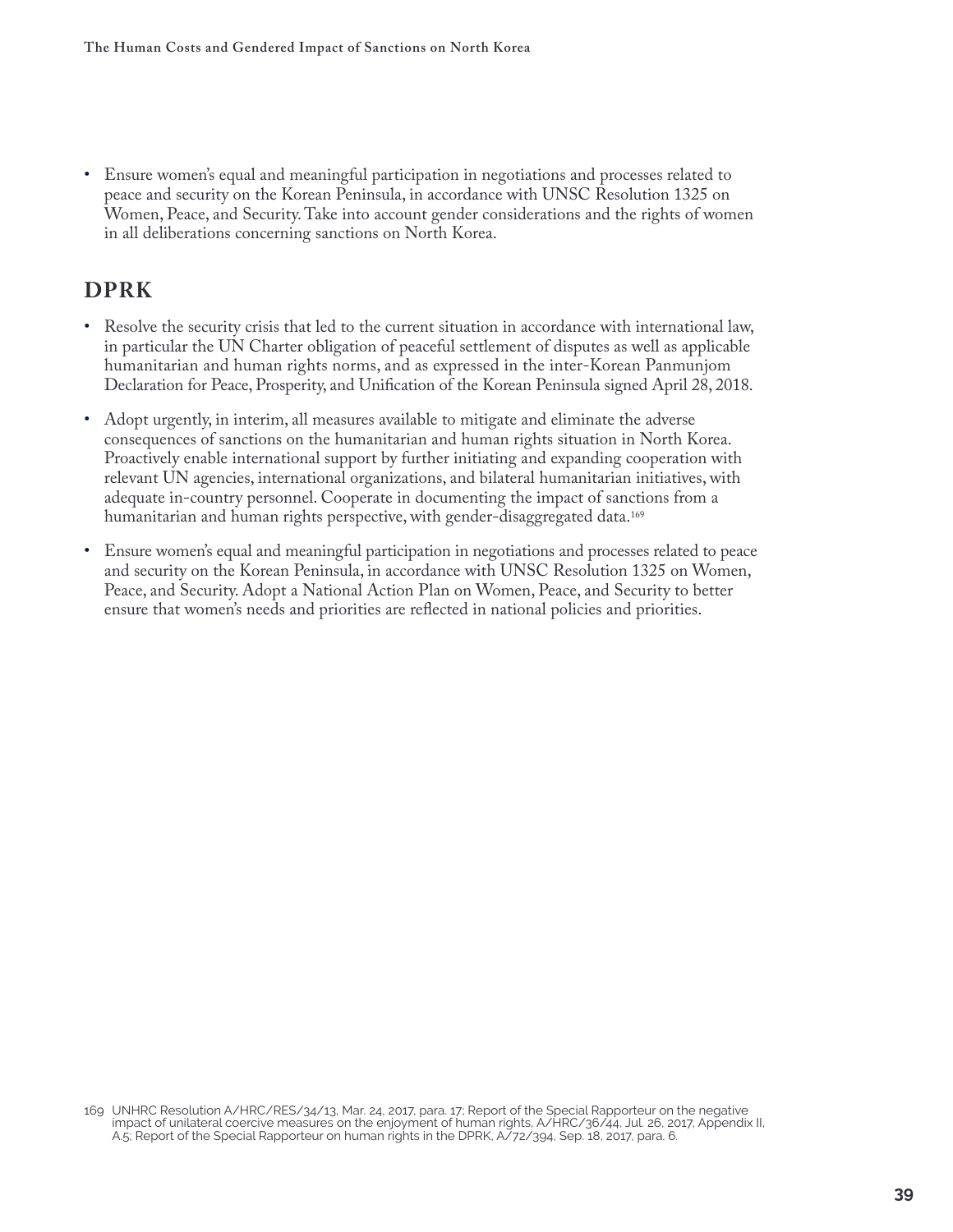# <span id="page-43-0"></span>Annex 1:

Humanitarian-sensitive items prohibited under sectoral sanctions in Resolution 2397 (2017), as reported by the UN Panel of Experts established pursuant to Resolution 1874

| <b>CATEGORY</b>                                                        | <b>HS CODE</b>                                                     | <b>COMMENT</b>                                                                                                                                                                                                          |
|------------------------------------------------------------------------|--------------------------------------------------------------------|-------------------------------------------------------------------------------------------------------------------------------------------------------------------------------------------------------------------------|
| Hand-tools for agriculture (shovels,<br>hoes, spades, etc)             | <b>HS 8201</b>                                                     |                                                                                                                                                                                                                         |
| Blades for agricultural, horticultural<br>or forestry machines         | HS 820840                                                          |                                                                                                                                                                                                                         |
| Dryers for agricultural products                                       | HS 841931                                                          |                                                                                                                                                                                                                         |
| Agricultural spraying machines                                         | HS 842449                                                          |                                                                                                                                                                                                                         |
| Irrigation equipment                                                   | HS 842482                                                          |                                                                                                                                                                                                                         |
| Agricultural machinery for soil<br>preparation (ploughs, seeders, etc) | <b>HS 8432</b>                                                     |                                                                                                                                                                                                                         |
| Harvesting and threshing machinery                                     | <b>HS 8433</b>                                                     |                                                                                                                                                                                                                         |
| Presses, crushers for fruit juices etc                                 | <b>HS 8435</b>                                                     |                                                                                                                                                                                                                         |
| Miscellaneous agricultural<br>equipment                                | <b>HS 8436</b>                                                     |                                                                                                                                                                                                                         |
| Machines for cleaning and sorting<br>grains and legumes                | <b>HS 8437</b>                                                     |                                                                                                                                                                                                                         |
| Misc. machines for industrial<br>processing of food and drink          | HS 8438,<br>excluding HS<br>843840 (brewery<br>machinery)          | This category includes machinery and spare parts<br>for NGO-supported food processing factories.                                                                                                                        |
| Tractors & spare tractor parts                                         | HS 8701 for<br>tractors, multiple<br>categories for<br>spare parts | Tractors and spare parts are not only needed for<br>general agricultural support activities, but also for<br>food security efforts at medical clinics and schools.                                                      |
| Agricultural trailers, farm wagons,<br>and carts                       | HS 8716, multiple<br>subheadings                                   |                                                                                                                                                                                                                         |
| Prefabricated greenhouses, animal<br>sheds                             | HS 940690                                                          | Several NGOs have supported the use of<br>greenhouses in the DPRK for private crop<br>cultivation and for food security/nutritional<br>enhancement at medical facilities and schools<br>serving vulnerable populations. |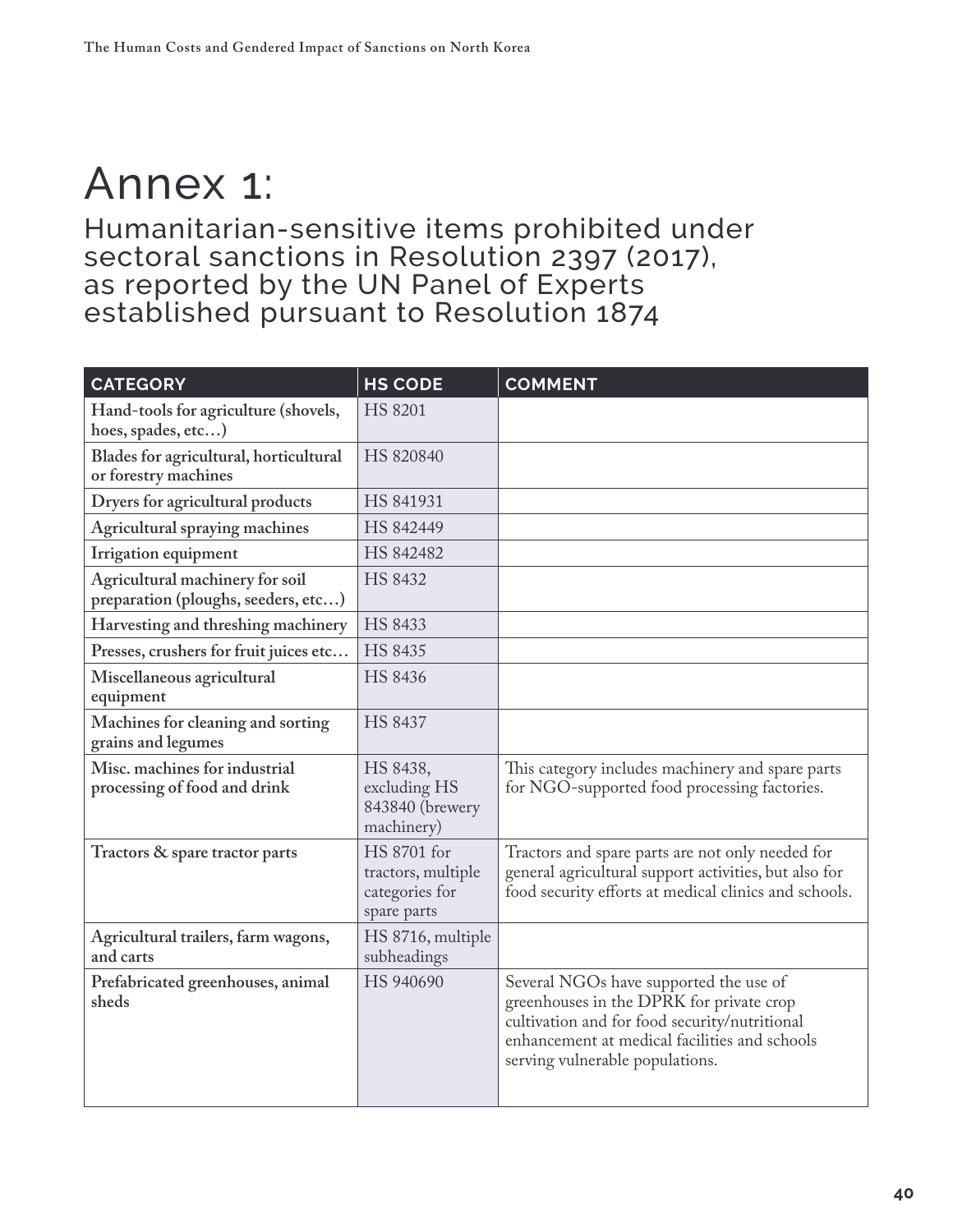| <b>CATEGORY</b>                                                                                                                                   | <b>HS CODE</b>                                                   | <b>COMMENT</b>                                                                                                                                                                              |
|---------------------------------------------------------------------------------------------------------------------------------------------------|------------------------------------------------------------------|---------------------------------------------------------------------------------------------------------------------------------------------------------------------------------------------|
| Nail clippers                                                                                                                                     | HS 821420                                                        | A U.S. NGO shipment of hygiene kits to DPRK<br>medical facilities was seized at customs in transit<br>due to the presence of nail clippers in the kits; it<br>was released after six weeks. |
| Sterilizers for medical use                                                                                                                       | HS 841920                                                        |                                                                                                                                                                                             |
| Portable sprayers                                                                                                                                 | HS 842441                                                        | Used for malaria control.                                                                                                                                                                   |
| UV lamps for disinfection                                                                                                                         | HS 853939                                                        | Used for infection control.                                                                                                                                                                 |
| Ambulances                                                                                                                                        | HS 8703, not<br>separately<br>categorized from<br>other vehicles | Needed by many medical care centers due to very<br>poor transportation networks and infrastructure.                                                                                         |
| Carriages for disabled persons                                                                                                                    | HS 8713                                                          | Several NGOs have worked to provide support<br>for persons with disabilities in the DPRK.                                                                                                   |
| Medical appliances, including<br>ultrasound and cardiograph<br>machines, syringes, needles,<br>catheters, dental and ophthalmic<br>equipment, etc | <b>HS 9018</b>                                                   | Essential to the delivery of medical care.                                                                                                                                                  |
| Mechano-therapy appliances, such as<br>artificial respiration machines                                                                            | HS 9019                                                          |                                                                                                                                                                                             |
| Orthopedic appliances for persons<br>with disabilities                                                                                            | HS 9021                                                          | Several NGOs have worked to provide support<br>for persons with disabilities in the DPRK.                                                                                                   |
| X-ray machines                                                                                                                                    | HS 9022                                                          | Essential for TB diagnosis and general medical<br>support. Accessories supporting digitization of<br>images is essential to affordability/sustainability.                                   |
| Medical, surgical, dental, or<br>veterinary furniture (ie operating<br>tables, hospital beds)                                                     | HS 9402                                                          | Critical to providing basic care for patients.                                                                                                                                              |
| Metal water tanks                                                                                                                                 | HS 7309, HS<br>7310, HS 7611                                     |                                                                                                                                                                                             |
| Pumps for liquids, including pumps<br>for household water systems                                                                                 | HS 8413                                                          | Necessary for providing clean water to households,<br>clinics, etc, as well as for agricultural purposes.                                                                                   |
| Water heaters                                                                                                                                     | HS 841911 (gas),<br>841919 (solar),<br>HS 851610<br>(electric)   |                                                                                                                                                                                             |
| Machinery for filtering or purifying<br>water                                                                                                     | HS 842121, HS<br>842199 (for parts)                              | Lack of clean water is a major contributing factor<br>to persistent high rates of diarrhea and malnutrition<br>among vulnerable populations.                                                |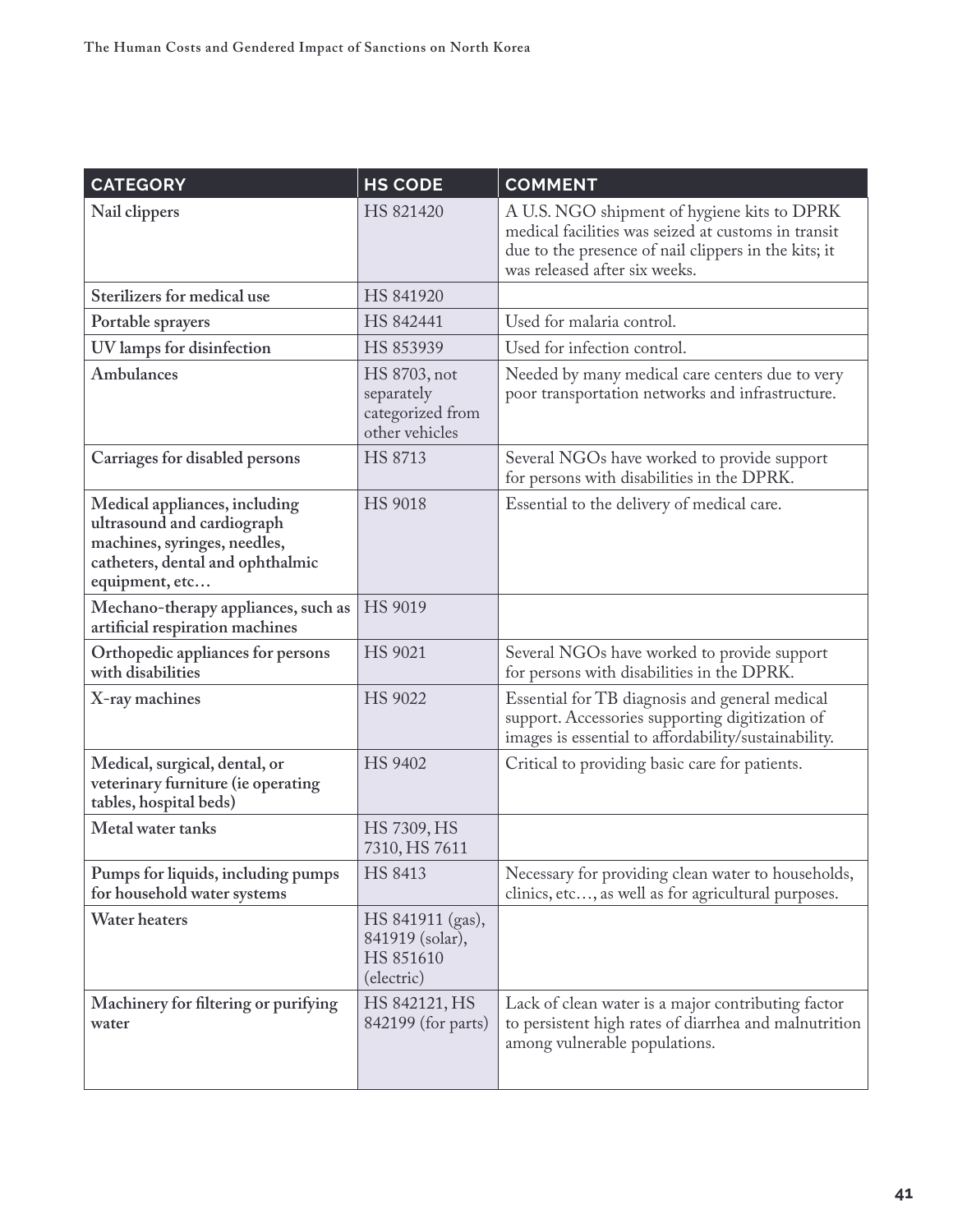| <b>CATEGORY</b>                                                        | <b>HS CODE</b>                                                                                 | <b>COMMENT</b>                                                                                                                                                                                                                                          |
|------------------------------------------------------------------------|------------------------------------------------------------------------------------------------|---------------------------------------------------------------------------------------------------------------------------------------------------------------------------------------------------------------------------------------------------------|
| Machinery for water well drilling                                      | HS 843049                                                                                      | Critical to long-term sustainable clean-water<br>interventions.                                                                                                                                                                                         |
| Metal tubes, pipes, pipe fittings,<br>etc                              | HS 7303-7307<br>(iron and steel);<br>separate HS<br>codes for copper,<br>aluminum, lead<br>etc | Used for the provision of clean water.                                                                                                                                                                                                                  |
| Roofing, siding, flooring, roof<br>drainage equipment                  | Included in<br>HS 730890<br>(sheet metal)<br>and HS 761090<br>(aluminum)                       | After Typhoon Lionrock hit the DPRK in 2016,<br>several NGOs responded by providing roofing<br>materials to help rebuild schools, clinics, etc                                                                                                          |
| Screws, bolts, nails, staples, etc                                     | HS 7317-7318                                                                                   | These are common items which are often<br>components of humanitarian-sensitive goods, or<br>part of the packaging thereof                                                                                                                               |
| Stoves, ranges, grates, cookers,<br>barbecues, etc                     | HS 7321, HS<br>851660                                                                          | Clean cook stoves provide significant health and<br>environmental benefits, compared to cooking over<br>open fires.                                                                                                                                     |
| Iron, steel, or aluminum wire                                          | HS 732620, HS<br>7605                                                                          | Has numerous agricultural applications.                                                                                                                                                                                                                 |
| Aluminum foil                                                          | <b>HS 7607</b>                                                                                 | Has medical/laboratory uses.                                                                                                                                                                                                                            |
| <b>Refrigerating and Freezing</b><br>Equipment                         | HS 8418, as well<br>as other categories<br>for refrigerated<br>trucks.                         | Refrigeration and refrigerated trucks are essential<br>for the storage and transportation of certain health-<br>related goods such as vaccines, diagnostic reagents,<br>etc                                                                             |
| Generators                                                             | <b>HS 8502</b>                                                                                 | Generators are important as a primary or back-up<br>power supply to medical clinics, etc which<br>require a steady energy supply.                                                                                                                       |
| Electric transformers and inductors                                    | <b>HS 8504</b>                                                                                 | Necessary for the steady supply of electricity to<br>medical and laboratory equipment, as well as for<br>agricultural functions.                                                                                                                        |
| Electric storage batteries                                             | <b>HS 8507</b>                                                                                 | Necessary component to storing energy from solar<br>panels and other off-grid energy sources, and used<br>in many humanitarian applications.                                                                                                            |
| Centrifuges and centrifugal dryers                                     | HS 8421                                                                                        | Items in this category are used for medical<br>laboratory diagnostics (including for TB and<br>MDR-TB) as well as water purification. This<br>category also includes biosafety cabinets and HEPA<br>filters, which have important medical applications. |
| Electrical apparatus (ie switches,<br>relays, fuses, surge protectors) | HS 8536                                                                                        | Necessary for the steady supply of electricity to<br>medical and laboratory equipment.                                                                                                                                                                  |